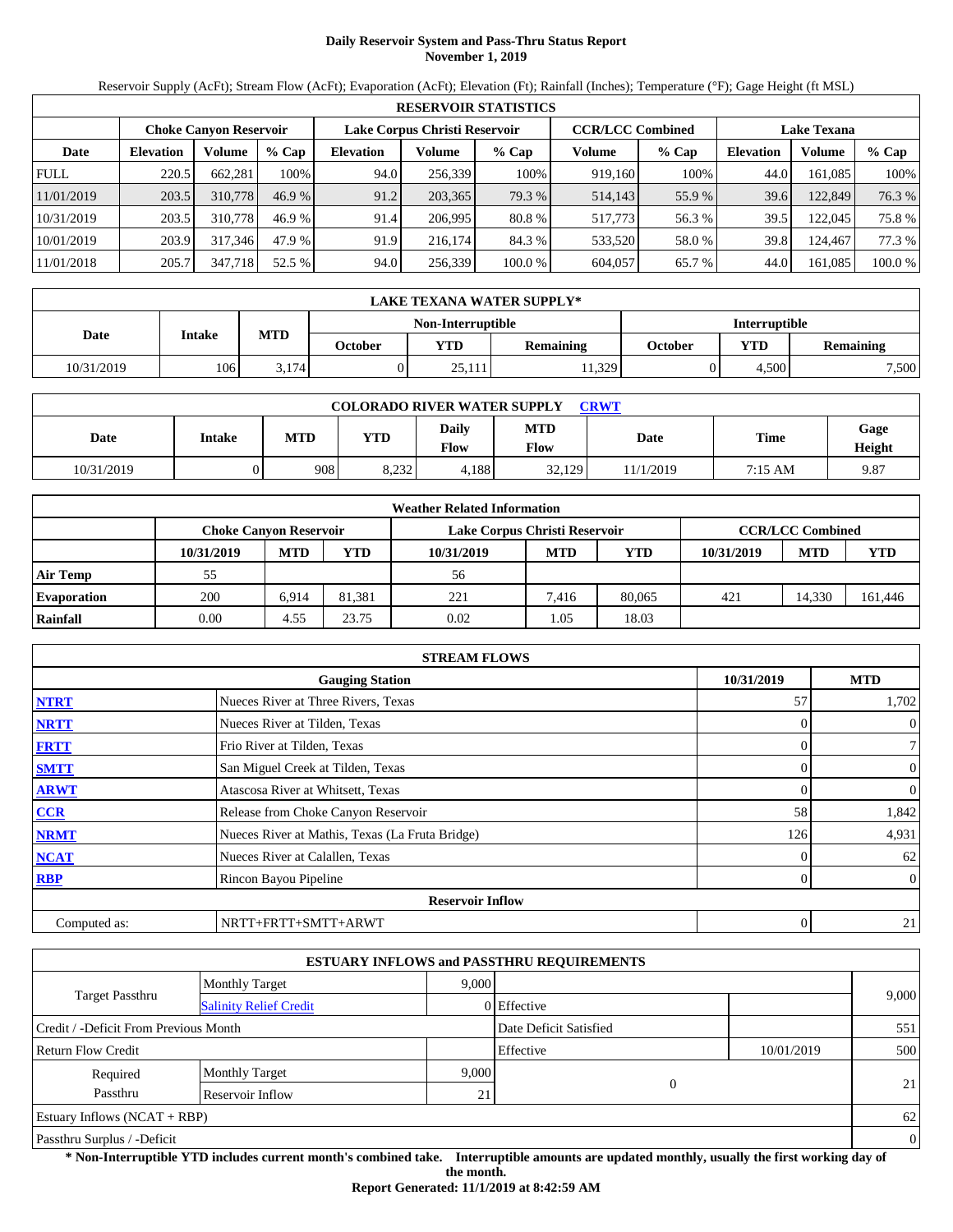# **Daily Reservoir System and Pass-Thru Status Report November 2, 2019**

Reservoir Supply (AcFt); Stream Flow (AcFt); Evaporation (AcFt); Elevation (Ft); Rainfall (Inches); Temperature (°F); Gage Height (ft MSL)

|             | <b>RESERVOIR STATISTICS</b>                                    |         |         |                  |         |         |         |                                               |                  |         |         |  |
|-------------|----------------------------------------------------------------|---------|---------|------------------|---------|---------|---------|-----------------------------------------------|------------------|---------|---------|--|
|             | Lake Corpus Christi Reservoir<br><b>Choke Canvon Reservoir</b> |         |         |                  |         |         |         | <b>CCR/LCC Combined</b><br><b>Lake Texana</b> |                  |         |         |  |
| Date        | <b>Elevation</b>                                               | Volume  | $%$ Cap | <b>Elevation</b> | Volume  | $%$ Cap | Volume  | $%$ Cap                                       | <b>Elevation</b> | Volume  | $%$ Cap |  |
| <b>FULL</b> | 220.5                                                          | 662.281 | 100%    | 94.0             | 256,339 | 100%    | 919,160 | 100%                                          | 44.0             | 161.085 | 100%    |  |
| 11/02/2019  | 203.4                                                          | 309,146 | 46.6%   | 91.2             | 203,365 | 79.3 %  | 512,511 | 55.8 %                                        | 39.6             | 122.849 | 76.3 %  |  |
| 11/01/2019  | 203.5                                                          | 310,778 | 46.9%   | 91.2             | 203.365 | 79.3 %  | 514.143 | 55.9 %                                        | 39.6             | 122.849 | 76.3 %  |  |
| 10/02/2019  | 204.0                                                          | 318,997 | 48.1 %  | 91.9             | 216,174 | 84.3 %  | 535,171 | 58.2 %                                        | 39.8             | 124.467 | 77.3 %  |  |
| 11/02/2018  | 205.7                                                          | 347,718 | 52.5 %  | 94.0             | 256,339 | 100.0%  | 604,057 | 65.7 %                                        | 44.0             | 161,085 | 100.0 % |  |

|            | LAKE TEXANA WATER SUPPLY*                        |            |         |            |                  |         |       |                  |  |  |  |
|------------|--------------------------------------------------|------------|---------|------------|------------------|---------|-------|------------------|--|--|--|
|            | <b>Non-Interruptible</b><br><b>Interruptible</b> |            |         |            |                  |         |       |                  |  |  |  |
| Date       | Intake                                           | <b>MTD</b> | October | <b>YTD</b> | <b>Remaining</b> | October | YTD   | <b>Remaining</b> |  |  |  |
| 11/01/2019 | 135                                              | 135        | 3.174   | 28.286     | 8.154            |         | 4.500 | 7,500            |  |  |  |

| <b>COLORADO RIVER WATER SUPPLY</b><br><b>CRWT</b> |        |     |            |                      |                    |          |             |                |  |  |
|---------------------------------------------------|--------|-----|------------|----------------------|--------------------|----------|-------------|----------------|--|--|
| Date                                              | Intake | MTD | <b>YTD</b> | <b>Daily</b><br>Flow | <b>MTD</b><br>Flow | Date     | <b>Time</b> | Gage<br>Height |  |  |
| 1/01/2019                                         |        |     | 7.324      | 2,600                | 2.600              | 1/2/2019 | 7:15 AM     | 9.31           |  |  |

|                    |                               |            |        | <b>Weather Related Information</b> |            |            |            |                         |            |
|--------------------|-------------------------------|------------|--------|------------------------------------|------------|------------|------------|-------------------------|------------|
|                    | <b>Choke Canvon Reservoir</b> |            |        | Lake Corpus Christi Reservoir      |            |            |            | <b>CCR/LCC Combined</b> |            |
|                    | 11/01/2019                    | <b>MTD</b> | YTD    | 11/01/2019                         | <b>MTD</b> | <b>YTD</b> | 11/01/2019 | <b>MTD</b>              | <b>YTD</b> |
| <b>Air Temp</b>    | 62                            |            |        | 66                                 |            |            |            |                         |            |
| <b>Evaporation</b> | 152                           | 152        | 81.533 | 116                                | 116        | 80.181     | 268        | 268                     | 161,714    |
| Rainfall           | 0.00                          | 0.00       | 23.75  | 0.00                               | 0.00       | 18.03      |            |                         |            |

|              | <b>STREAM FLOWS</b>                             |            |                |
|--------------|-------------------------------------------------|------------|----------------|
|              | <b>Gauging Station</b>                          | 11/01/2019 | <b>MTD</b>     |
| <b>NTRT</b>  | Nueces River at Three Rivers, Texas             | 58         | 58             |
| <b>NRTT</b>  | Nueces River at Tilden, Texas                   |            | $\overline{0}$ |
| <b>FRTT</b>  | Frio River at Tilden, Texas                     |            | $\overline{0}$ |
| <b>SMTT</b>  | San Miguel Creek at Tilden, Texas               | 0          | $\mathbf{0}$   |
| <b>ARWT</b>  | Atascosa River at Whitsett, Texas               | $\theta$   | $\overline{0}$ |
| CCR          | Release from Choke Canyon Reservoir             | 58         | 58             |
| <b>NRMT</b>  | Nueces River at Mathis, Texas (La Fruta Bridge) | 148        | 148            |
| <b>NCAT</b>  | Nueces River at Calallen, Texas                 |            | $\overline{0}$ |
| <b>RBP</b>   | Rincon Bayou Pipeline                           | 0          | $\overline{0}$ |
|              | <b>Reservoir Inflow</b>                         |            |                |
| Computed as: | (NTRT+FRTT+SMTT)-Release from Choke Canyon      | 0          | $\overline{0}$ |

|                                                  |                       |                        | <b>ESTUARY INFLOWS and PASSTHRU REQUIREMENTS</b> |                |                |
|--------------------------------------------------|-----------------------|------------------------|--------------------------------------------------|----------------|----------------|
|                                                  | <b>Monthly Target</b> | 4.000                  |                                                  |                |                |
| Target Passthru<br><b>Salinity Relief Credit</b> |                       |                        | 0 Effective                                      |                | 4,000          |
| Credit / -Deficit From Previous Month            |                       | Date Deficit Satisfied |                                                  | 62             |                |
| <b>Return Flow Credit</b>                        |                       |                        | Effective                                        | 11/01/2019     | 500            |
| Required                                         | <b>Monthly Target</b> | 4,000                  | $\Omega$                                         |                |                |
| Passthru                                         | Reservoir Inflow      |                        |                                                  |                | $\overline{0}$ |
| Estuary Inflows $(NCAT + RBP)$                   |                       |                        |                                                  |                | $\overline{0}$ |
| Passthru Surplus / -Deficit                      |                       |                        |                                                  | $\overline{0}$ |                |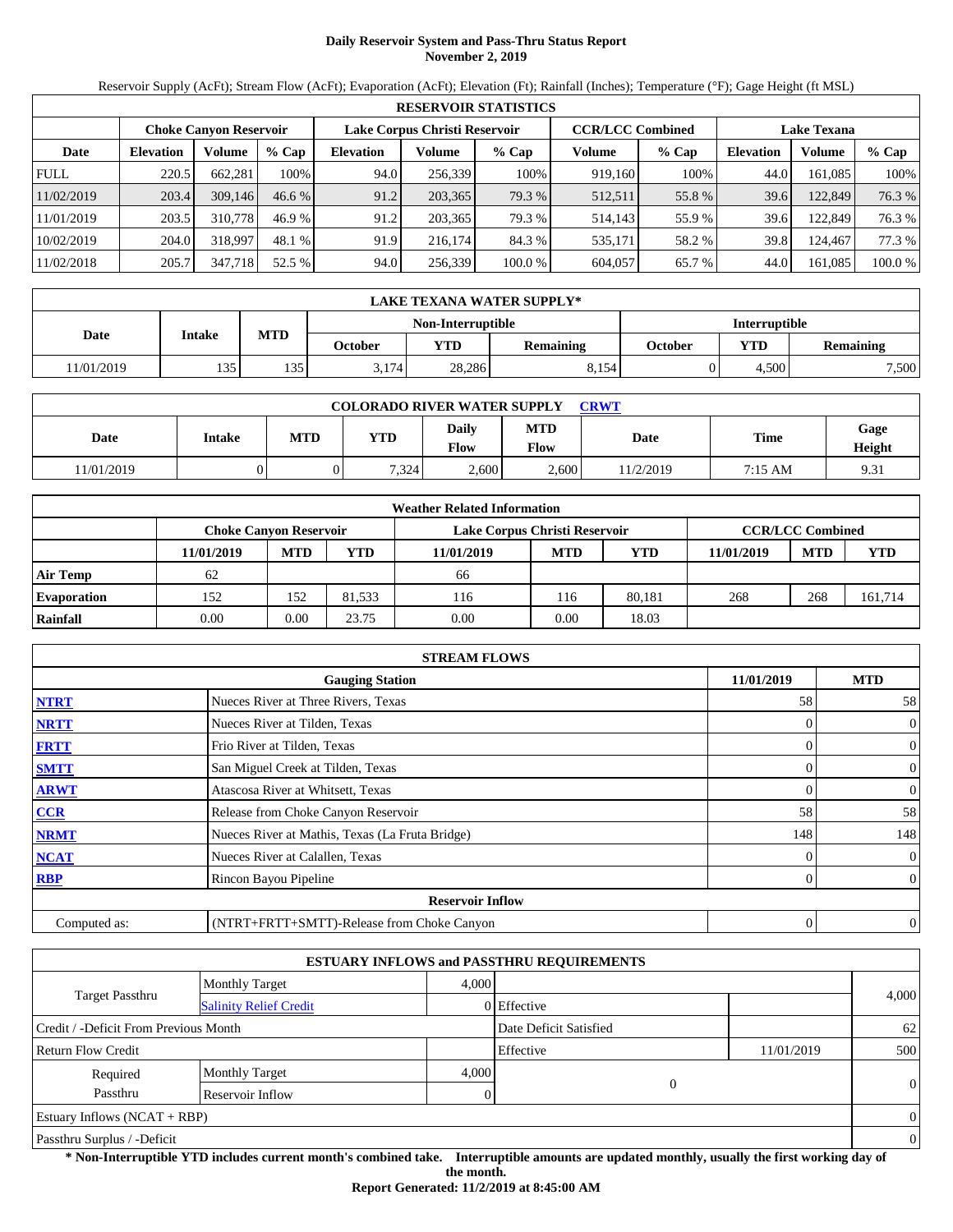# **Daily Reservoir System and Pass-Thru Status Report November 3, 2019**

Reservoir Supply (AcFt); Stream Flow (AcFt); Evaporation (AcFt); Elevation (Ft); Rainfall (Inches); Temperature (°F); Gage Height (ft MSL)

|             | <b>RESERVOIR STATISTICS</b> |                               |         |                  |                               |         |                         |         |                    |         |        |  |
|-------------|-----------------------------|-------------------------------|---------|------------------|-------------------------------|---------|-------------------------|---------|--------------------|---------|--------|--|
|             |                             | <b>Choke Canvon Reservoir</b> |         |                  | Lake Corpus Christi Reservoir |         | <b>CCR/LCC Combined</b> |         | <b>Lake Texana</b> |         |        |  |
| Date        | <b>Elevation</b>            | <b>Volume</b>                 | $%$ Cap | <b>Elevation</b> | Volume                        | $%$ Cap | Volume                  | $%$ Cap | <b>Elevation</b>   | Volume  | % Cap  |  |
| <b>FULL</b> | 220.5                       | 662.281                       | 100%    | 94.0             | 256,339                       | 100%    | 919,160                 | 100%    | 44.0               | 161.085 | 100%   |  |
| 11/03/2019  | 203.5                       | 310,778                       | 46.9%   | 91.2             | 203,365                       | 79.3 %  | 514,143                 | 55.9%   | 39.7               | 123,656 | 76.8%  |  |
| 11/02/2019  | 203.4                       | 309.146                       | 46.6%   | 91.2             | 203.365                       | 79.3 %  | 512,511                 | 55.8%   | 39.6               | 122,849 | 76.3 % |  |
| 10/03/2019  | 203.9                       | 317,346                       | 47.9 %  | 91.8             | 214.326                       | 83.6 %  | 531,672                 | 57.8%   | 39.7               | 123.656 | 76.8%  |  |
| 11/03/2018  | 205.6                       | 345,994                       | 52.2 %  | 94.0             | 256,339                       | 100.0 % | 602,333                 | 65.5 %  | 43.9               | 160,156 | 99.4 % |  |

|            | LAKE TEXANA WATER SUPPLY* |            |         |                          |                  |                      |            |                  |  |  |  |
|------------|---------------------------|------------|---------|--------------------------|------------------|----------------------|------------|------------------|--|--|--|
|            |                           |            |         | <b>Non-Interruptible</b> |                  | <b>Interruptible</b> |            |                  |  |  |  |
| Date       | Intake                    | <b>MTD</b> | October | <b>YTD</b>               | <b>Remaining</b> | October              | <b>YTD</b> | <b>Remaining</b> |  |  |  |
| 11/02/2019 | 135                       | 270        | 3.174   | 28,286                   | 8.154            |                      | 4.500      | 7,500            |  |  |  |

| <b>COLORADO RIVER WATER SUPPLY</b><br><b>CRWT</b> |        |     |       |               |                    |          |             |                |  |  |
|---------------------------------------------------|--------|-----|-------|---------------|--------------------|----------|-------------|----------------|--|--|
| Date                                              | Intake | MTD | YTD   | Daily<br>Flow | <b>MTD</b><br>Flow | Date     | <b>Time</b> | Gage<br>Height |  |  |
| 1/02/2019                                         |        |     | 7,324 | 2.064         | 4.665              | 1/3/2019 | 7:15 AM     | 8.97           |  |  |

|                    |                               |            |        | <b>Weather Related Information</b> |            |            |            |                         |            |
|--------------------|-------------------------------|------------|--------|------------------------------------|------------|------------|------------|-------------------------|------------|
|                    | <b>Choke Canvon Reservoir</b> |            |        | Lake Corpus Christi Reservoir      |            |            |            | <b>CCR/LCC Combined</b> |            |
|                    | 11/02/2019                    | <b>MTD</b> | YTD    | 11/02/2019                         | <b>MTD</b> | <b>YTD</b> | 11/02/2019 | <b>MTD</b>              | <b>YTD</b> |
| <b>Air Temp</b>    | 68                            |            |        | 70                                 |            |            |            |                         |            |
| <b>Evaporation</b> | 76                            | 228        | 81,609 | 179                                | 295        | 80.360     | 255        | 523                     | 161,969    |
| Rainfall           | 0.00                          | 0.00       | 23.75  | 0.00                               | 0.00       | 18.03      |            |                         |            |

|              | <b>STREAM FLOWS</b>                             |            |                |
|--------------|-------------------------------------------------|------------|----------------|
|              | <b>Gauging Station</b>                          | 11/02/2019 | <b>MTD</b>     |
| <b>NTRT</b>  | Nueces River at Three Rivers, Texas             | 58         | 115            |
| <b>NRTT</b>  | Nueces River at Tilden, Texas                   |            | $\overline{0}$ |
| <b>FRTT</b>  | Frio River at Tilden, Texas                     |            | $\overline{0}$ |
| <b>SMTT</b>  | San Miguel Creek at Tilden, Texas               | 0          | $\overline{0}$ |
| <b>ARWT</b>  | Atascosa River at Whitsett, Texas               | 0          | $\overline{0}$ |
| CCR          | Release from Choke Canyon Reservoir             | 58         | 115            |
| <b>NRMT</b>  | Nueces River at Mathis, Texas (La Fruta Bridge) | 156        | 304            |
| <b>NCAT</b>  | Nueces River at Calallen, Texas                 |            | $\overline{0}$ |
| <b>RBP</b>   | Rincon Bayou Pipeline                           | 0          | $\overline{0}$ |
|              | <b>Reservoir Inflow</b>                         |            |                |
| Computed as: | (NTRT+FRTT+SMTT)-Release from Choke Canyon      | 0          | $\overline{0}$ |

|                                       |                               |       | <b>ESTUARY INFLOWS and PASSTHRU REQUIREMENTS</b> |            |                |
|---------------------------------------|-------------------------------|-------|--------------------------------------------------|------------|----------------|
|                                       | <b>Monthly Target</b>         | 4.000 |                                                  |            |                |
| Target Passthru                       | <b>Salinity Relief Credit</b> |       | 0 Effective                                      |            | 4,000          |
| Credit / -Deficit From Previous Month |                               |       | Date Deficit Satisfied                           |            | 62             |
| Return Flow Credit                    |                               |       | Effective                                        | 11/01/2019 | 500            |
| Required                              | <b>Monthly Target</b>         | 4,000 |                                                  |            |                |
| Passthru                              | Reservoir Inflow              | 0     | $\Omega$                                         |            | $\overline{0}$ |
| Estuary Inflows $(NCAT + RBP)$        |                               |       |                                                  |            | $\overline{0}$ |
| Passthru Surplus / -Deficit           |                               |       |                                                  |            | $\overline{0}$ |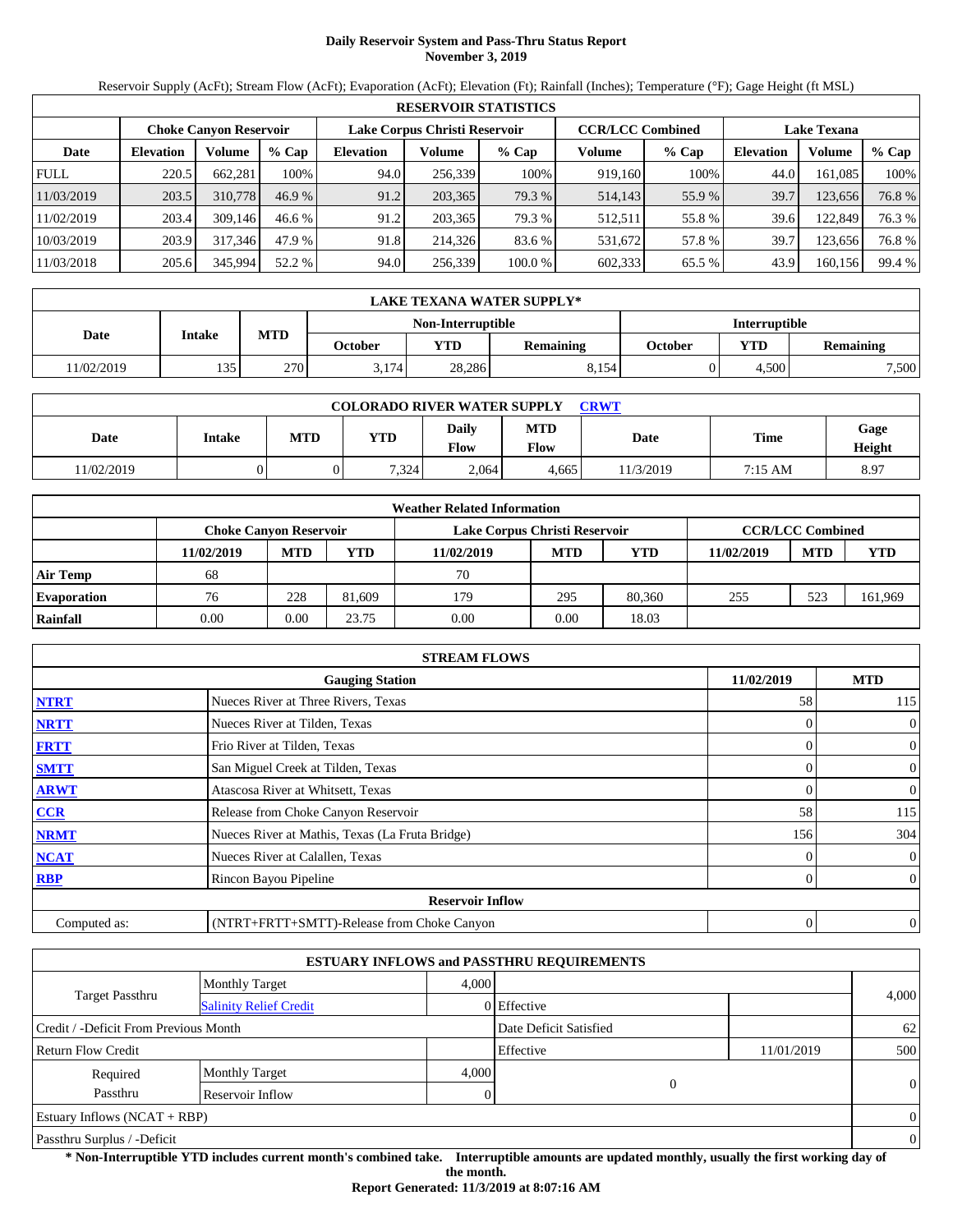# **Daily Reservoir System and Pass-Thru Status Report November 4, 2019**

Reservoir Supply (AcFt); Stream Flow (AcFt); Evaporation (AcFt); Elevation (Ft); Rainfall (Inches); Temperature (°F); Gage Height (ft MSL)

|             | <b>RESERVOIR STATISTICS</b> |                               |         |                  |                               |         |                         |         |                    |         |        |  |
|-------------|-----------------------------|-------------------------------|---------|------------------|-------------------------------|---------|-------------------------|---------|--------------------|---------|--------|--|
|             |                             | <b>Choke Canvon Reservoir</b> |         |                  | Lake Corpus Christi Reservoir |         | <b>CCR/LCC Combined</b> |         | <b>Lake Texana</b> |         |        |  |
| Date        | <b>Elevation</b>            | <b>Volume</b>                 | $%$ Cap | <b>Elevation</b> | Volume                        | $%$ Cap | Volume                  | $%$ Cap | <b>Elevation</b>   | Volume  | % Cap  |  |
| <b>FULL</b> | 220.5                       | 662,281                       | 100%    | 94.0             | 256,339                       | 100%    | 919,160                 | 100%    | 44.0               | 161.085 | 100%   |  |
| 11/04/2019  | 203.4                       | 310,778                       | 46.9%   | 91.2             | 203,365                       | 79.3 %  | 514,143                 | 55.9%   | 39.7               | 123,656 | 76.8%  |  |
| 11/03/2019  | 203.5                       | 310,778                       | 46.9%   | 91.2             | 203.365                       | 79.3 %  | 514,143                 | 55.9%   | 39.7               | 123.656 | 76.8%  |  |
| 10/04/2019  | 203.9                       | 317,346                       | 47.9 %  | 91.8             | 214.326                       | 83.6 %  | 531,672                 | 57.8%   | 39.7               | 123.656 | 76.8%  |  |
| 11/04/2018  | 205.8                       | 349,447                       | 52.7 %  | 94.0             | 256,339                       | 100.0 % | 605,786                 | 65.9%   | 43.9               | 160,156 | 99.4 % |  |

|            | LAKE TEXANA WATER SUPPLY* |            |         |                   |                  |                      |            |           |  |  |
|------------|---------------------------|------------|---------|-------------------|------------------|----------------------|------------|-----------|--|--|
|            |                           |            |         | Non-Interruptible |                  | <b>Interruptible</b> |            |           |  |  |
| Date       | Intake                    | <b>MTD</b> | October | <b>YTD</b>        | <b>Remaining</b> | October              | <b>YTD</b> | Remaining |  |  |
| 11/03/2019 | 141                       | 412        | 3.174   | 28.286            | 8.154            |                      | 4.500      | 7,500     |  |  |

| <b>COLORADO RIVER WATER SUPPLY</b><br><b>CRWT</b> |        |            |       |                      |                    |          |             |                |  |  |
|---------------------------------------------------|--------|------------|-------|----------------------|--------------------|----------|-------------|----------------|--|--|
| Date                                              | Intake | <b>MTD</b> | VTD   | Daily<br><b>Flow</b> | <b>MTD</b><br>Flow | Date     | <b>Time</b> | Gage<br>Height |  |  |
| 1/03/2019                                         |        |            | 7.324 | 1.747                | 6.412              | 1/4/2019 | 7:15 AM     | 8.78           |  |  |

|                    |            |                               |        | <b>Weather Related Information</b> |            |            |            |                         |            |
|--------------------|------------|-------------------------------|--------|------------------------------------|------------|------------|------------|-------------------------|------------|
|                    |            | <b>Choke Canvon Reservoir</b> |        | Lake Corpus Christi Reservoir      |            |            |            | <b>CCR/LCC Combined</b> |            |
|                    | 11/03/2019 | <b>MTD</b>                    | YTD    | 11/03/2019                         | <b>MTD</b> | <b>YTD</b> | 11/03/2019 | <b>MTD</b>              | <b>YTD</b> |
| <b>Air Temp</b>    | 72         |                               |        | 74                                 |            |            |            |                         |            |
| <b>Evaporation</b> | 124        | 352                           | 81.733 | 137                                | 432        | 80,497     | 261        | 784                     | 162,230    |
| Rainfall           | 0.00       | 0.00                          | 23.75  | 0.00                               | 0.00       | 18.03      |            |                         |            |

|              | <b>STREAM FLOWS</b>                             |            |                |
|--------------|-------------------------------------------------|------------|----------------|
|              | <b>Gauging Station</b>                          | 11/03/2019 | <b>MTD</b>     |
| <b>NTRT</b>  | Nueces River at Three Rivers, Texas             | 57         | 173            |
| <b>NRTT</b>  | Nueces River at Tilden, Texas                   |            | $\mathbf{0}$   |
| <b>FRTT</b>  | Frio River at Tilden, Texas                     | 0          | $\mathbf{0}$   |
| <b>SMTT</b>  | San Miguel Creek at Tilden, Texas               |            | $\mathbf{0}$   |
| <b>ARWT</b>  | Atascosa River at Whitsett, Texas               |            | $\mathbf{0}$   |
| CCR          | Release from Choke Canyon Reservoir             | 58         | 173            |
| <b>NRMT</b>  | Nueces River at Mathis, Texas (La Fruta Bridge) | 132        | 436            |
| <b>NCAT</b>  | Nueces River at Calallen, Texas                 | 24         | 24             |
| <b>RBP</b>   | Rincon Bayou Pipeline                           | 0          | $\overline{0}$ |
|              | <b>Reservoir Inflow</b>                         |            |                |
| Computed as: | NRTT+FRTT+SMTT+ARWT                             | 0          | $\mathbf{0}$   |

|                                       |                               |       | <b>ESTUARY INFLOWS and PASSTHRU REQUIREMENTS</b> |            |                |
|---------------------------------------|-------------------------------|-------|--------------------------------------------------|------------|----------------|
|                                       | <b>Monthly Target</b>         | 4.000 |                                                  |            |                |
| Target Passthru                       | <b>Salinity Relief Credit</b> |       | 0 Effective                                      |            | 4,000          |
| Credit / -Deficit From Previous Month |                               |       | Date Deficit Satisfied                           |            | 62             |
| <b>Return Flow Credit</b>             |                               |       | Effective                                        | 11/01/2019 | 500            |
| Required                              | <b>Monthly Target</b>         | 4,000 |                                                  |            |                |
| Passthru                              | Reservoir Inflow              |       | $\overline{0}$                                   |            | $\Omega$       |
| <b>Estuary Inflows (NCAT + RBP)</b>   |                               |       |                                                  |            | 24             |
| Passthru Surplus / -Deficit           |                               |       |                                                  |            | $\overline{0}$ |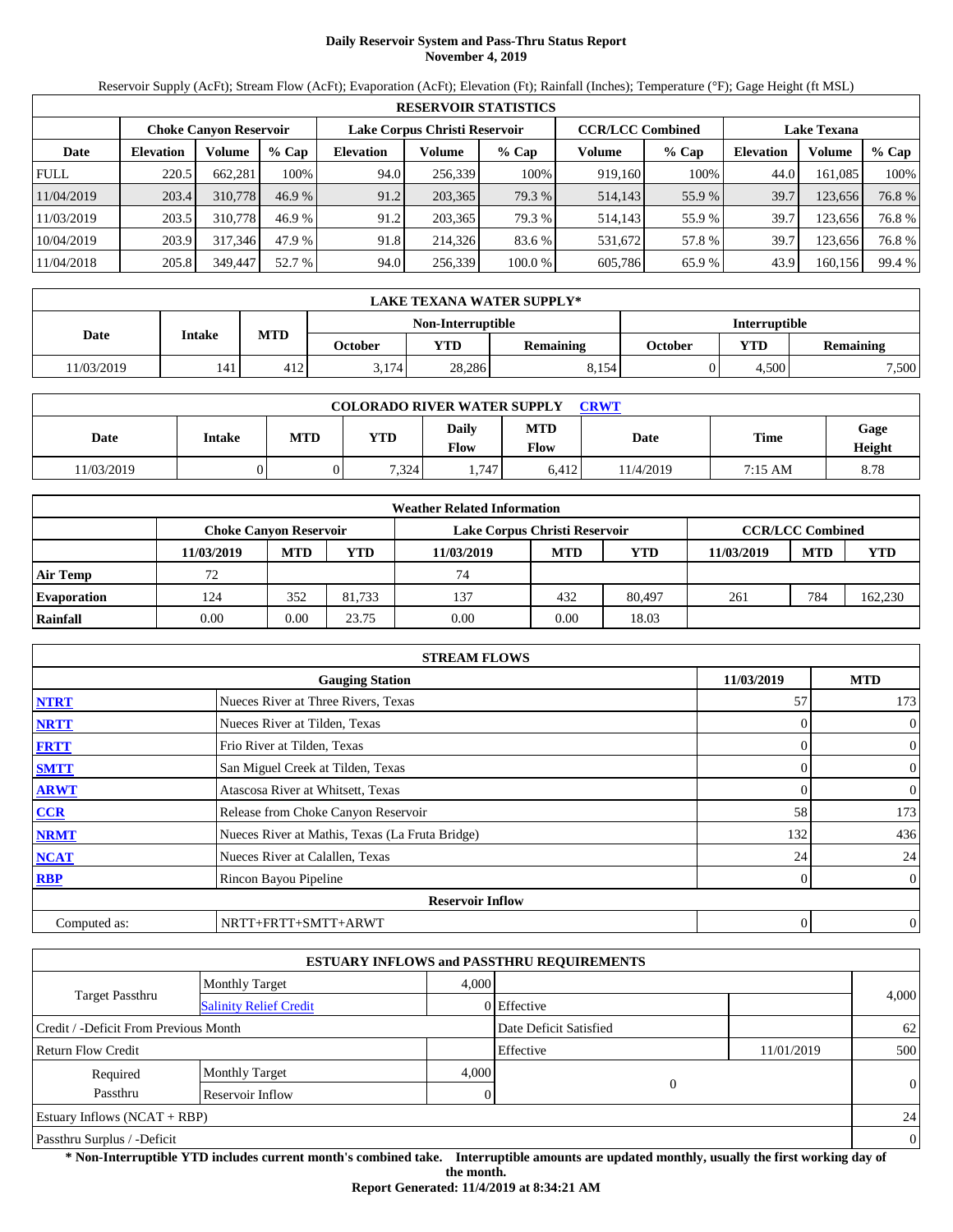# **Daily Reservoir System and Pass-Thru Status Report November 5, 2019**

Reservoir Supply (AcFt); Stream Flow (AcFt); Evaporation (AcFt); Elevation (Ft); Rainfall (Inches); Temperature (°F); Gage Height (ft MSL)

|             | <b>RESERVOIR STATISTICS</b> |                               |          |                               |         |         |                         |         |                    |         |        |  |  |
|-------------|-----------------------------|-------------------------------|----------|-------------------------------|---------|---------|-------------------------|---------|--------------------|---------|--------|--|--|
|             |                             | <b>Choke Canyon Reservoir</b> |          | Lake Corpus Christi Reservoir |         |         | <b>CCR/LCC Combined</b> |         | <b>Lake Texana</b> |         |        |  |  |
| Date        | <b>Elevation</b>            | Volume                        | $%$ Cap  | <b>Elevation</b>              | Volume  | $%$ Cap | Volume                  | $%$ Cap | <b>Elevation</b>   | Volume  | % Cap  |  |  |
| <b>FULL</b> | 220.5                       | 662.281                       | 100%     | 94.0                          | 256,339 | 100%    | 919,160                 | 100%    | 44.0               | 161.085 | 100%   |  |  |
| 11/05/2019  | 203.4                       | 309,146                       | $46.6\%$ | 91.2                          | 203,365 | 79.3 %  | 512,511                 | 55.8%   | 39.7               | 123,656 | 76.8%  |  |  |
| 11/04/2019  | 203.4                       | 310,778                       | 46.9 %   | 91.2                          | 203.365 | 79.3 %  | 514,143                 | 55.9%   | 39.7               | 123.656 | 76.8%  |  |  |
| 10/05/2019  | 203.9                       | 317.346                       | 47.9 %   | 91.8                          | 214,326 | 83.6 %  | 531,672                 | 57.8 %  | 39.7               | 123.656 | 76.8%  |  |  |
| 11/05/2018  | 205.8                       | 349,447                       | 52.7 %   | 94.0                          | 256,339 | 100.0%  | 605,786                 | 65.9%   | 43.9               | 160,156 | 99.4 % |  |  |

|            | LAKE TEXANA WATER SUPPLY* |            |         |                   |                  |         |                      |           |  |  |  |
|------------|---------------------------|------------|---------|-------------------|------------------|---------|----------------------|-----------|--|--|--|
|            |                           |            |         | Non-Interruptible |                  |         | <b>Interruptible</b> |           |  |  |  |
| Date       | Intake                    | <b>MTD</b> | October | <b>YTD</b>        | <b>Remaining</b> | October | <b>YTD</b>           | Remaining |  |  |  |
| 11/04/2019 | 92                        | 504        | 3.174   | 28.286            | 8.154            |         | 4.500                | 7,500     |  |  |  |

| <b>COLORADO RIVER WATER SUPPLY</b><br><b>CRWT</b> |        |     |       |               |                    |          |             |                |  |  |  |
|---------------------------------------------------|--------|-----|-------|---------------|--------------------|----------|-------------|----------------|--|--|--|
| Date                                              | Intake | MTD | YTD   | Daily<br>Flow | <b>MTD</b><br>Flow | Date     | <b>Time</b> | Gage<br>Height |  |  |  |
| 1/04/2019                                         | 44     | 44  | 7,367 | .568          | 7.980              | 1/5/2019 | 7:15 AM     | 8.66           |  |  |  |

|                    |                               |            |        | <b>Weather Related Information</b> |            |            |            |                         |            |
|--------------------|-------------------------------|------------|--------|------------------------------------|------------|------------|------------|-------------------------|------------|
|                    | <b>Choke Canvon Reservoir</b> |            |        | Lake Corpus Christi Reservoir      |            |            |            | <b>CCR/LCC Combined</b> |            |
|                    | 11/04/2019                    | <b>MTD</b> | YTD    | 11/04/2019                         | <b>MTD</b> | <b>YTD</b> | 11/04/2019 | <b>MTD</b>              | <b>YTD</b> |
| <b>Air Temp</b>    | 82                            |            |        | 84                                 |            |            |            |                         |            |
| <b>Evaporation</b> | 142                           | 494        | 81.875 | 137                                | 569        | 80.634     | 279        | .063                    | 162,509    |
| Rainfall           | 0.00                          | 0.00       | 23.75  | 0.00                               | 0.00       | 18.03      |            |                         |            |

|              | <b>STREAM FLOWS</b>                             |                |                |
|--------------|-------------------------------------------------|----------------|----------------|
|              | <b>Gauging Station</b>                          | 11/04/2019     | <b>MTD</b>     |
| <b>NTRT</b>  | Nueces River at Three Rivers, Texas             | 57             | 230            |
| <b>NRTT</b>  | Nueces River at Tilden, Texas                   | $\Omega$       | $\mathbf{0}$   |
| <b>FRTT</b>  | Frio River at Tilden, Texas                     | 0              | $\mathbf{0}$   |
| <b>SMTT</b>  | San Miguel Creek at Tilden, Texas               | $\Omega$       | $\mathbf{0}$   |
| <b>ARWT</b>  | Atascosa River at Whitsett, Texas               | 0              | $\mathbf{0}$   |
| CCR          | Release from Choke Canyon Reservoir             | 58             | 230            |
| <b>NRMT</b>  | Nueces River at Mathis, Texas (La Fruta Bridge) | 105            | 541            |
| <b>NCAT</b>  | Nueces River at Calallen, Texas                 | 23             | 47             |
| <b>RBP</b>   | Rincon Bayou Pipeline                           | $\overline{0}$ | $\overline{0}$ |
|              | <b>Reservoir Inflow</b>                         |                |                |
| Computed as: | NRTT+FRTT+SMTT+ARWT                             | 0              | $\theta$       |

|                                       |                               |       | <b>ESTUARY INFLOWS and PASSTHRU REQUIREMENTS</b> |            |                |
|---------------------------------------|-------------------------------|-------|--------------------------------------------------|------------|----------------|
|                                       | <b>Monthly Target</b>         | 4.000 |                                                  |            |                |
| Target Passthru                       | <b>Salinity Relief Credit</b> |       | 0 Effective                                      |            | 4,000          |
| Credit / -Deficit From Previous Month |                               |       | Date Deficit Satisfied                           |            | 62             |
| <b>Return Flow Credit</b>             |                               |       | Effective                                        | 11/01/2019 | 500            |
| Required                              | <b>Monthly Target</b>         | 4,000 |                                                  |            |                |
| Passthru                              | Reservoir Inflow              |       | $\overline{0}$                                   |            | $\Omega$       |
| <b>Estuary Inflows (NCAT + RBP)</b>   |                               |       |                                                  |            | 47             |
| Passthru Surplus / -Deficit           |                               |       |                                                  |            | $\overline{0}$ |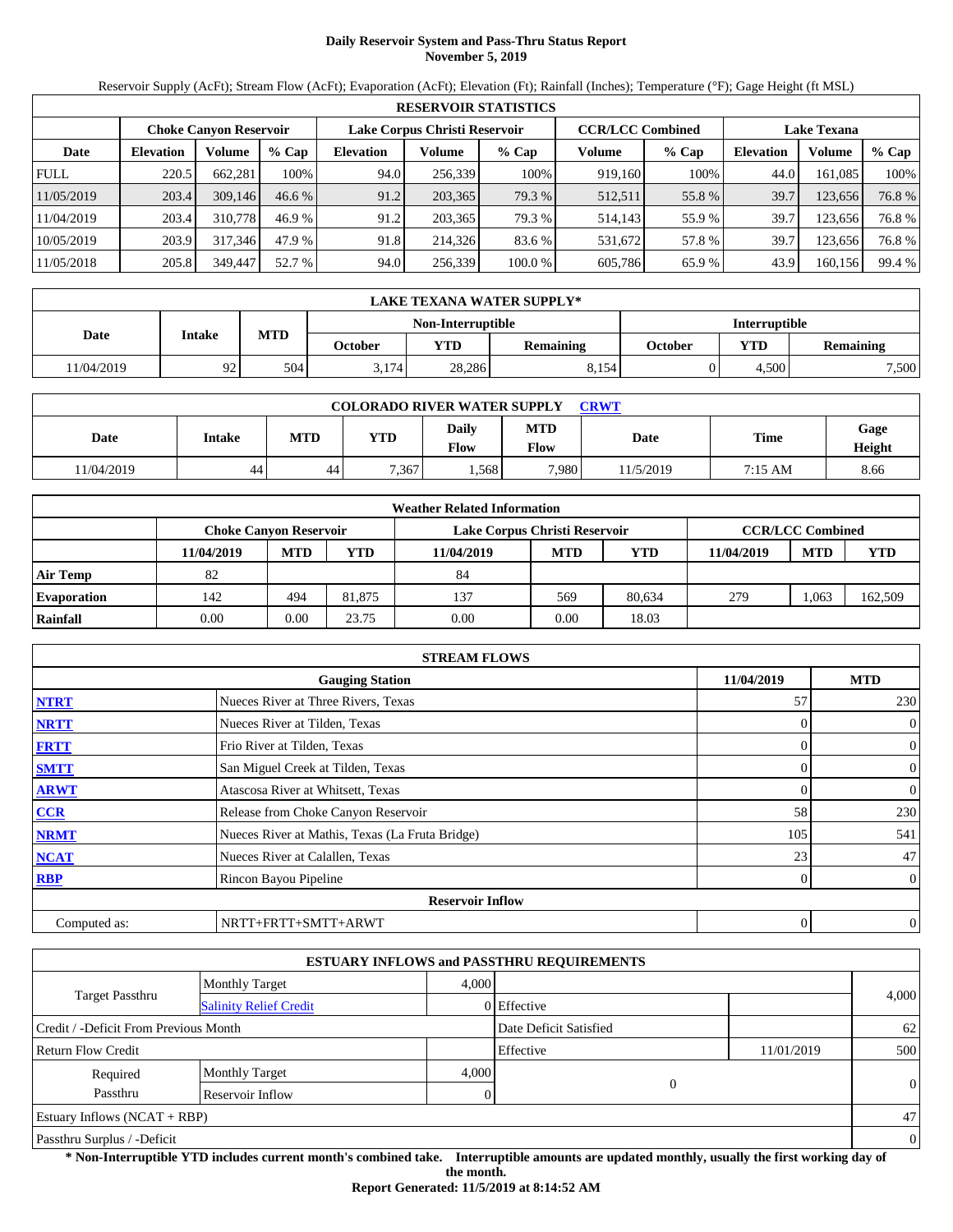# **Daily Reservoir System and Pass-Thru Status Report November 6, 2019**

Reservoir Supply (AcFt); Stream Flow (AcFt); Evaporation (AcFt); Elevation (Ft); Rainfall (Inches); Temperature (°F); Gage Height (ft MSL)

|             | <b>RESERVOIR STATISTICS</b> |                               |          |                  |                               |         |                         |         |                    |         |        |  |  |
|-------------|-----------------------------|-------------------------------|----------|------------------|-------------------------------|---------|-------------------------|---------|--------------------|---------|--------|--|--|
|             |                             | <b>Choke Canyon Reservoir</b> |          |                  | Lake Corpus Christi Reservoir |         | <b>CCR/LCC Combined</b> |         | <b>Lake Texana</b> |         |        |  |  |
| Date        | <b>Elevation</b>            | Volume                        | $%$ Cap  | <b>Elevation</b> | Volume                        | $%$ Cap | Volume                  | $%$ Cap | <b>Elevation</b>   | Volume  | % Cap  |  |  |
| <b>FULL</b> | 220.5                       | 662.281                       | 100%     | 94.0             | 256,339                       | 100%    | 919,160                 | 100%    | 44.0               | 161.085 | 100%   |  |  |
| 11/06/2019  | 203.4                       | 309,146                       | $46.6\%$ | 91.1             | 201,561                       | 78.6 %  | 510,707                 | 55.6 %  | 39.7               | 123,656 | 76.8%  |  |  |
| 11/05/2019  | 203.4                       | 309.146                       | 46.6%    | 91.2             | 203.365                       | 79.3 %  | 512,511                 | 55.8%   | 39.7               | 123.656 | 76.8%  |  |  |
| 10/06/2019  | 203.9                       | 317.346                       | 47.9 %   | 91.8             | 214,326                       | 83.6 %  | 531,672                 | 57.8 %  | 39.6               | 122,849 | 76.3 % |  |  |
| 11/06/2018  | 205.9                       | 351,181                       | 53.0 %   | 94.0             | 256,339                       | 100.0%  | 607.520                 | 66.1 %  | 43.9               | 160,156 | 99.4 % |  |  |

|            | LAKE TEXANA WATER SUPPLY* |            |         |                   |                  |         |                      |           |  |  |  |
|------------|---------------------------|------------|---------|-------------------|------------------|---------|----------------------|-----------|--|--|--|
|            |                           |            |         | Non-Interruptible |                  |         | <b>Interruptible</b> |           |  |  |  |
| Date       | Intake                    | <b>MTD</b> | October | <b>YTD</b>        | <b>Remaining</b> | October | <b>YTD</b>           | Remaining |  |  |  |
| 11/05/2019 | 68                        | E/T        | 3.174   | 28.286            | 8.154            |         | 4.500                | 7,500     |  |  |  |

| <b>COLORADO RIVER WATER SUPPLY</b><br><b>CRWT</b> |        |     |      |               |                    |          |             |                |  |  |  |
|---------------------------------------------------|--------|-----|------|---------------|--------------------|----------|-------------|----------------|--|--|--|
| Date                                              | Intake | MTD | YTD  | Daily<br>Flow | <b>MTD</b><br>Flow | Date     | <b>Time</b> | Gage<br>Height |  |  |  |
| 1/05/2019                                         | 68     | 111 | .435 | .457          | 9.437              | 1/6/2019 | 7:15 AM     | 8.57           |  |  |  |

|                    |                               |            |        | <b>Weather Related Information</b> |            |            |            |                         |            |
|--------------------|-------------------------------|------------|--------|------------------------------------|------------|------------|------------|-------------------------|------------|
|                    | <b>Choke Canvon Reservoir</b> |            |        | Lake Corpus Christi Reservoir      |            |            |            | <b>CCR/LCC Combined</b> |            |
|                    | 11/05/2019                    | <b>MTD</b> | YTD    | 11/05/2019                         | <b>MTD</b> | <b>YTD</b> | 11/05/2019 | <b>MTD</b>              | <b>YTD</b> |
| <b>Air Temp</b>    | 83                            |            |        | 85                                 |            |            |            |                         |            |
| <b>Evaporation</b> | l 14                          | 608        | 81.989 | 147                                | 716        | 80.781     | 261        | .324                    | 162,770    |
| Rainfall           | 0.00                          | 0.00       | 23.75  | 0.08                               | 0.08       | 18.11      |            |                         |            |

|              | <b>STREAM FLOWS</b>                             |            |                |
|--------------|-------------------------------------------------|------------|----------------|
|              | <b>Gauging Station</b>                          | 11/05/2019 | <b>MTD</b>     |
| <b>NTRT</b>  | Nueces River at Three Rivers, Texas             | 57         | 286            |
| <b>NRTT</b>  | Nueces River at Tilden, Texas                   | $\Omega$   | $\mathbf{0}$   |
| <b>FRTT</b>  | Frio River at Tilden, Texas                     | 0          | $\overline{0}$ |
| <b>SMTT</b>  | San Miguel Creek at Tilden, Texas               | $\Omega$   | $\mathbf{0}$   |
| <b>ARWT</b>  | Atascosa River at Whitsett, Texas               | 0          | $\overline{0}$ |
| CCR          | Release from Choke Canyon Reservoir             | 58         | 288            |
| <b>NRMT</b>  | Nueces River at Mathis, Texas (La Fruta Bridge) | 96         | 638            |
| <b>NCAT</b>  | Nueces River at Calallen, Texas                 | 21         | 68             |
| <b>RBP</b>   | Rincon Bayou Pipeline                           | 0          | $\overline{0}$ |
|              | <b>Reservoir Inflow</b>                         |            |                |
| Computed as: | NRTT+FRTT+SMTT+ARWT                             | 0          | $\theta$       |

|                                       |                               |       | <b>ESTUARY INFLOWS and PASSTHRU REQUIREMENTS</b> |            |          |
|---------------------------------------|-------------------------------|-------|--------------------------------------------------|------------|----------|
|                                       | <b>Monthly Target</b>         | 4.000 |                                                  |            |          |
| <b>Target Passthru</b>                | <b>Salinity Relief Credit</b> |       | $0$ Effective                                    |            | 4,000    |
| Credit / -Deficit From Previous Month |                               |       | Date Deficit Satisfied                           |            | 62       |
| <b>Return Flow Credit</b>             |                               |       | Effective                                        | 11/01/2019 | 500      |
| Required                              | <b>Monthly Target</b>         | 4,000 |                                                  |            |          |
| Passthru                              | Reservoir Inflow              |       | $\overline{0}$                                   |            | $\theta$ |
| Estuary Inflows $(NCAT + RBP)$        |                               |       |                                                  |            | 68       |
| Passthru Surplus / -Deficit           |                               |       |                                                  |            | $\theta$ |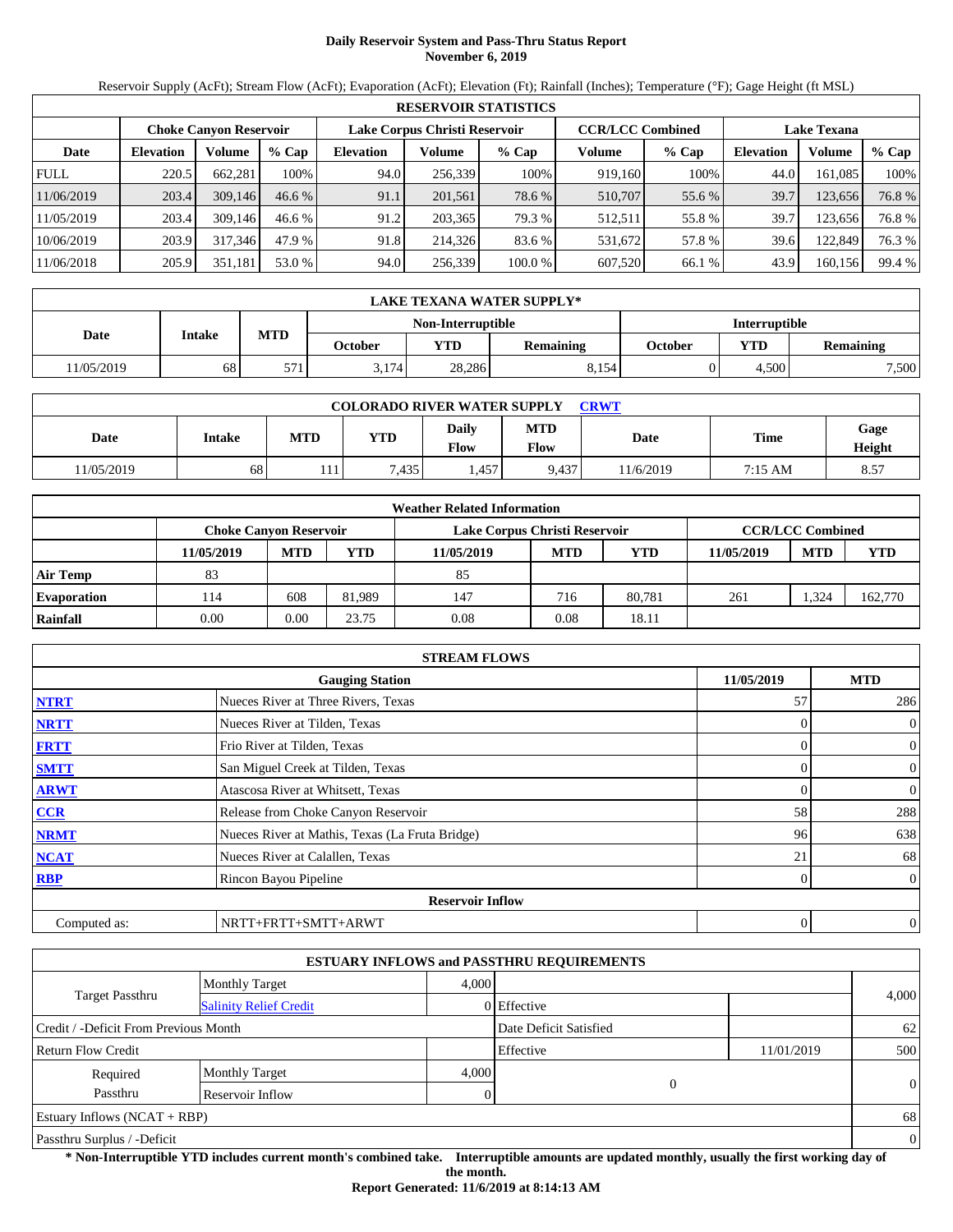# **Daily Reservoir System and Pass-Thru Status Report November 7, 2019**

Reservoir Supply (AcFt); Stream Flow (AcFt); Evaporation (AcFt); Elevation (Ft); Rainfall (Inches); Temperature (°F); Gage Height (ft MSL)

|             | <b>RESERVOIR STATISTICS</b> |                               |          |                  |                               |         |                         |         |                    |         |        |  |  |
|-------------|-----------------------------|-------------------------------|----------|------------------|-------------------------------|---------|-------------------------|---------|--------------------|---------|--------|--|--|
|             |                             | <b>Choke Canyon Reservoir</b> |          |                  | Lake Corpus Christi Reservoir |         | <b>CCR/LCC Combined</b> |         | <b>Lake Texana</b> |         |        |  |  |
| Date        | <b>Elevation</b>            | Volume                        | $%$ Cap  | <b>Elevation</b> | Volume                        | $%$ Cap | Volume                  | $%$ Cap | <b>Elevation</b>   | Volume  | % Cap  |  |  |
| <b>FULL</b> | 220.5                       | 662.281                       | 100%     | 94.0             | 256.339                       | 100%    | 919.160                 | 100%    | 44.0               | 161.085 | 100%   |  |  |
| 11/07/2019  | 203.4                       | 309,146                       | $46.6\%$ | 91.1             | 201,561                       | 78.6 %  | 510,707                 | 55.6 %  | 39.8               | 124,467 | 77.3 % |  |  |
| 11/06/2019  | 203.4                       | 309.146                       | 46.6%    | 91.1             | 201.561                       | 78.6 %  | 510.707                 | 55.6 %  | 39.7               | 123.656 | 76.8%  |  |  |
| 10/07/2019  | 203.8                       | 315.698                       | 47.6 %   | 91.8             | 214,326                       | 83.6 %  | 530.024                 | 57.7 %  | 39.6               | 122,849 | 76.3 % |  |  |
| 11/07/2018  | 205.9                       | 351,181                       | 53.0 %   | 94.0             | 256,339                       | 100.0%  | 607.520                 | 66.1 %  | 43.9               | 160,156 | 99.4 % |  |  |

|            | LAKE TEXANA WATER SUPPLY* |            |         |                   |                  |                      |            |           |  |  |  |
|------------|---------------------------|------------|---------|-------------------|------------------|----------------------|------------|-----------|--|--|--|
|            |                           |            |         | Non-Interruptible |                  | <b>Interruptible</b> |            |           |  |  |  |
| Date       | Intake                    | <b>MTD</b> | October | <b>YTD</b>        | <b>Remaining</b> | October              | <b>YTD</b> | Remaining |  |  |  |
| 11/06/2019 | 67                        | 638        | 3.174   | 28.286            | 8.154            |                      | 4.500      | 7,500     |  |  |  |

| <b>COLORADO RIVER WATER SUPPLY</b><br><b>CRWT</b> |        |            |            |                             |                    |           |         |                |  |  |  |
|---------------------------------------------------|--------|------------|------------|-----------------------------|--------------------|-----------|---------|----------------|--|--|--|
| Date                                              | Intake | <b>MTD</b> | <b>YTD</b> | <b>Daily</b><br><b>Flow</b> | <b>MTD</b><br>Flow | Date      | Time    | Gage<br>Height |  |  |  |
| 11/06/2019                                        | 68     | 179        | 7,503      | .368                        | 10.804             | 11/7/2019 | 7:15 AM | 8.49           |  |  |  |

|                    |                               |            |        | <b>Weather Related Information</b> |            |            |            |                         |            |
|--------------------|-------------------------------|------------|--------|------------------------------------|------------|------------|------------|-------------------------|------------|
|                    | <b>Choke Canvon Reservoir</b> |            |        | Lake Corpus Christi Reservoir      |            |            |            | <b>CCR/LCC Combined</b> |            |
|                    | 11/06/2019                    | <b>MTD</b> | YTD    | 11/06/2019                         | <b>MTD</b> | <b>YTD</b> | 11/06/2019 | <b>MTD</b>              | <b>YTD</b> |
| <b>Air Temp</b>    | 83                            |            |        | 83                                 |            |            |            |                         |            |
| <b>Evaporation</b> | 209                           | 817        | 82.198 | 178                                | 894        | 80,959     | 387        | 1.71                    | 163,157    |
| Rainfall           | 0.00                          | 0.00       | 23.75  | 0.00                               | 0.08       | 18.11      |            |                         |            |

|              | <b>STREAM FLOWS</b>                             |              |                |
|--------------|-------------------------------------------------|--------------|----------------|
|              | <b>Gauging Station</b>                          | 11/06/2019   | <b>MTD</b>     |
| <b>NTRT</b>  | Nueces River at Three Rivers, Texas             | 57           | 343            |
| <b>NRTT</b>  | Nueces River at Tilden, Texas                   | $\Omega$     | $\mathbf{0}$   |
| <b>FRTT</b>  | Frio River at Tilden, Texas                     | 0            | $\overline{0}$ |
| <b>SMTT</b>  | San Miguel Creek at Tilden, Texas               | $\Omega$     | $\mathbf{0}$   |
| <b>ARWT</b>  | Atascosa River at Whitsett, Texas               | 0            | $\overline{0}$ |
| CCR          | Release from Choke Canyon Reservoir             | 58           | 345            |
| <b>NRMT</b>  | Nueces River at Mathis, Texas (La Fruta Bridge) | 111          | 748            |
| <b>NCAT</b>  | Nueces River at Calallen, Texas                 | 0            | 68             |
| <b>RBP</b>   | Rincon Bayou Pipeline                           | $\mathbf{0}$ | $\overline{0}$ |
|              | <b>Reservoir Inflow</b>                         |              |                |
| Computed as: | NRTT+FRTT+SMTT+ARWT                             | 0            | $\theta$       |

|                                       |                               |       | <b>ESTUARY INFLOWS and PASSTHRU REQUIREMENTS</b> |            |                |
|---------------------------------------|-------------------------------|-------|--------------------------------------------------|------------|----------------|
|                                       | <b>Monthly Target</b>         | 4.000 |                                                  |            |                |
| Target Passthru                       | <b>Salinity Relief Credit</b> |       | 0 Effective                                      |            | 4,000          |
| Credit / -Deficit From Previous Month |                               |       | Date Deficit Satisfied                           |            | 62             |
| <b>Return Flow Credit</b>             |                               |       | Effective                                        | 11/01/2019 | 500            |
| Required                              | <b>Monthly Target</b>         | 4,000 |                                                  |            |                |
| Passthru                              | Reservoir Inflow              |       | $\overline{0}$                                   |            | $\Omega$       |
| <b>Estuary Inflows (NCAT + RBP)</b>   |                               |       |                                                  |            | 68             |
| Passthru Surplus / -Deficit           |                               |       |                                                  |            | $\overline{0}$ |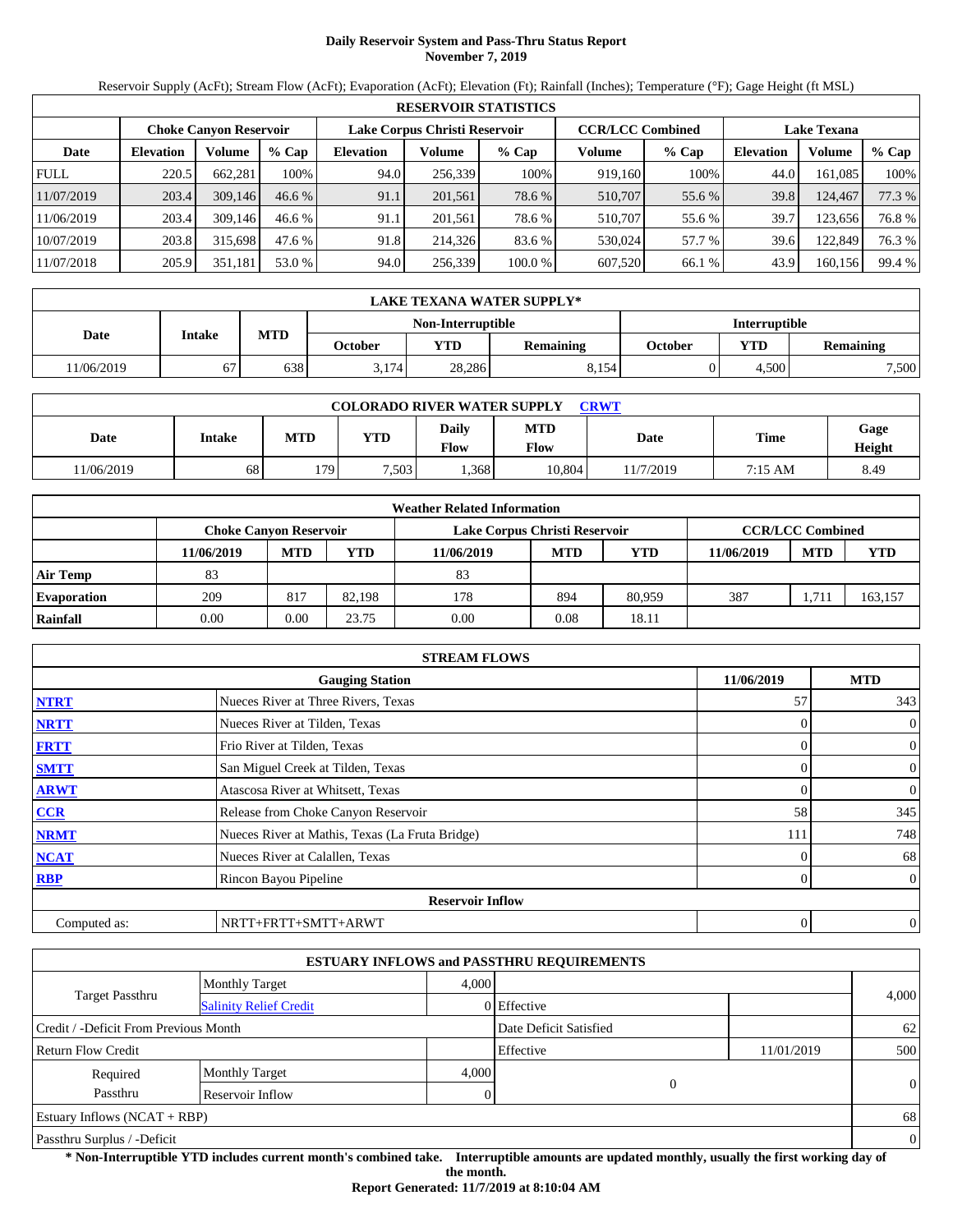# **Daily Reservoir System and Pass-Thru Status Report November 8, 2019**

Reservoir Supply (AcFt); Stream Flow (AcFt); Evaporation (AcFt); Elevation (Ft); Rainfall (Inches); Temperature (°F); Gage Height (ft MSL)

|             | <b>RESERVOIR STATISTICS</b> |                               |         |                               |         |         |                         |         |                    |         |        |  |  |
|-------------|-----------------------------|-------------------------------|---------|-------------------------------|---------|---------|-------------------------|---------|--------------------|---------|--------|--|--|
|             |                             | <b>Choke Canyon Reservoir</b> |         | Lake Corpus Christi Reservoir |         |         | <b>CCR/LCC Combined</b> |         | <b>Lake Texana</b> |         |        |  |  |
| Date        | <b>Elevation</b>            | Volume                        | $%$ Cap | <b>Elevation</b>              | Volume  | $%$ Cap | Volume                  | $%$ Cap | <b>Elevation</b>   | Volume  | % Cap  |  |  |
| <b>FULL</b> | 220.5                       | 662.281                       | 100%    | 94.0                          | 256.339 | 100%    | 919.160                 | 100%    | 44.0               | 161.085 | 100%   |  |  |
| 11/08/2019  | 203.3                       | 307.518                       | 46.4%   | 91.2                          | 203,365 | 79.3 %  | 510,883                 | 55.6 %  | 40.1               | 126.918 | 78.8%  |  |  |
| 11/07/2019  | 203.4                       | 309.146                       | 46.6%   | 91.1                          | 201.561 | 78.6 %  | 510.707                 | 55.6 %  | 39.8               | 124.467 | 77.3 % |  |  |
| 10/08/2019  | 203.8                       | 315.698                       | 47.6 %  | 91.7                          | 212.485 | 82.9 %  | 528.183                 | 57.5 %  | 39.5               | 122,045 | 75.8 % |  |  |
| 11/08/2018  | 205.9                       | 351,181                       | 53.0 %  | 94.0                          | 256,339 | 100.0%  | 607.520                 | 66.1 %  | 43.9               | 160,156 | 99.4 % |  |  |

|            | <b>LAKE TEXANA WATER SUPPLY*</b> |            |         |                   |                  |                      |            |                  |  |  |
|------------|----------------------------------|------------|---------|-------------------|------------------|----------------------|------------|------------------|--|--|
|            |                                  |            |         | Non-Interruptible |                  | <b>Interruptible</b> |            |                  |  |  |
| Date       | Intake                           | <b>MTD</b> | October | <b>YTD</b>        | <b>Remaining</b> | <b>October</b>       | <b>YTD</b> | <b>Remaining</b> |  |  |
| 11/07/2019 | 66                               | 704        | 3.174   | 28.286            | 8.154            |                      | 4.500      | 7,500            |  |  |

| <b>COLORADO RIVER WATER SUPPLY</b><br>CRWT |        |            |            |                      |                    |           |                   |                |  |  |
|--------------------------------------------|--------|------------|------------|----------------------|--------------------|-----------|-------------------|----------------|--|--|
| Date                                       | Intake | <b>MTD</b> | <b>YTD</b> | Daily<br><b>Flow</b> | <b>MTD</b><br>Flow | Date      | Time              | Gage<br>Height |  |  |
| 11/07/2019                                 | 68     | 247        | 7,571      | .475                 | 12.279             | 11/8/2019 | $7:15 \text{ AM}$ | 8.81           |  |  |

|                    |            |                               |        | <b>Weather Related Information</b> |            |            |            |                         |            |
|--------------------|------------|-------------------------------|--------|------------------------------------|------------|------------|------------|-------------------------|------------|
|                    |            | <b>Choke Canvon Reservoir</b> |        | Lake Corpus Christi Reservoir      |            |            |            | <b>CCR/LCC Combined</b> |            |
|                    | 11/07/2019 | <b>MTD</b>                    | YTD    | 11/07/2019                         | <b>MTD</b> | <b>YTD</b> | 11/07/2019 | <b>MTD</b>              | <b>YTD</b> |
| <b>Air Temp</b>    |            |                               |        | 81                                 |            |            |            |                         |            |
| <b>Evaporation</b> | 152        | 969                           | 82,350 | 126                                | 0.020      | 81,085     | 278        | .989                    | 163,435    |
| Rainfall           | 0.03       | 0.03                          | 23.78  | 0.90                               | 0.98       | 19.01      |            |                         |            |

|              | <b>STREAM FLOWS</b>                             |            |                |
|--------------|-------------------------------------------------|------------|----------------|
|              | <b>Gauging Station</b>                          | 11/07/2019 | <b>MTD</b>     |
| <b>NTRT</b>  | Nueces River at Three Rivers, Texas             | 56         | 399            |
| <b>NRTT</b>  | Nueces River at Tilden, Texas                   | $\Omega$   | $\mathbf{0}$   |
| <b>FRTT</b>  | Frio River at Tilden, Texas                     | 0          | $\overline{0}$ |
| <b>SMTT</b>  | San Miguel Creek at Tilden, Texas               | $\Omega$   | $\mathbf{0}$   |
| <b>ARWT</b>  | Atascosa River at Whitsett, Texas               | 0          | $\overline{0}$ |
| CCR          | Release from Choke Canyon Reservoir             | 58         | 403            |
| <b>NRMT</b>  | Nueces River at Mathis, Texas (La Fruta Bridge) | 196        | 945            |
| <b>NCAT</b>  | Nueces River at Calallen, Texas                 |            | 80             |
| <b>RBP</b>   | Rincon Bayou Pipeline                           | 0          | $\overline{0}$ |
|              | <b>Reservoir Inflow</b>                         |            |                |
| Computed as: | NRTT+FRTT+SMTT+ARWT                             | 0          | $\theta$       |

|                                       |                               |       | <b>ESTUARY INFLOWS and PASSTHRU REQUIREMENTS</b> |            |          |
|---------------------------------------|-------------------------------|-------|--------------------------------------------------|------------|----------|
|                                       | <b>Monthly Target</b>         | 4.000 |                                                  |            |          |
| <b>Target Passthru</b>                | <b>Salinity Relief Credit</b> |       | $0$ Effective                                    |            | 4,000    |
| Credit / -Deficit From Previous Month |                               |       | Date Deficit Satisfied                           |            | 62       |
| <b>Return Flow Credit</b>             |                               |       | Effective                                        | 11/01/2019 | 500      |
| Required                              | <b>Monthly Target</b>         | 4,000 |                                                  |            |          |
| Passthru                              | Reservoir Inflow              |       | $\overline{0}$                                   |            | $\theta$ |
| Estuary Inflows $(NCAT + RBP)$        |                               |       |                                                  |            | 80       |
| Passthru Surplus / -Deficit           |                               |       |                                                  |            | $\theta$ |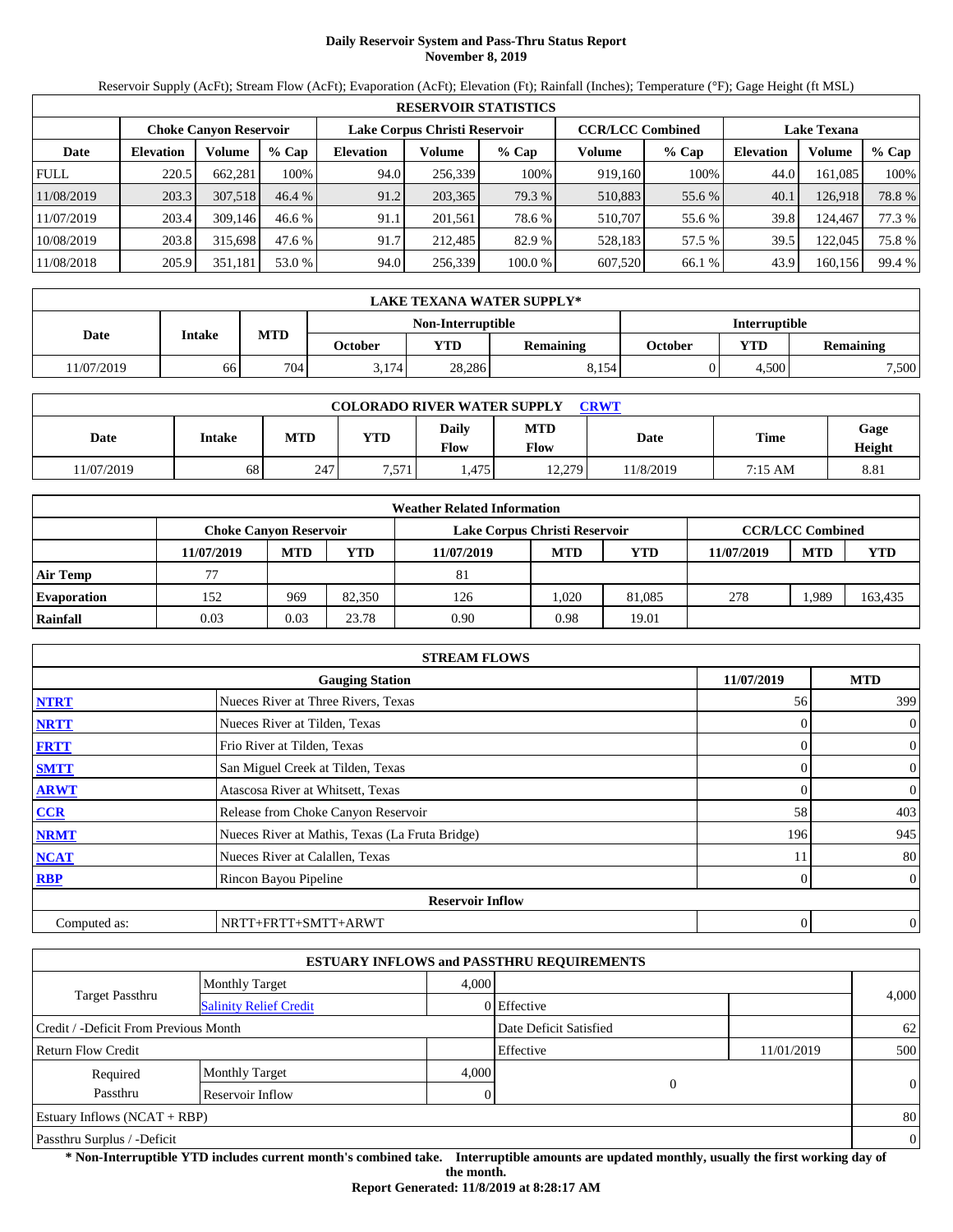# **Daily Reservoir System and Pass-Thru Status Report November 9, 2019**

Reservoir Supply (AcFt); Stream Flow (AcFt); Evaporation (AcFt); Elevation (Ft); Rainfall (Inches); Temperature (°F); Gage Height (ft MSL)

|             | <b>RESERVOIR STATISTICS</b>                                                                                     |         |          |                  |         |         |         |         |                  |               |         |  |
|-------------|-----------------------------------------------------------------------------------------------------------------|---------|----------|------------------|---------|---------|---------|---------|------------------|---------------|---------|--|
|             | Lake Corpus Christi Reservoir<br><b>CCR/LCC Combined</b><br><b>Lake Texana</b><br><b>Choke Canvon Reservoir</b> |         |          |                  |         |         |         |         |                  |               |         |  |
| Date        | <b>Elevation</b>                                                                                                | Volume  | $%$ Cap  | <b>Elevation</b> | Volume  | $%$ Cap | Volume  | $%$ Cap | <b>Elevation</b> | <b>Volume</b> | % Cap   |  |
| <b>FULL</b> | 220.5                                                                                                           | 662.281 | 100%     | 94.0             | 256,339 | 100%    | 919,160 | 100%    | 44.0             | 161.085       | 100%    |  |
| 11/09/2019  | 203.4                                                                                                           | 309,146 | $46.6\%$ | 91.1             | 201.561 | 78.6 %  | 510,707 | 55.6 %  | 40.1             | 126.918       | 78.8%   |  |
| 11/08/2019  | 203.3                                                                                                           | 307.518 | 46.4 %   | 91.2             | 203,365 | 79.3 %  | 510.883 | 55.6 %  | 40.1             | 126.9181      | 78.8%   |  |
| 10/09/2019  | 203.8                                                                                                           | 315,698 | 47.6 %   | 91.7             | 212,485 | 82.9 %  | 528.183 | 57.5 %  | 39.5             | 122,045       | 75.8 %  |  |
| 11/09/2018  | 206.0                                                                                                           | 352,920 | 53.2 %   | 94.0             | 256,339 | 100.0%  | 609.259 | 66.3 %  | 44.0             | 161.085       | 100.0 % |  |

|            | LAKE TEXANA WATER SUPPLY* |                                                  |         |            |                  |         |            |                  |  |  |
|------------|---------------------------|--------------------------------------------------|---------|------------|------------------|---------|------------|------------------|--|--|
|            |                           | <b>Non-Interruptible</b><br><b>Interruptible</b> |         |            |                  |         |            |                  |  |  |
| Date       | Intake                    | <b>MTD</b>                                       | October | <b>YTD</b> | <b>Remaining</b> | October | <b>YTD</b> | <b>Remaining</b> |  |  |
| 11/08/2019 | Q <sub>1</sub>            | 795                                              | 3.174   | 28,286     | 8.154            |         | 4.500      | 7,500            |  |  |

| <b>COLORADO RIVER WATER SUPPLY</b><br><b>CRWT</b> |        |            |            |                             |                    |           |         |                |  |
|---------------------------------------------------|--------|------------|------------|-----------------------------|--------------------|-----------|---------|----------------|--|
| Date                                              | Intake | <b>MTD</b> | <b>YTD</b> | <b>Daily</b><br><b>Flow</b> | <b>MTD</b><br>Flow | Date      | Time    | Gage<br>Height |  |
| 11/08/2019                                        | 43     | 290        | 7,614      | .665                        | 13,945             | 11/9/2019 | 7:15 AM | 9.01           |  |

|                    |                               |            |        | <b>Weather Related Information</b> |            |            |            |                         |            |
|--------------------|-------------------------------|------------|--------|------------------------------------|------------|------------|------------|-------------------------|------------|
|                    | <b>Choke Canvon Reservoir</b> |            |        | Lake Corpus Christi Reservoir      |            |            |            | <b>CCR/LCC Combined</b> |            |
|                    | 11/08/2019                    | <b>MTD</b> | YTD    | 11/08/2019                         | <b>MTD</b> | <b>YTD</b> | 11/08/2019 | <b>MTD</b>              | <b>YTD</b> |
| <b>Air Temp</b>    | 55                            |            |        | 53                                 |            |            |            |                         |            |
| <b>Evaporation</b> | 38                            | .007       | 82.388 | 31                                 | 1.051      | 81.116     | 69         | 2.058                   | 163,504    |
| Rainfall           | 0.03                          | 0.06       | 23.81  | 0.05                               | 1.03       | 19.06      |            |                         |            |

|              | <b>STREAM FLOWS</b>                             |                |                |
|--------------|-------------------------------------------------|----------------|----------------|
|              | <b>Gauging Station</b>                          | 11/08/2019     | <b>MTD</b>     |
| <b>NTRT</b>  | Nueces River at Three Rivers, Texas             | 56             | 455            |
| <b>NRTT</b>  | Nueces River at Tilden, Texas                   | $\Omega$       | $\mathbf{0}$   |
| <b>FRTT</b>  | Frio River at Tilden, Texas                     | 0              | $\overline{0}$ |
| <b>SMTT</b>  | San Miguel Creek at Tilden, Texas               | $\Omega$       | $\mathbf{0}$   |
| <b>ARWT</b>  | Atascosa River at Whitsett, Texas               | 0              | $\overline{0}$ |
| CCR          | Release from Choke Canyon Reservoir             | 58             | 461            |
| <b>NRMT</b>  | Nueces River at Mathis, Texas (La Fruta Bridge) | 170            | 1,115          |
| <b>NCAT</b>  | Nueces River at Calallen, Texas                 | 144            | 224            |
| <b>RBP</b>   | Rincon Bayou Pipeline                           | $\overline{0}$ | $\overline{0}$ |
|              | <b>Reservoir Inflow</b>                         |                |                |
| Computed as: | NRTT+FRTT+SMTT+ARWT                             | 0              | $\theta$       |

|                                       |                               |       | <b>ESTUARY INFLOWS and PASSTHRU REQUIREMENTS</b> |            |                |
|---------------------------------------|-------------------------------|-------|--------------------------------------------------|------------|----------------|
|                                       | <b>Monthly Target</b>         | 4.000 |                                                  |            |                |
| Target Passthru                       | <b>Salinity Relief Credit</b> |       | 0 Effective                                      |            | 4,000          |
| Credit / -Deficit From Previous Month |                               |       | Date Deficit Satisfied                           |            | 62             |
| <b>Return Flow Credit</b>             |                               |       | Effective                                        | 11/01/2019 | 500            |
| Required                              | <b>Monthly Target</b>         | 4,000 |                                                  |            |                |
| Passthru                              | Reservoir Inflow              |       | $\overline{0}$                                   |            | $\Omega$       |
| <b>Estuary Inflows (NCAT + RBP)</b>   |                               |       |                                                  |            | 224            |
| Passthru Surplus / -Deficit           |                               |       |                                                  |            | $\overline{0}$ |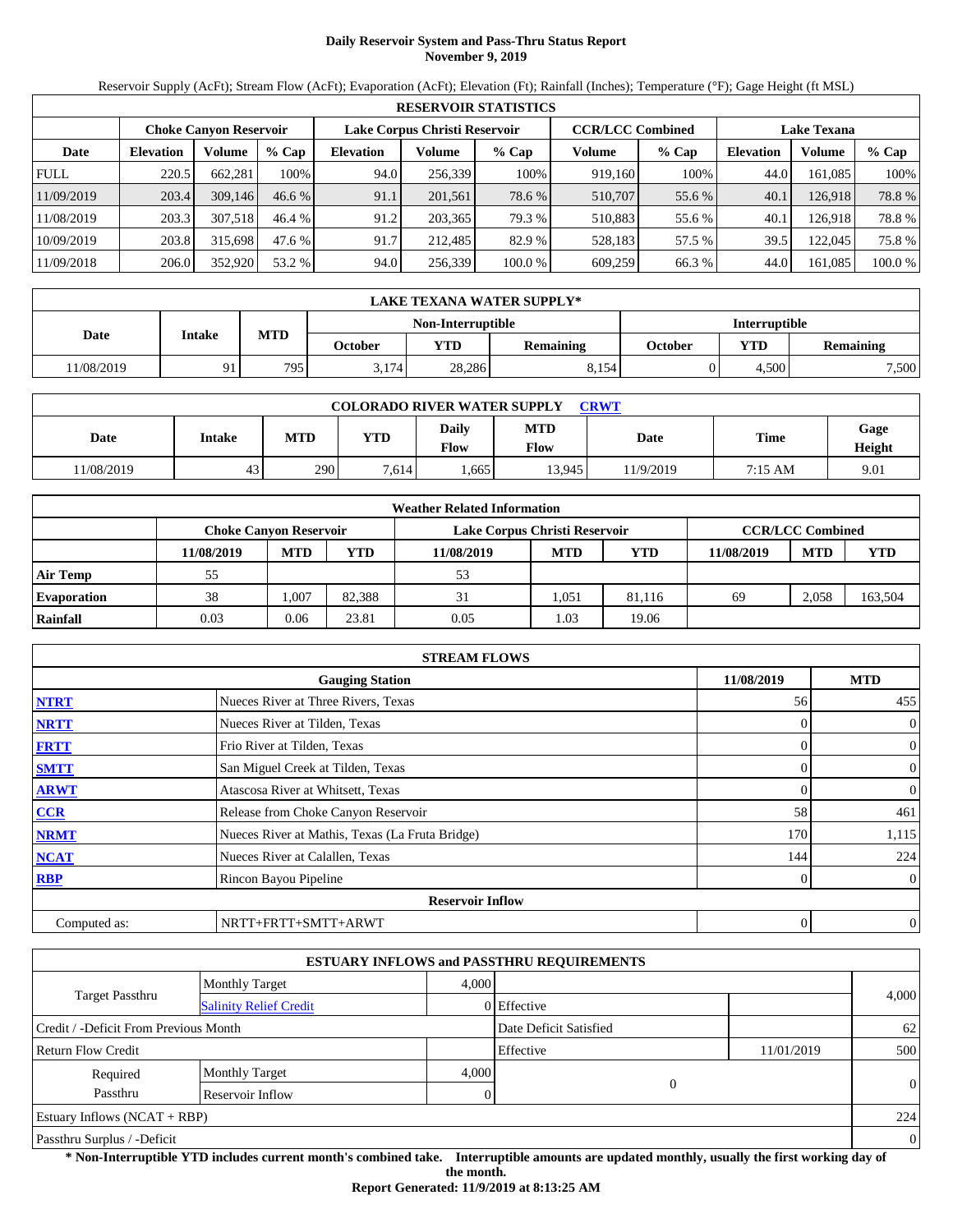# **Daily Reservoir System and Pass-Thru Status Report November 10, 2019**

Reservoir Supply (AcFt); Stream Flow (AcFt); Evaporation (AcFt); Elevation (Ft); Rainfall (Inches); Temperature (°F); Gage Height (ft MSL)

|             | <b>RESERVOIR STATISTICS</b> |                               |         |                               |         |                                               |         |        |                  |          |         |  |
|-------------|-----------------------------|-------------------------------|---------|-------------------------------|---------|-----------------------------------------------|---------|--------|------------------|----------|---------|--|
|             |                             | <b>Choke Canvon Reservoir</b> |         | Lake Corpus Christi Reservoir |         | <b>CCR/LCC Combined</b><br><b>Lake Texana</b> |         |        |                  |          |         |  |
| Date        | <b>Elevation</b>            | Volume                        | $%$ Cap | <b>Elevation</b>              | Volume  | $%$ Cap                                       | Volume  | % Cap  | <b>Elevation</b> | Volume   | $%$ Cap |  |
| <b>FULL</b> | 220.5                       | 662.281                       | 100%    | 94.0                          | 256,339 | 100%                                          | 919,160 | 100%   | 44.0             | 161.085  | 100%    |  |
| 11/10/2019  | 203.4                       | 309,146                       | 46.6%   | 91.1                          | 201,561 | 78.6 %                                        | 510,707 | 55.6 % | 40.1             | 126.918  | 78.8%   |  |
| 11/09/2019  | 203.4                       | 309,146                       | 46.6%   | 91.1                          | 201.561 | 78.6 %                                        | 510,707 | 55.6 % | 40.1             | 126.9181 | 78.8%   |  |
| 10/10/2019  | 203.7                       | 314,054                       | 47.4 %  | 91.6                          | 210.649 | 82.2 %                                        | 524,703 | 57.1 % | 39.4             | 121.245  | 75.3 %  |  |
| 11/10/2018  | 206.0                       | 352,920                       | 53.2 %  | 94.0                          | 256,339 | 100.0%                                        | 609,259 | 66.3 % | 44.0             | 161,085  | 100.0 % |  |

|            | LAKE TEXANA WATER SUPPLY* |                                                  |         |            |                  |         |            |                  |  |  |
|------------|---------------------------|--------------------------------------------------|---------|------------|------------------|---------|------------|------------------|--|--|
|            |                           | <b>Non-Interruptible</b><br><b>Interruptible</b> |         |            |                  |         |            |                  |  |  |
| Date       | Intake                    | <b>MTD</b>                                       | October | <b>YTD</b> | <b>Remaining</b> | October | <b>YTD</b> | <b>Remaining</b> |  |  |
| 11/09/2019 | 132                       | 927                                              | 3.174   | 28,286     | 8.154            |         | 4.500      | 7,500            |  |  |

| <b>COLORADO RIVER WATER SUPPLY</b><br><b>CRWT</b> |        |            |       |               |                    |           |         |                |  |  |
|---------------------------------------------------|--------|------------|-------|---------------|--------------------|-----------|---------|----------------|--|--|
| Date                                              | Intake | <b>MTD</b> | YTD   | Daily<br>Flow | <b>MTD</b><br>Flow | Date      | Time    | Gage<br>Height |  |  |
| 1/09/2019                                         |        | 290        | 7.614 | 1,927         | 15,872             | 1/10/2019 | 7:15 AM | 9.32           |  |  |

|                    | <b>Weather Related Information</b> |            |        |                               |            |            |            |                         |         |  |  |
|--------------------|------------------------------------|------------|--------|-------------------------------|------------|------------|------------|-------------------------|---------|--|--|
|                    | <b>Choke Canvon Reservoir</b>      |            |        | Lake Corpus Christi Reservoir |            |            |            | <b>CCR/LCC Combined</b> |         |  |  |
|                    | 11/09/2019                         | <b>MTD</b> | YTD    | 11/09/2019                    | <b>MTD</b> | <b>YTD</b> | 11/09/2019 | <b>MTD</b>              | YTD     |  |  |
| <b>Air Temp</b>    | 66                                 |            |        | 66                            |            |            |            |                         |         |  |  |
| <b>Evaporation</b> | 85                                 | ,092       | 82.473 | 136                           | .187       | 81.252     | 221        | 2.279                   | 163,725 |  |  |
| Rainfall           | 0.00                               | 0.06       | 23.81  | 0.00                          | 1.03       | 19.06      |            |                         |         |  |  |

|              | <b>STREAM FLOWS</b>                             |            |                |
|--------------|-------------------------------------------------|------------|----------------|
|              | <b>Gauging Station</b>                          | 11/09/2019 | <b>MTD</b>     |
| <b>NTRT</b>  | Nueces River at Three Rivers, Texas             | 58         | 513            |
| <b>NRTT</b>  | Nueces River at Tilden, Texas                   |            | $\overline{0}$ |
| <b>FRTT</b>  | Frio River at Tilden, Texas                     | 0          | $\overline{0}$ |
| <b>SMTT</b>  | San Miguel Creek at Tilden, Texas               | 0          | $\overline{0}$ |
| <b>ARWT</b>  | Atascosa River at Whitsett, Texas               |            | $\mathbf{0}$   |
| <b>CCR</b>   | Release from Choke Canyon Reservoir             | 58         | 518            |
| <b>NRMT</b>  | Nueces River at Mathis, Texas (La Fruta Bridge) | 122        | 1,237          |
| <b>NCAT</b>  | Nueces River at Calallen, Texas                 | 75         | 298            |
| <b>RBP</b>   | Rincon Bayou Pipeline                           | 0          | $\overline{0}$ |
|              | <b>Reservoir Inflow</b>                         |            |                |
| Computed as: | (NTRT+FRTT+SMTT)-Release from Choke Canyon      | 0          | $\overline{0}$ |

|                                       |                               |       | <b>ESTUARY INFLOWS and PASSTHRU REQUIREMENTS</b> |            |                |
|---------------------------------------|-------------------------------|-------|--------------------------------------------------|------------|----------------|
|                                       | <b>Monthly Target</b>         | 4.000 |                                                  |            |                |
| Target Passthru                       | <b>Salinity Relief Credit</b> |       | 0 Effective                                      |            | 4,000          |
| Credit / -Deficit From Previous Month |                               |       | Date Deficit Satisfied                           |            | 62             |
| Return Flow Credit                    |                               |       | Effective                                        | 11/01/2019 | 500            |
| Required                              | <b>Monthly Target</b>         | 4.000 |                                                  |            |                |
| Passthru                              | Reservoir Inflow              |       | $\mathbf{0}$                                     |            | $\Omega$       |
| Estuary Inflows $(NCAT + RBP)$        |                               |       |                                                  |            | 298            |
| Passthru Surplus / -Deficit           |                               |       |                                                  |            | $\overline{0}$ |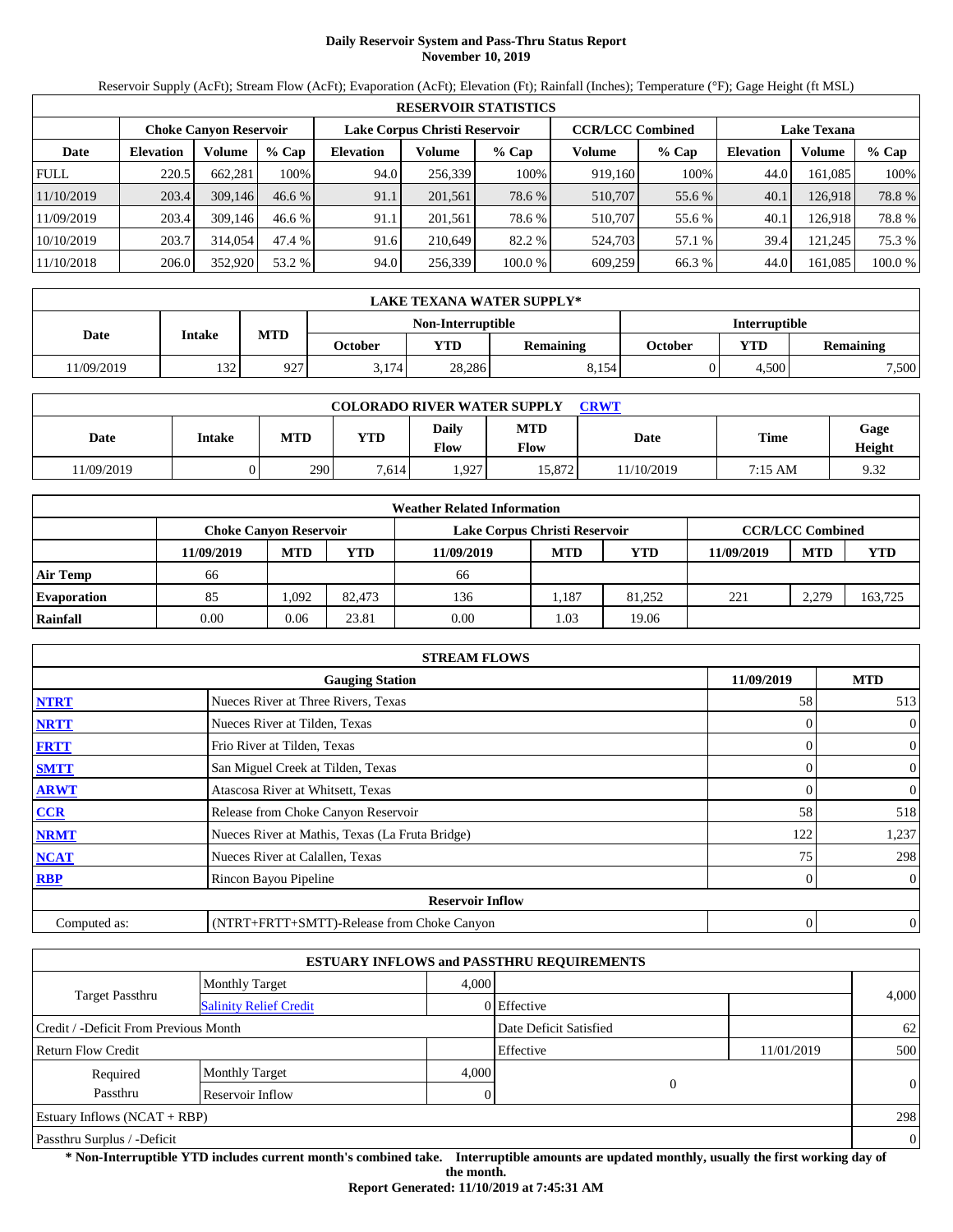# **Daily Reservoir System and Pass-Thru Status Report November 11, 2019**

Reservoir Supply (AcFt); Stream Flow (AcFt); Evaporation (AcFt); Elevation (Ft); Rainfall (Inches); Temperature (°F); Gage Height (ft MSL)

|             | <b>RESERVOIR STATISTICS</b> |                               |          |                  |                               |         |                         |         |                    |         |        |  |  |
|-------------|-----------------------------|-------------------------------|----------|------------------|-------------------------------|---------|-------------------------|---------|--------------------|---------|--------|--|--|
|             |                             | <b>Choke Canyon Reservoir</b> |          |                  | Lake Corpus Christi Reservoir |         | <b>CCR/LCC Combined</b> |         | <b>Lake Texana</b> |         |        |  |  |
| Date        | <b>Elevation</b>            | Volume                        | $%$ Cap  | <b>Elevation</b> | Volume                        | $%$ Cap | Volume                  | $%$ Cap | <b>Elevation</b>   | Volume  | % Cap  |  |  |
| <b>FULL</b> | 220.5                       | 662.281                       | 100%     | 94.0             | 256,339                       | 100%    | 919,160                 | 100%    | 44.0               | 161.085 | 100%   |  |  |
| 11/11/2019  | 203.3                       | 309,146                       | $46.6\%$ | 91.1             | 201,561                       | 78.6 %  | 510,707                 | 55.6 %  | 40.1               | 126,918 | 78.8%  |  |  |
| 11/10/2019  | 203.4                       | 309,146                       | 46.6%    | 91.1             | 201.561                       | 78.6 %  | 510.707                 | 55.6 %  | 40.1               | 126.918 | 78.8%  |  |  |
| 10/11/2019  | 203.8                       | 315.698                       | 47.6 %   | 91.6             | 210,649                       | 82.2 %  | 526,347                 | 57.3 %  | 39.4               | 121,245 | 75.3 % |  |  |
| 11/11/2018  | 206.1                       | 354,663                       | 53.5 %   | 94.0             | 256,339                       | 100.0 % | 611.002                 | 66.5 %  | 43.9               | 160,156 | 99.4 % |  |  |

|                   | <b>LAKE TEXANA WATER SUPPLY*</b> |            |         |            |                  |         |                      |                  |  |  |
|-------------------|----------------------------------|------------|---------|------------|------------------|---------|----------------------|------------------|--|--|
| Non-Interruptible |                                  |            |         |            |                  |         | <b>Interruptible</b> |                  |  |  |
| Date              | Intake                           | <b>MTD</b> | October | <b>YTD</b> | <b>Remaining</b> | October | <b>VTD</b>           | <b>Remaining</b> |  |  |
| 11/10/2019        | 132                              | .059       | 3.174   | 28.286     | 8.154            |         | 4.500                | 7,500            |  |  |

| <b>COLORADO RIVER WATER SUPPLY</b><br>CRWT |        |            |            |               |                    |            |         |                |  |  |  |
|--------------------------------------------|--------|------------|------------|---------------|--------------------|------------|---------|----------------|--|--|--|
| Date                                       | Intake | <b>MTD</b> | <b>YTD</b> | Daily<br>Flow | <b>MTD</b><br>Flow | Date       | Time    | Gage<br>Height |  |  |  |
| 11/10/2019                                 |        | 290        | 7.614      | 2,025         | 17,897             | 11/11/2019 | 7:15 AM | 8.84           |  |  |  |

|                    | <b>Weather Related Information</b> |                                                                                           |        |            |            |            |            |            |            |  |  |  |
|--------------------|------------------------------------|-------------------------------------------------------------------------------------------|--------|------------|------------|------------|------------|------------|------------|--|--|--|
|                    |                                    | <b>CCR/LCC Combined</b><br>Lake Corpus Christi Reservoir<br><b>Choke Canvon Reservoir</b> |        |            |            |            |            |            |            |  |  |  |
|                    | 11/10/2019                         | <b>MTD</b>                                                                                | YTD    | 11/10/2019 | <b>MTD</b> | <b>YTD</b> | 11/10/2019 | <b>MTD</b> | <b>YTD</b> |  |  |  |
| <b>Air Temp</b>    | 72                                 |                                                                                           |        | 74         |            |            |            |            |            |  |  |  |
| <b>Evaporation</b> | 85                                 | 1,177                                                                                     | 82.558 | 84         | .271       | 81.336     | 169        | 2.448      | 163,894    |  |  |  |
| Rainfall           | 0.00                               | 0.06                                                                                      | 23.81  | 0.00       | 1.03       | 19.06      |            |            |            |  |  |  |

|              | <b>STREAM FLOWS</b>                             |            |                          |
|--------------|-------------------------------------------------|------------|--------------------------|
|              | <b>Gauging Station</b>                          | 11/10/2019 | <b>MTD</b>               |
| <b>NTRT</b>  | Nueces River at Three Rivers, Texas             | 57         | 569                      |
| <b>NRTT</b>  | Nueces River at Tilden, Texas                   |            | $\mathbf{0}$<br>0        |
| <b>FRTT</b>  | Frio River at Tilden, Texas                     |            | $\Omega$<br>$\mathbf{0}$ |
| <b>SMTT</b>  | San Miguel Creek at Tilden, Texas               |            | $\mathbf{0}$<br>$\Omega$ |
| <b>ARWT</b>  | Atascosa River at Whitsett, Texas               |            | $\mathbf{0}$<br>$\theta$ |
| CCR          | Release from Choke Canyon Reservoir             | 58         | 576                      |
| <b>NRMT</b>  | Nueces River at Mathis, Texas (La Fruta Bridge) | 114        | 1,351                    |
| <b>NCAT</b>  | Nueces River at Calallen, Texas                 | 22         | 320                      |
| <b>RBP</b>   | Rincon Bayou Pipeline                           |            | $\overline{0}$<br>0      |
|              | <b>Reservoir Inflow</b>                         |            |                          |
| Computed as: | NRTT+FRTT+SMTT+ARWT                             |            | $\mathbf{0}$<br>$\theta$ |

|                                       |                               |       | <b>ESTUARY INFLOWS and PASSTHRU REQUIREMENTS</b> |            |                |
|---------------------------------------|-------------------------------|-------|--------------------------------------------------|------------|----------------|
|                                       | <b>Monthly Target</b>         | 4.000 |                                                  |            |                |
| <b>Target Passthru</b>                | <b>Salinity Relief Credit</b> |       | 0 Effective                                      |            | 4,000          |
| Credit / -Deficit From Previous Month |                               |       | Date Deficit Satisfied                           |            | 62             |
| <b>Return Flow Credit</b>             |                               |       | Effective                                        | 11/01/2019 | 500            |
| Required                              | <b>Monthly Target</b>         | 4.000 |                                                  |            |                |
| Passthru                              | Reservoir Inflow              |       | 0                                                |            | $\theta$       |
| Estuary Inflows $(NCAT + RBP)$        |                               |       |                                                  |            | 320            |
| Passthru Surplus / -Deficit           |                               |       |                                                  |            | $\overline{0}$ |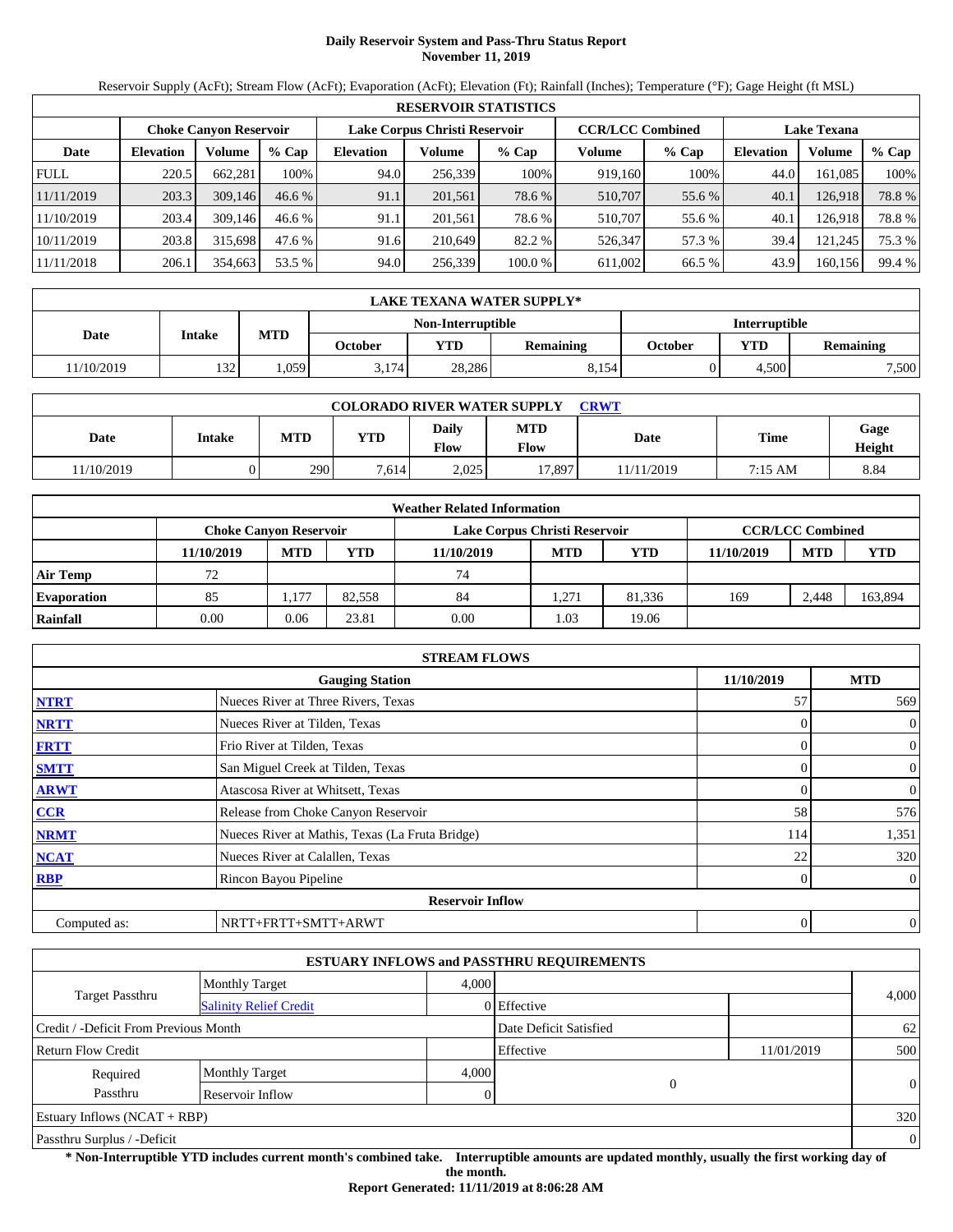# **Daily Reservoir System and Pass-Thru Status Report November 12, 2019**

Reservoir Supply (AcFt); Stream Flow (AcFt); Evaporation (AcFt); Elevation (Ft); Rainfall (Inches); Temperature (°F); Gage Height (ft MSL)

|             | <b>RESERVOIR STATISTICS</b> |                               |         |                               |         |          |                         |         |                    |         |        |  |  |
|-------------|-----------------------------|-------------------------------|---------|-------------------------------|---------|----------|-------------------------|---------|--------------------|---------|--------|--|--|
|             |                             | <b>Choke Canyon Reservoir</b> |         | Lake Corpus Christi Reservoir |         |          | <b>CCR/LCC Combined</b> |         | <b>Lake Texana</b> |         |        |  |  |
| Date        | <b>Elevation</b>            | Volume                        | $%$ Cap | <b>Elevation</b>              | Volume  | $%$ Cap  | Volume                  | $%$ Cap | <b>Elevation</b>   | Volume  | % Cap  |  |  |
| <b>FULL</b> | 220.5                       | 662.281                       | 100%    | 94.0                          | 256,339 | 100%     | 919,160                 | 100%    | 44.0               | 161.085 | 100%   |  |  |
| 11/12/2019  | 203.3                       | 307.518                       | 46.4%   | 91.3                          | 205,177 | $80.0\%$ | 512,695                 | 55.8%   | 40.6               | 131,068 | 81.4 % |  |  |
| 11/11/2019  | 203.3                       | 309,146                       | 46.6%   | 91.1                          | 201.561 | 78.6 %   | 510.707                 | 55.6 %  | 40.1               | 126.918 | 78.8%  |  |  |
| 10/12/2019  | 203.7                       | 314,054                       | 47.4 %  | 91.6                          | 210,649 | 82.2 %   | 524.703                 | 57.1 %  | 39.4               | 121,245 | 75.3 % |  |  |
| 11/12/2018  | 206.2                       | 356,411                       | 53.8 %  | 94.0                          | 256,339 | 100.0 %  | 612,750                 | 66.7 %  | 43.9               | 160,156 | 99.4 % |  |  |

|            | <b>LAKE TEXANA WATER SUPPLY*</b>          |            |         |            |           |         |            |                  |  |  |
|------------|-------------------------------------------|------------|---------|------------|-----------|---------|------------|------------------|--|--|
|            | Non-Interruptible<br><b>Interruptible</b> |            |         |            |           |         |            |                  |  |  |
| Date       | Intake                                    | <b>MTD</b> | October | <b>YTD</b> | Remaining | October | <b>YTD</b> | <b>Remaining</b> |  |  |
| 11/11/2019 | 131                                       | .190       | 3.174   | 28.286     | 8.154     |         | 4.500      | 7,500            |  |  |

| <b>COLORADO RIVER WATER SUPPLY</b><br>CRWT |        |            |            |               |                    |            |         |                |  |  |  |
|--------------------------------------------|--------|------------|------------|---------------|--------------------|------------|---------|----------------|--|--|--|
| Date                                       | Intake | <b>MTD</b> | <b>YTD</b> | Daily<br>Flow | <b>MTD</b><br>Flow | Date       | Time    | Gage<br>Height |  |  |  |
| 11/11/2019                                 |        | 290        | 7.614      | .610          | 19.507             | 11/12/2019 | 7:15 AM | 8.65           |  |  |  |

|                    | <b>Weather Related Information</b> |                                                                                           |        |            |            |        |            |            |         |  |  |  |
|--------------------|------------------------------------|-------------------------------------------------------------------------------------------|--------|------------|------------|--------|------------|------------|---------|--|--|--|
|                    |                                    | <b>CCR/LCC Combined</b><br><b>Choke Canyon Reservoir</b><br>Lake Corpus Christi Reservoir |        |            |            |        |            |            |         |  |  |  |
|                    | 11/11/2019                         | <b>MTD</b>                                                                                | YTD    | 11/11/2019 | <b>MTD</b> | YTD    | 11/11/2019 | <b>MTD</b> | YTD     |  |  |  |
| <b>Air Temp</b>    |                                    |                                                                                           |        | 80         |            |        |            |            |         |  |  |  |
| <b>Evaporation</b> | 180                                | .357                                                                                      | 82.738 | 190        | l.461      | 81.526 | 370        | 2,818      | 164,264 |  |  |  |
| Rainfall           | 0.11                               | 0.17                                                                                      | 23.92  | 0.33       | . 36       | 19.39  |            |            |         |  |  |  |

|              | <b>STREAM FLOWS</b>                             |              |                |
|--------------|-------------------------------------------------|--------------|----------------|
|              | <b>Gauging Station</b>                          | 11/11/2019   | <b>MTD</b>     |
| <b>NTRT</b>  | Nueces River at Three Rivers, Texas             | 56           | 625            |
| <b>NRTT</b>  | Nueces River at Tilden, Texas                   | $\Omega$     | $\mathbf{0}$   |
| <b>FRTT</b>  | Frio River at Tilden, Texas                     | 0            | $\mathbf{0}$   |
| <b>SMTT</b>  | San Miguel Creek at Tilden, Texas               | $\Omega$     | $\mathbf{0}$   |
| <b>ARWT</b>  | Atascosa River at Whitsett, Texas               | 0            | $\overline{0}$ |
| CCR          | Release from Choke Canyon Reservoir             | 58           | 633            |
| <b>NRMT</b>  | Nueces River at Mathis, Texas (La Fruta Bridge) | 123          | 1,474          |
| <b>NCAT</b>  | Nueces River at Calallen, Texas                 | 8            | 328            |
| <b>RBP</b>   | Rincon Bayou Pipeline                           | $\mathbf{0}$ | $\overline{0}$ |
|              | <b>Reservoir Inflow</b>                         |              |                |
| Computed as: | NRTT+FRTT+SMTT+ARWT                             | 0            | $\theta$       |

|                                       |                               |       | <b>ESTUARY INFLOWS and PASSTHRU REQUIREMENTS</b> |            |                |
|---------------------------------------|-------------------------------|-------|--------------------------------------------------|------------|----------------|
|                                       | <b>Monthly Target</b>         | 4.000 |                                                  |            |                |
| Target Passthru                       | <b>Salinity Relief Credit</b> |       | 0 Effective                                      |            | 4,000          |
| Credit / -Deficit From Previous Month |                               |       | Date Deficit Satisfied                           |            | 62             |
| <b>Return Flow Credit</b>             |                               |       | Effective                                        | 11/01/2019 | 500            |
| Required                              | <b>Monthly Target</b>         | 4,000 |                                                  |            |                |
| Passthru                              | Reservoir Inflow              |       | $\overline{0}$                                   |            | $\Omega$       |
| <b>Estuary Inflows (NCAT + RBP)</b>   |                               |       |                                                  |            | 328            |
| Passthru Surplus / -Deficit           |                               |       |                                                  |            | $\overline{0}$ |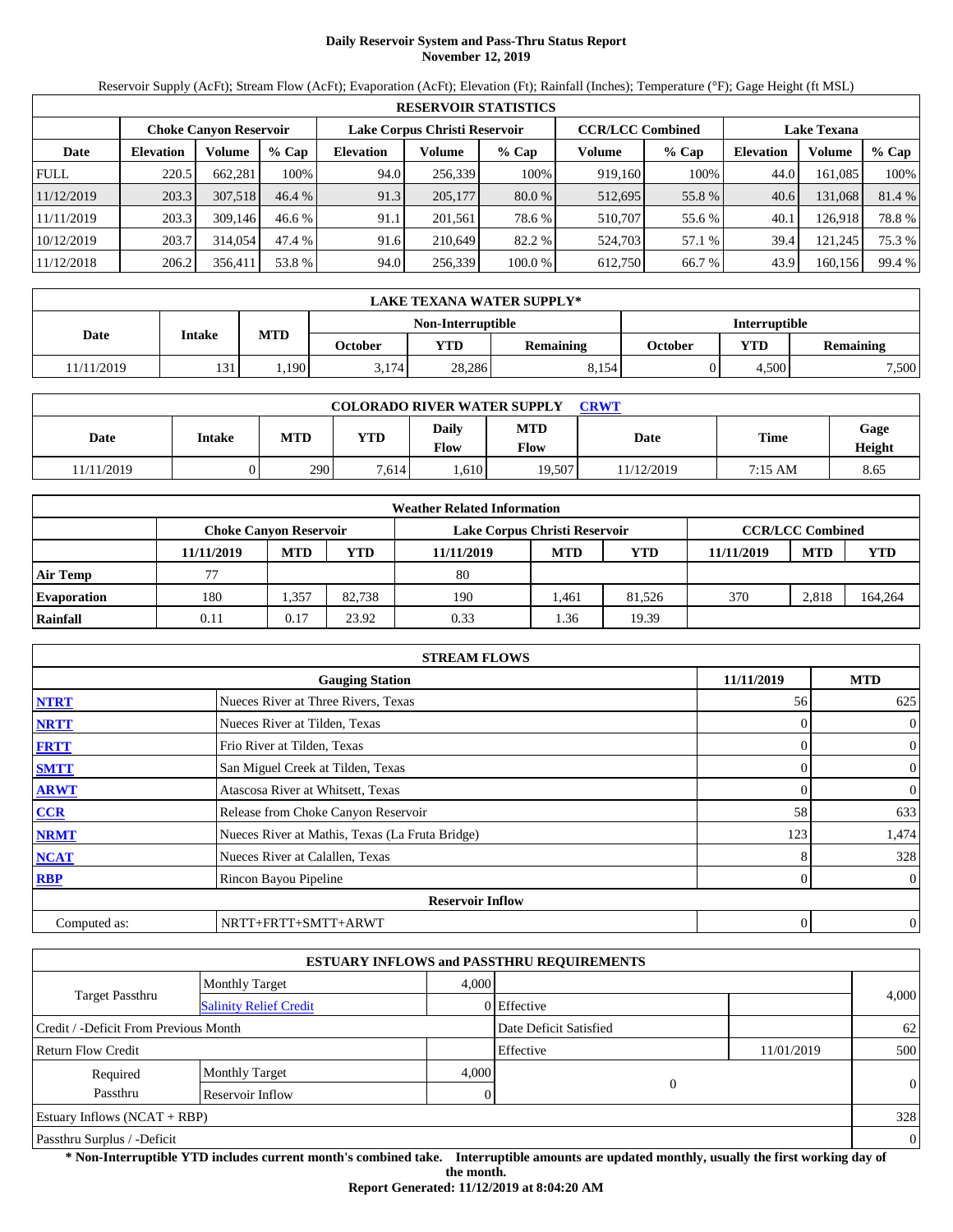# **Daily Reservoir System and Pass-Thru Status Report November 13, 2019**

Reservoir Supply (AcFt); Stream Flow (AcFt); Evaporation (AcFt); Elevation (Ft); Rainfall (Inches); Temperature (°F); Gage Height (ft MSL)

|             | <b>RESERVOIR STATISTICS</b>                                                                                     |         |         |                  |         |          |         |         |                  |          |         |  |  |
|-------------|-----------------------------------------------------------------------------------------------------------------|---------|---------|------------------|---------|----------|---------|---------|------------------|----------|---------|--|--|
|             | Lake Corpus Christi Reservoir<br><b>CCR/LCC Combined</b><br><b>Lake Texana</b><br><b>Choke Canvon Reservoir</b> |         |         |                  |         |          |         |         |                  |          |         |  |  |
| Date        | <b>Elevation</b>                                                                                                | Volume  | $%$ Cap | <b>Elevation</b> | Volume  | $%$ Cap  | Volume  | $%$ Cap | <b>Elevation</b> | Volume   | $%$ Cap |  |  |
| <b>FULL</b> | 220.5                                                                                                           | 662.281 | 100%    | 94.0             | 256,339 | 100%     | 919,160 | 100%    | 44.0             | 161.085  | 100%    |  |  |
| 11/13/2019  | 203.3                                                                                                           | 307,518 | 46.4%   | 91.1             | 201,561 | 78.6 %   | 509,079 | 55.4 %  | 40.5             | 130,2321 | 80.8%   |  |  |
| 11/12/2019  | 203.3                                                                                                           | 307.518 | 46.4%   | 91.3             | 205,177 | $80.0\%$ | 512,695 | 55.8 %  | 40.6             | 131.068  | 81.4 %  |  |  |
| 10/13/2019  | 203.7                                                                                                           | 314,054 | 47.4 %  | 91.5             | 208.819 | 81.5 %   | 522,873 | 56.9 %  | 39.3             | 120.448  | 74.8 %  |  |  |
| 11/13/2018  | 206.3                                                                                                           | 358,164 | 54.0 %  | 94.0             | 256,339 | 100.0%   | 614,503 | 66.9 %  | 44.0             | 161,085  | 100.0 % |  |  |

|            | LAKE TEXANA WATER SUPPLY* |            |         |            |                                           |         |            |                  |  |  |  |
|------------|---------------------------|------------|---------|------------|-------------------------------------------|---------|------------|------------------|--|--|--|
|            |                           |            |         |            | Non-Interruptible<br><b>Interruptible</b> |         |            |                  |  |  |  |
| Date       | Intake                    | <b>MTD</b> | October | <b>YTD</b> | <b>Remaining</b>                          | October | <b>YTD</b> | <b>Remaining</b> |  |  |  |
| 11/12/2019 | 132                       | 1.322      | 3.174   | 28,286     | 8.154                                     |         | 4.500      | 7,500            |  |  |  |

| <b>COLORADO RIVER WATER SUPPLY</b><br>CRWT |        |            |            |               |                    |             |           |                |  |  |  |
|--------------------------------------------|--------|------------|------------|---------------|--------------------|-------------|-----------|----------------|--|--|--|
| Date                                       | Intake | <b>MTD</b> | <b>YTD</b> | Daily<br>Flow | <b>MTD</b><br>Flow | <b>Date</b> | Time      | Gage<br>Height |  |  |  |
| 11/12/2019                                 |        | 290        | 7.614      | .463          | 20,970             | 11/13/2019  | $5:15$ AM | 8.58           |  |  |  |

|                    |                               |            |        | <b>Weather Related Information</b> |            |            |            |                         |            |
|--------------------|-------------------------------|------------|--------|------------------------------------|------------|------------|------------|-------------------------|------------|
|                    | <b>Choke Canvon Reservoir</b> |            |        | Lake Corpus Christi Reservoir      |            |            |            | <b>CCR/LCC Combined</b> |            |
|                    | 11/12/2019                    | <b>MTD</b> | YTD    | 11/12/2019                         | <b>MTD</b> | <b>YTD</b> | 11/12/2019 | <b>MTD</b>              | <b>YTD</b> |
| <b>Air Temp</b>    | 42                            |            |        | 43                                 |            |            |            |                         |            |
| <b>Evaporation</b> | ' 14                          | .471       | 82,852 | 126                                | .587       | 81.652     | 240        | 3.058                   | 164,504    |
| Rainfall           | 0.04                          | 0.21       | 23.96  | 0.08                               | 44.ء       | 19.47      |            |                         |            |

|              | <b>STREAM FLOWS</b>                             |            |                |
|--------------|-------------------------------------------------|------------|----------------|
|              | <b>Gauging Station</b>                          | 11/12/2019 | <b>MTD</b>     |
| <b>NTRT</b>  | Nueces River at Three Rivers, Texas             | 57         | 682            |
| <b>NRTT</b>  | Nueces River at Tilden, Texas                   | $\Omega$   | $\overline{0}$ |
| <b>FRTT</b>  | Frio River at Tilden, Texas                     |            |                |
| <b>SMTT</b>  | San Miguel Creek at Tilden, Texas               | $\Omega$   | $\mathbf{0}$   |
| <b>ARWT</b>  | Atascosa River at Whitsett, Texas               | 0          | $\overline{0}$ |
| CCR          | Release from Choke Canyon Reservoir             | 58         | 691            |
| <b>NRMT</b>  | Nueces River at Mathis, Texas (La Fruta Bridge) | 81         | 1,554          |
| <b>NCAT</b>  | Nueces River at Calallen, Texas                 |            | 333            |
| <b>RBP</b>   | Rincon Bayou Pipeline                           | 0          | $\overline{0}$ |
|              | <b>Reservoir Inflow</b>                         |            |                |
| Computed as: | NRTT+FRTT+SMTT+ARWT                             |            |                |

|                                       |                               |       | <b>ESTUARY INFLOWS and PASSTHRU REQUIREMENTS</b> |            |                |
|---------------------------------------|-------------------------------|-------|--------------------------------------------------|------------|----------------|
|                                       | <b>Monthly Target</b>         | 4,000 |                                                  |            |                |
| <b>Target Passthru</b>                | <b>Salinity Relief Credit</b> |       | 0 Effective                                      |            | 4,000          |
| Credit / -Deficit From Previous Month |                               |       | Date Deficit Satisfied                           |            | 62             |
| <b>Return Flow Credit</b>             |                               |       | Effective                                        | 11/01/2019 | 500            |
| Required                              | <b>Monthly Target</b>         | 4,000 |                                                  |            |                |
| Passthru                              | Reservoir Inflow              |       | $\overline{0}$                                   |            |                |
| Estuary Inflows $(NCAT + RBP)$        |                               |       |                                                  |            | 333            |
| Passthru Surplus / -Deficit           |                               |       |                                                  |            | $\overline{0}$ |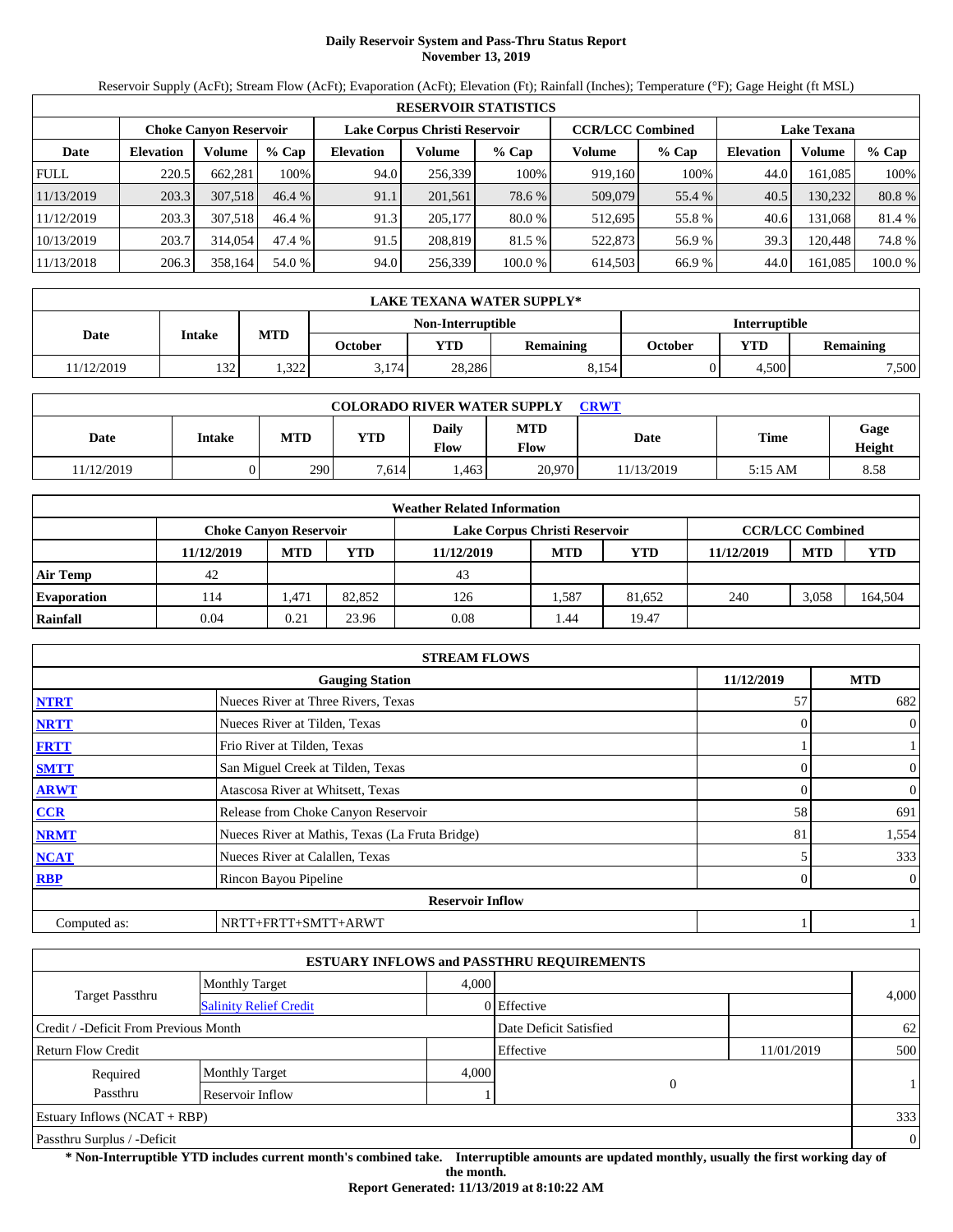# **Daily Reservoir System and Pass-Thru Status Report November 14, 2019**

Reservoir Supply (AcFt); Stream Flow (AcFt); Evaporation (AcFt); Elevation (Ft); Rainfall (Inches); Temperature (°F); Gage Height (ft MSL)

|                                                                                                                 | <b>RESERVOIR STATISTICS</b> |         |         |                  |         |         |         |         |                  |         |        |  |  |
|-----------------------------------------------------------------------------------------------------------------|-----------------------------|---------|---------|------------------|---------|---------|---------|---------|------------------|---------|--------|--|--|
| <b>CCR/LCC Combined</b><br>Lake Corpus Christi Reservoir<br><b>Lake Texana</b><br><b>Choke Canyon Reservoir</b> |                             |         |         |                  |         |         |         |         |                  |         |        |  |  |
| Date                                                                                                            | <b>Elevation</b>            | Volume  | $%$ Cap | <b>Elevation</b> | Volume  | $%$ Cap | Volume  | $%$ Cap | <b>Elevation</b> | Volume  | % Cap  |  |  |
| <b>FULL</b>                                                                                                     | 220.5                       | 662.281 | 100%    | 94.0             | 256,339 | 100%    | 919.160 | 100%    | 44.0             | 161.085 | 100%   |  |  |
| 11/14/2019                                                                                                      | 203.2                       | 307.518 | 46.4%   | 91.1             | 201,561 | 78.6 %  | 509,079 | 55.4 %  | 40.5             | 130,232 | 80.8%  |  |  |
| 11/13/2019                                                                                                      | 203.3                       | 307.518 | 46.4 %  | 91.1             | 201.561 | 78.6 %  | 509,079 | 55.4 %  | 40.5             | 130.232 | 80.8%  |  |  |
| 10/14/2019                                                                                                      | 203.7                       | 314,054 | 47.4 %  | 91.5             | 208,819 | 81.5 %  | 522,873 | 56.9 %  | 39.3             | 120.448 | 74.8%  |  |  |
| 11/14/2018                                                                                                      | 206.3                       | 358,164 | 54.0 %  | 94.0             | 256,339 | 100.0 % | 614,503 | 66.9%   | 43.9             | 160,156 | 99.4 % |  |  |

|            | LAKE TEXANA WATER SUPPLY* |            |                                           |        |           |         |            |                  |  |  |
|------------|---------------------------|------------|-------------------------------------------|--------|-----------|---------|------------|------------------|--|--|
|            |                           |            | Non-Interruptible<br><b>Interruptible</b> |        |           |         |            |                  |  |  |
| Date       | Intake                    | <b>MTD</b> | October                                   | YTD    | Remaining | October | <b>VTD</b> | <b>Remaining</b> |  |  |
| 11/13/2019 | 93                        | .415       | 3.174                                     | 28,286 | 8,154     |         | 4.500      | 7,500            |  |  |

| <b>COLORADO RIVER WATER SUPPLY</b><br>CRWT |        |            |            |               |                    |             |         |                |  |  |  |
|--------------------------------------------|--------|------------|------------|---------------|--------------------|-------------|---------|----------------|--|--|--|
| Date                                       | Intake | <b>MTD</b> | <b>YTD</b> | Daily<br>Flow | <b>MTD</b><br>Flow | <b>Date</b> | Time    | Gage<br>Height |  |  |  |
| 11/13/2019                                 | 39     | 330        | 7,653      | .368          | 22,337             | 11/14/2019  | 7:15 AM | 8.59           |  |  |  |

|                    |                               |            |        | <b>Weather Related Information</b> |            |            |            |                         |            |
|--------------------|-------------------------------|------------|--------|------------------------------------|------------|------------|------------|-------------------------|------------|
|                    | <b>Choke Canvon Reservoir</b> |            |        | Lake Corpus Christi Reservoir      |            |            |            | <b>CCR/LCC Combined</b> |            |
|                    | 11/13/2019                    | <b>MTD</b> | YTD    | 11/13/2019                         | <b>MTD</b> | <b>YTD</b> | 11/13/2019 | <b>MTD</b>              | <b>YTD</b> |
| <b>Air Temp</b>    | 43                            |            |        | 44                                 |            |            |            |                         |            |
| <b>Evaporation</b> | 28                            | . 499.     | 82,880 |                                    | 1,587      | 81.652     | 28         | 3.086                   | 164,532    |
| Rainfall           | 0.04                          | 0.25       | 24.00  | 0.07                               | 1.51       | 19.54      |            |                         |            |

|              | <b>STREAM FLOWS</b>                             |            |                |
|--------------|-------------------------------------------------|------------|----------------|
|              | <b>Gauging Station</b>                          | 11/13/2019 | <b>MTD</b>     |
| <b>NTRT</b>  | Nueces River at Three Rivers, Texas             | 58         | 740            |
| <b>NRTT</b>  | Nueces River at Tilden, Texas                   | $\Omega$   | $\overline{0}$ |
| <b>FRTT</b>  | Frio River at Tilden, Texas                     | 11         | 12             |
| <b>SMTT</b>  | San Miguel Creek at Tilden, Texas               | $\Omega$   | $\overline{0}$ |
| <b>ARWT</b>  | Atascosa River at Whitsett, Texas               | $\Omega$   | $\mathbf{0}$   |
| CCR          | Release from Choke Canyon Reservoir             | 58         | 748            |
| <b>NRMT</b>  | Nueces River at Mathis, Texas (La Fruta Bridge) | 109        | 1,663          |
| <b>NCAT</b>  | Nueces River at Calallen, Texas                 |            | 333            |
| <b>RBP</b>   | Rincon Bayou Pipeline                           |            | $\overline{0}$ |
|              | <b>Reservoir Inflow</b>                         |            |                |
| Computed as: | (NTRT+FRTT+SMTT)-Release from Choke Canyon      | 11         | 12             |

|                                       |                               |       | <b>ESTUARY INFLOWS and PASSTHRU REQUIREMENTS</b> |            |                |
|---------------------------------------|-------------------------------|-------|--------------------------------------------------|------------|----------------|
|                                       | <b>Monthly Target</b>         | 4.000 |                                                  |            |                |
| Target Passthru                       | <b>Salinity Relief Credit</b> |       | 0 Effective                                      |            | 4,000          |
| Credit / -Deficit From Previous Month |                               |       | Date Deficit Satisfied                           |            | 62             |
| <b>Return Flow Credit</b>             |                               |       | Effective                                        | 11/01/2019 | 500            |
| Required                              | <b>Monthly Target</b>         | 4,000 |                                                  |            |                |
| Passthru                              | Reservoir Inflow              | 12    | $\Omega$                                         |            | 12             |
| Estuary Inflows $(NCAT + RBP)$        |                               |       |                                                  |            | 333            |
| Passthru Surplus / -Deficit           |                               |       |                                                  |            | $\overline{0}$ |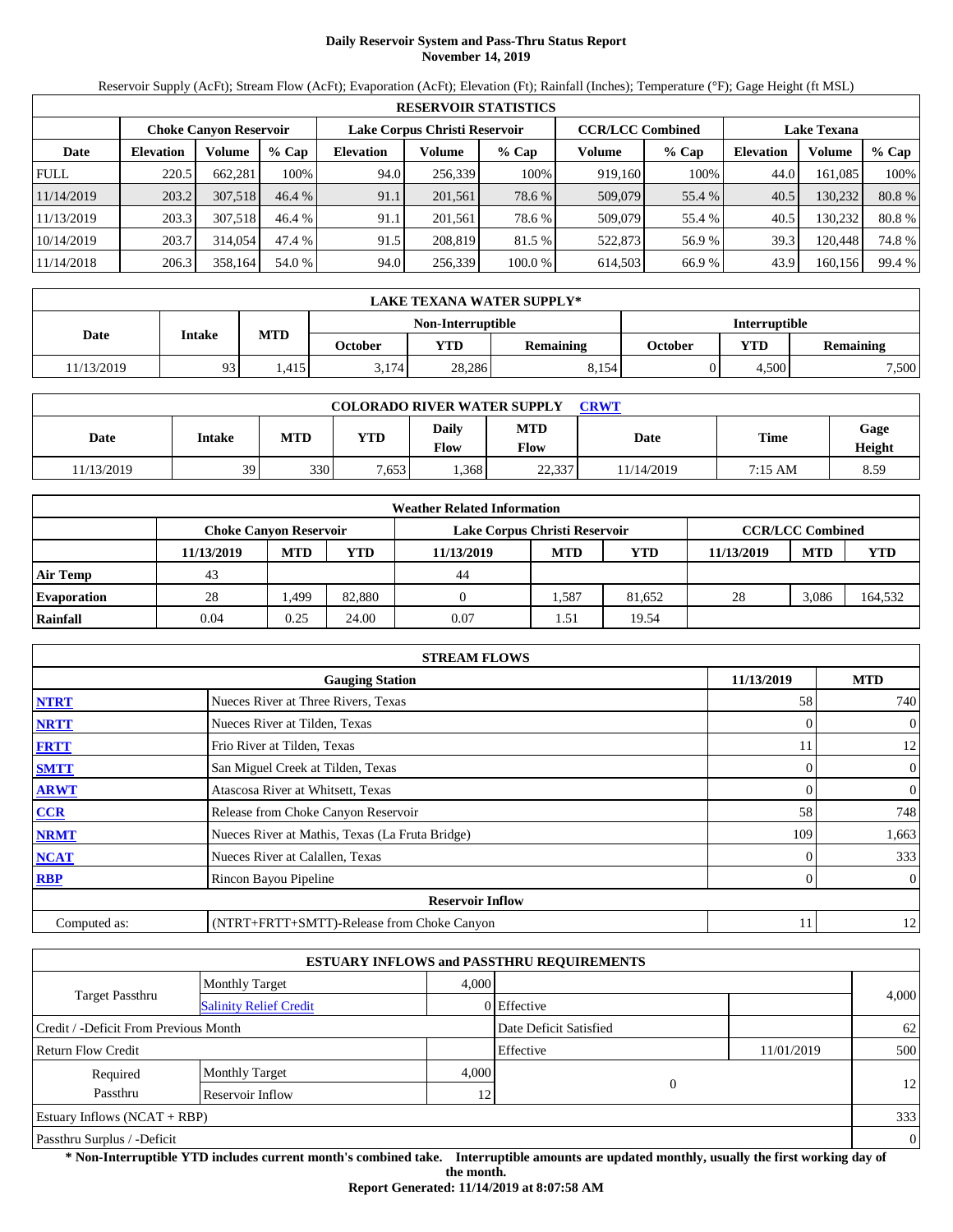# **Daily Reservoir System and Pass-Thru Status Report November 15, 2019**

Reservoir Supply (AcFt); Stream Flow (AcFt); Evaporation (AcFt); Elevation (Ft); Rainfall (Inches); Temperature (°F); Gage Height (ft MSL)

|             | <b>RESERVOIR STATISTICS</b> |                               |          |                  |                               |         |         |                         |                    |         |        |  |  |
|-------------|-----------------------------|-------------------------------|----------|------------------|-------------------------------|---------|---------|-------------------------|--------------------|---------|--------|--|--|
|             |                             | <b>Choke Canyon Reservoir</b> |          |                  | Lake Corpus Christi Reservoir |         |         | <b>CCR/LCC Combined</b> | <b>Lake Texana</b> |         |        |  |  |
| Date        | <b>Elevation</b>            | Volume                        | $%$ Cap  | <b>Elevation</b> | Volume                        | $%$ Cap | Volume  | $%$ Cap                 | <b>Elevation</b>   | Volume  | % Cap  |  |  |
| <b>FULL</b> | 220.5                       | 662.281                       | 100%     | 94.0             | 256,339                       | 100%    | 919,160 | 100%                    | 44.0               | 161.085 | 100%   |  |  |
| 11/15/2019  | 203.2                       | 305,894                       | $46.2\%$ | 91.1             | 201,561                       | 78.6 %  | 507,455 | 55.2 %                  | 40.5               | 130,232 | 80.8%  |  |  |
| 11/14/2019  | 203.2                       | 307.518                       | 46.4 %   | 91.1             | 201.561                       | 78.6 %  | 509,079 | 55.4 %                  | 40.5               | 130.232 | 80.8%  |  |  |
| 10/15/2019  | 203.6                       | 312,414                       | 47.1 %   | 91.5             | 208,819                       | 81.5 %  | 521,233 | 56.7 %                  | 39.2               | 119.655 | 74.3 % |  |  |
| 11/15/2018  | 206.4                       | 359,922                       | 54.3 %   | 94.0             | 256,339                       | 100.0 % | 616.261 | 67.0 %                  | 43.9               | 160,156 | 99.4 % |  |  |

|            | LAKE TEXANA WATER SUPPLY*                 |            |         |            |                  |         |            |                  |  |  |
|------------|-------------------------------------------|------------|---------|------------|------------------|---------|------------|------------------|--|--|
|            | Non-Interruptible<br><b>Interruptible</b> |            |         |            |                  |         |            |                  |  |  |
| Date       | Intake                                    | <b>MTD</b> | October | <b>YTD</b> | <b>Remaining</b> | October | <b>YTD</b> | <b>Remaining</b> |  |  |
| 11/14/2019 | 65                                        | .480       | 3.174   | 28,286     | 8.154            |         | 4.500      | 7,500            |  |  |

| <b>COLORADO RIVER WATER SUPPLY</b><br>CRWT |               |            |            |               |                           |             |         |                |  |  |  |
|--------------------------------------------|---------------|------------|------------|---------------|---------------------------|-------------|---------|----------------|--|--|--|
| Date                                       | <b>Intake</b> | <b>MTD</b> | <b>YTD</b> | Daily<br>Flow | <b>MTD</b><br><b>Flow</b> | <b>Date</b> | Time    | Gage<br>Height |  |  |  |
| 1/14/2019                                  | 68            | 397        | 7.721      | .443          | 23.780                    | 11/15/2019  | 7:15 AM | 8.69           |  |  |  |

|                    | <b>Weather Related Information</b> |            |        |                               |            |            |            |                         |            |  |  |  |
|--------------------|------------------------------------|------------|--------|-------------------------------|------------|------------|------------|-------------------------|------------|--|--|--|
|                    | <b>Choke Canvon Reservoir</b>      |            |        | Lake Corpus Christi Reservoir |            |            |            | <b>CCR/LCC Combined</b> |            |  |  |  |
|                    | 11/14/2019                         | <b>MTD</b> | YTD    | 11/14/2019                    | <b>MTD</b> | <b>YTD</b> | 11/14/2019 | <b>MTD</b>              | <b>YTD</b> |  |  |  |
| <b>Air Temp</b>    | 47                                 |            |        | 48                            |            |            |            |                         |            |  |  |  |
| <b>Evaporation</b> |                                    | .508       | 82.889 | 105                           | .692       | 81.757     | 114        | 3.200                   | 164,646    |  |  |  |
| Rainfall           | 0.00                               | 0.25       | 24.00  | 0.01                          | . . 52     | 19.55      |            |                         |            |  |  |  |

|              | <b>STREAM FLOWS</b>                             |            |                     |
|--------------|-------------------------------------------------|------------|---------------------|
|              | <b>Gauging Station</b>                          | 11/14/2019 | <b>MTD</b>          |
| <b>NTRT</b>  | Nueces River at Three Rivers, Texas             | 58         | 798                 |
| <b>NRTT</b>  | Nueces River at Tilden, Texas                   |            | $\mathbf{0}$<br>0   |
| <b>FRTT</b>  | Frio River at Tilden, Texas                     | 12         | 23                  |
| <b>SMTT</b>  | San Miguel Creek at Tilden, Texas               |            | $\mathbf{0}$<br>0   |
| <b>ARWT</b>  | Atascosa River at Whitsett, Texas               |            | $\mathbf{0}$<br>0   |
| CCR          | Release from Choke Canyon Reservoir             | 58         | 806                 |
| <b>NRMT</b>  | Nueces River at Mathis, Texas (La Fruta Bridge) | 165        | 1,828               |
| <b>NCAT</b>  | Nueces River at Calallen, Texas                 |            | 333                 |
| <b>RBP</b>   | Rincon Bayou Pipeline                           |            | $\overline{0}$<br>0 |
|              | <b>Reservoir Inflow</b>                         |            |                     |
| Computed as: | (NTRT+FRTT+SMTT)-Release from Choke Canyon      | 12         | 24                  |

|                                                  |                       |       | <b>ESTUARY INFLOWS and PASSTHRU REQUIREMENTS</b> |            |                |
|--------------------------------------------------|-----------------------|-------|--------------------------------------------------|------------|----------------|
|                                                  | <b>Monthly Target</b> | 4.000 |                                                  |            |                |
| Target Passthru<br><b>Salinity Relief Credit</b> |                       |       | 0 Effective                                      |            | 4,000          |
| Credit / -Deficit From Previous Month            |                       |       | Date Deficit Satisfied                           |            | 62             |
| <b>Return Flow Credit</b>                        |                       |       | Effective                                        | 11/01/2019 | 500            |
| Required                                         | <b>Monthly Target</b> | 4,000 |                                                  |            |                |
| Passthru                                         | Reservoir Inflow      | 24    | $\Omega$                                         |            | 24             |
| Estuary Inflows $(NCAT + RBP)$                   |                       |       |                                                  |            | 333            |
| Passthru Surplus / -Deficit                      |                       |       |                                                  |            | $\overline{0}$ |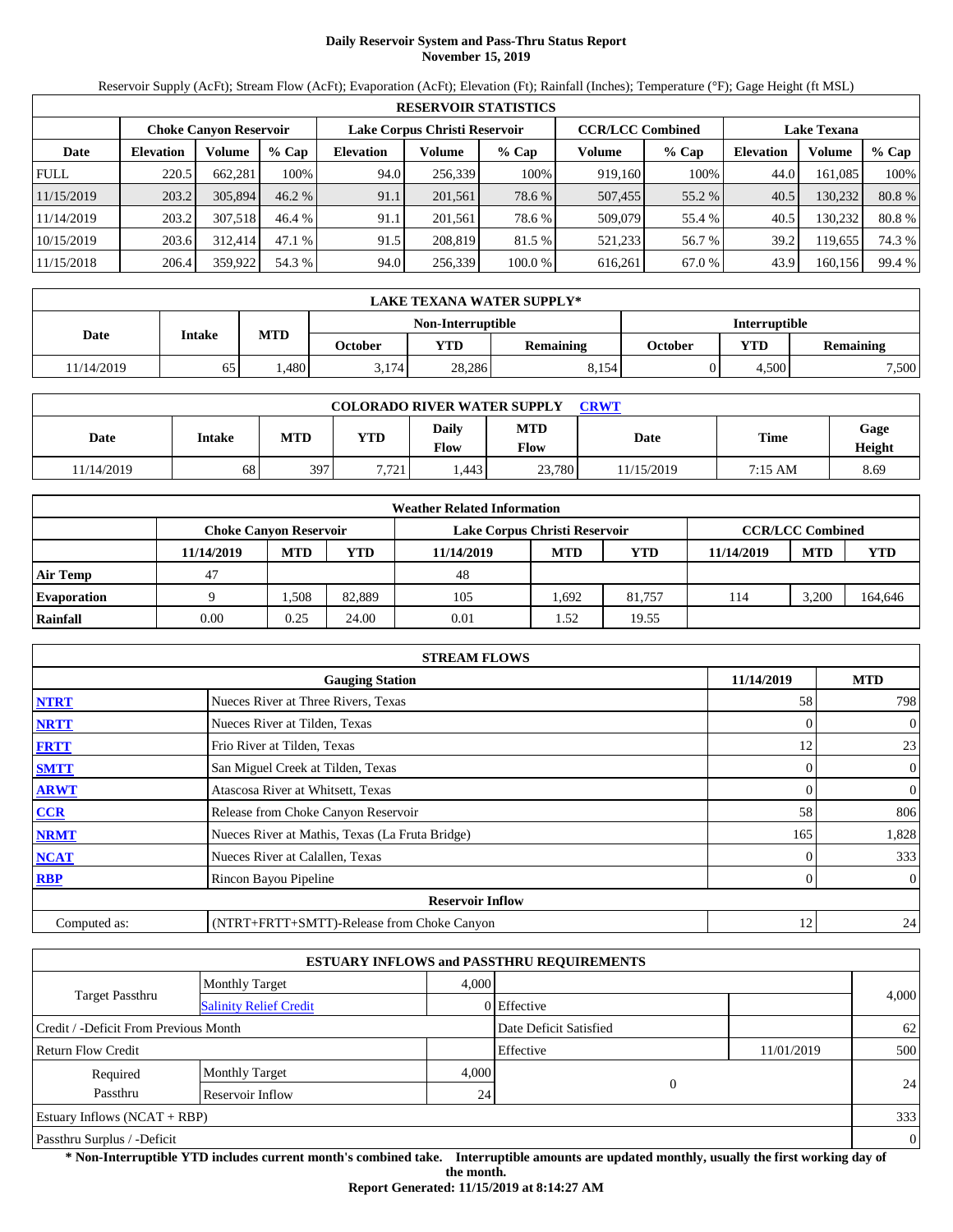# **Daily Reservoir System and Pass-Thru Status Report November 16, 2019**

Reservoir Supply (AcFt); Stream Flow (AcFt); Evaporation (AcFt); Elevation (Ft); Rainfall (Inches); Temperature (°F); Gage Height (ft MSL)

|             | <b>RESERVOIR STATISTICS</b> |                               |         |                  |                               |         |                         |         |                    |         |        |  |
|-------------|-----------------------------|-------------------------------|---------|------------------|-------------------------------|---------|-------------------------|---------|--------------------|---------|--------|--|
|             |                             | <b>Choke Canvon Reservoir</b> |         |                  | Lake Corpus Christi Reservoir |         | <b>CCR/LCC Combined</b> |         | <b>Lake Texana</b> |         |        |  |
| Date        | <b>Elevation</b>            | Volume                        | $%$ Cap | <b>Elevation</b> | Volume                        | $%$ Cap | Volume                  | $%$ Cap | <b>Elevation</b>   | Volume  | % Cap  |  |
| <b>FULL</b> | 220.5                       | 662,281                       | 100%    | 94.0             | 256,339                       | 100%    | 919,160                 | 100%    | 44.0               | 161.085 | 100%   |  |
| 11/16/2019  | 203.2                       | 305,894                       | 46.2%   | 91.0             | 199,764                       | 77.9 %  | 505,658                 | 55.0 %  | 40.5               | 130.232 | 80.8%  |  |
| 11/15/2019  | 203.2                       | 305,894                       | 46.2%   | 91.1             | 201.561                       | 78.6 %  | 507,455                 | 55.2 %  | 40.5               | 130.232 | 80.8%  |  |
| 10/16/2019  | 203.6                       | 312.414                       | 47.1%   | 91.6             | 210.649                       | 82.2 %  | 523,063                 | 56.9%   | 39.2               | 119,655 | 74.3 % |  |
| 11/16/2018  | 206.4                       | 359,922                       | 54.3 %  | 94.0             | 256,339                       | 100.0 % | 616,261                 | 67.0 %  | 43.9               | 160,156 | 99.4 % |  |

|            | LAKE TEXANA WATER SUPPLY*                 |            |         |            |                  |         |            |                  |  |  |
|------------|-------------------------------------------|------------|---------|------------|------------------|---------|------------|------------------|--|--|
|            | Non-Interruptible<br><b>Interruptible</b> |            |         |            |                  |         |            |                  |  |  |
| Date       | Intake                                    | <b>MTD</b> | October | <b>YTD</b> | <b>Remaining</b> | October | <b>YTD</b> | <b>Remaining</b> |  |  |
| 11/15/2019 | 65                                        | 1.544      | 3.174   | 28,286     | 8,154            |         | 4.500      | 7,500            |  |  |

| <b>COLORADO RIVER WATER SUPPLY</b><br>CRWT |        |            |            |               |                    |            |         |                |  |  |  |
|--------------------------------------------|--------|------------|------------|---------------|--------------------|------------|---------|----------------|--|--|--|
| Date                                       | Intake | <b>MTD</b> | <b>YTD</b> | Daily<br>Flow | <b>MTD</b><br>Flow | Date       | Time    | Gage<br>Height |  |  |  |
| 11/15/2019                                 | 68     | 465        | 7.788      | 1,524         | 25,305             | 11/16/2019 | 7:15 AM | 8.77           |  |  |  |

|                    | <b>Weather Related Information</b> |                               |        |                               |            |            |            |                         |            |  |  |  |
|--------------------|------------------------------------|-------------------------------|--------|-------------------------------|------------|------------|------------|-------------------------|------------|--|--|--|
|                    |                                    | <b>Choke Canvon Reservoir</b> |        | Lake Corpus Christi Reservoir |            |            |            | <b>CCR/LCC Combined</b> |            |  |  |  |
|                    | 11/15/2019                         | <b>MTD</b>                    | YTD    | 11/15/2019                    | <b>MTD</b> | <b>YTD</b> | 11/15/2019 | <b>MTD</b>              | <b>YTD</b> |  |  |  |
| <b>Air Temp</b>    | 60                                 |                               |        | 61                            |            |            |            |                         |            |  |  |  |
| <b>Evaporation</b> | 76                                 | .584                          | 82.965 | 136                           | .828       | 81.893     | 212        | 3.412                   | 164,858    |  |  |  |
| Rainfall           | 0.00                               | 0.25                          | 24.00  | 0.00                          | 1.52       | 19.55      |            |                         |            |  |  |  |

|              | <b>STREAM FLOWS</b>                             |            |                |
|--------------|-------------------------------------------------|------------|----------------|
|              | <b>Gauging Station</b>                          | 11/15/2019 | <b>MTD</b>     |
| <b>NTRT</b>  | Nueces River at Three Rivers, Texas             | 59         | 857            |
| <b>NRTT</b>  | Nueces River at Tilden, Texas                   | $\Omega$   | $\overline{0}$ |
| <b>FRTT</b>  | Frio River at Tilden, Texas                     | 12         | 36             |
| <b>SMTT</b>  | San Miguel Creek at Tilden, Texas               | $\Omega$   | $\overline{0}$ |
| <b>ARWT</b>  | Atascosa River at Whitsett, Texas               | $\Omega$   | $\mathbf{0}$   |
| CCR          | Release from Choke Canyon Reservoir             | 58         | 863            |
| <b>NRMT</b>  | Nueces River at Mathis, Texas (La Fruta Bridge) | 123        | 1,951          |
| <b>NCAT</b>  | Nueces River at Calallen, Texas                 |            | 333            |
| <b>RBP</b>   | Rincon Bayou Pipeline                           | $\Omega$   | $\overline{0}$ |
|              | <b>Reservoir Inflow</b>                         |            |                |
| Computed as: | (NTRT+FRTT+SMTT)-Release from Choke Canyon      | 13         | 38             |

|                                       |                               |       | <b>ESTUARY INFLOWS and PASSTHRU REQUIREMENTS</b> |            |                |
|---------------------------------------|-------------------------------|-------|--------------------------------------------------|------------|----------------|
|                                       | <b>Monthly Target</b>         | 4.000 |                                                  |            |                |
| Target Passthru                       | <b>Salinity Relief Credit</b> |       | 0 Effective                                      |            | 4,000          |
| Credit / -Deficit From Previous Month |                               |       | Date Deficit Satisfied                           |            | 62             |
| <b>Return Flow Credit</b>             |                               |       | Effective                                        | 11/01/2019 | 500            |
| Required                              | <b>Monthly Target</b>         | 4,000 |                                                  |            |                |
| Passthru                              | Reservoir Inflow              | 38    | $\Omega$                                         |            | 38             |
| Estuary Inflows $(NCAT + RBP)$        |                               |       |                                                  |            | 333            |
| Passthru Surplus / -Deficit           |                               |       |                                                  |            | $\overline{0}$ |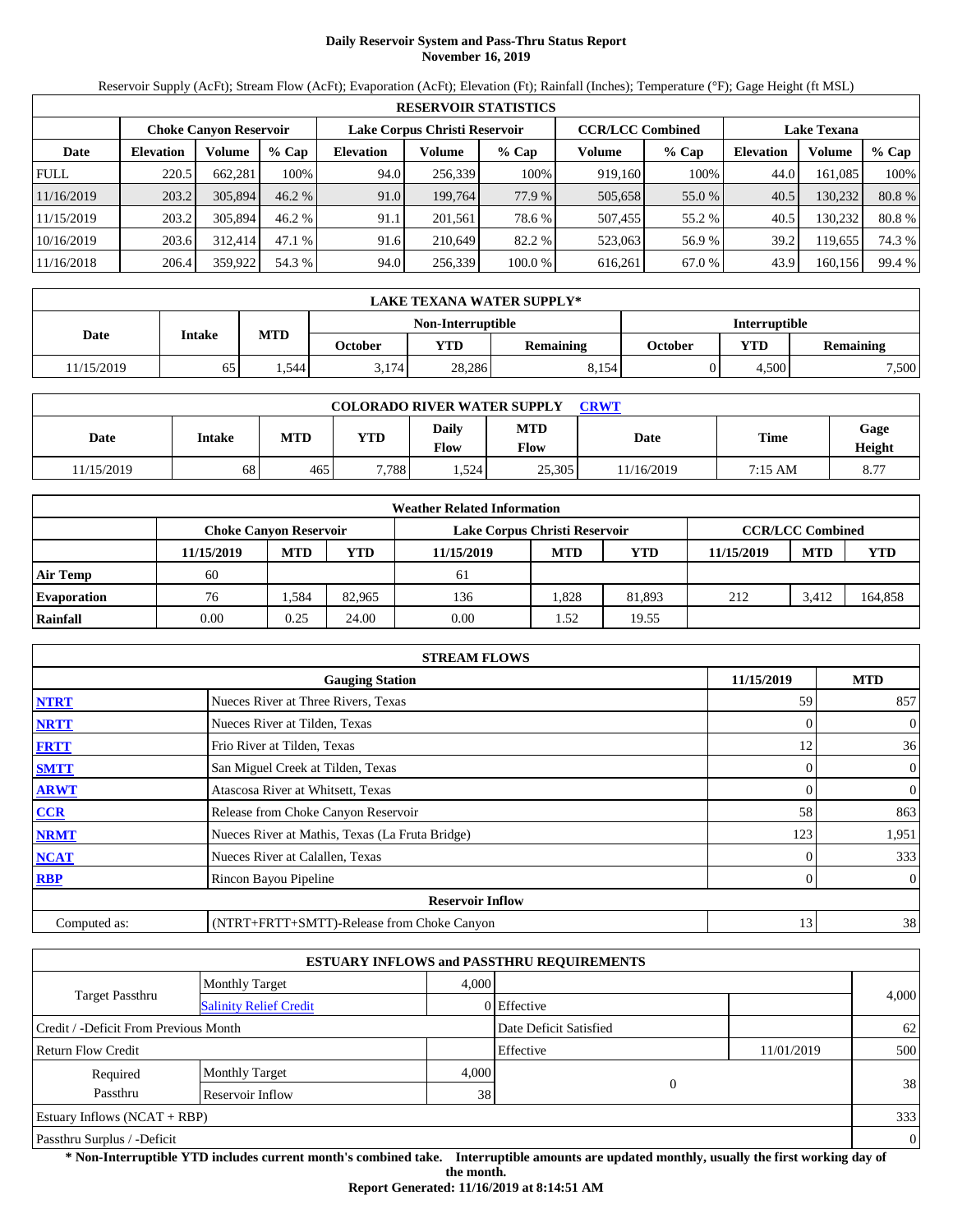# **Daily Reservoir System and Pass-Thru Status Report November 17, 2019**

Reservoir Supply (AcFt); Stream Flow (AcFt); Evaporation (AcFt); Elevation (Ft); Rainfall (Inches); Temperature (°F); Gage Height (ft MSL)

|             | <b>RESERVOIR STATISTICS</b> |                               |         |                               |         |         |                         |         |                    |         |        |  |  |
|-------------|-----------------------------|-------------------------------|---------|-------------------------------|---------|---------|-------------------------|---------|--------------------|---------|--------|--|--|
|             |                             | <b>Choke Canvon Reservoir</b> |         | Lake Corpus Christi Reservoir |         |         | <b>CCR/LCC Combined</b> |         | <b>Lake Texana</b> |         |        |  |  |
| Date        | <b>Elevation</b>            | Volume                        | $%$ Cap | <b>Elevation</b>              | Volume  | $%$ Cap | Volume                  | $%$ Cap | <b>Elevation</b>   | Volume  | % Cap  |  |  |
| <b>FULL</b> | 220.5                       | 662.281                       | 100%    | 94.0                          | 256,339 | 100%    | 919,160                 | 100%    | 44.0               | 161.085 | 100%   |  |  |
| 11/17/2019  | 203.2                       | 305,894                       | 46.2%   | 91.0                          | 199,764 | 77.9 %  | 505,658                 | 55.0 %  | 40.5               | 130,232 | 80.8%  |  |  |
| 11/16/2019  | 203.2                       | 305,894                       | 46.2%   | 91.0                          | 199.764 | 77.9 %  | 505,658                 | 55.0 %  | 40.5               | 130.232 | 80.8%  |  |  |
| 10/17/2019  | 203.6                       | 312,414                       | 47.1%   | 91.5                          | 208.819 | 81.5 %  | 521,233                 | 56.7 %  | 39.3               | 120.448 | 74.8%  |  |  |
| 11/17/2018  | 206.5                       | 361,685                       | 54.6 %  | 94.0                          | 256,339 | 100.0 % | 618,024                 | 67.2 %  | 43.9               | 160,156 | 99.4 % |  |  |

|            | LAKE TEXANA WATER SUPPLY* |            |         |                   |                  |                      |            |                  |  |  |
|------------|---------------------------|------------|---------|-------------------|------------------|----------------------|------------|------------------|--|--|
|            |                           |            |         | Non-Interruptible |                  | <b>Interruptible</b> |            |                  |  |  |
| Date       | Intake                    | <b>MTD</b> | October | <b>YTD</b>        | <b>Remaining</b> | October              | <b>YTD</b> | <b>Remaining</b> |  |  |
| 11/16/2019 | 64                        | .609       | 3.174   | 28,286            | 8.154            |                      | 4.500      | 7,500            |  |  |

| <b>COLORADO RIVER WATER SUPPLY</b><br><b>CRWT</b> |        |            |       |               |                    |           |         |                |  |  |  |
|---------------------------------------------------|--------|------------|-------|---------------|--------------------|-----------|---------|----------------|--|--|--|
| Date                                              | Intake | <b>MTD</b> | YTD   | Daily<br>Flow | <b>MTD</b><br>Flow | Date      | Time    | Gage<br>Height |  |  |  |
| 11/16/2019                                        | 68     | 532        | 7.856 | .588          | 26,893             | 1/17/2019 | 7:15 AM | 8.79           |  |  |  |

|                    | <b>Weather Related Information</b> |                               |        |                               |                         |            |            |            |            |  |  |  |
|--------------------|------------------------------------|-------------------------------|--------|-------------------------------|-------------------------|------------|------------|------------|------------|--|--|--|
|                    |                                    | <b>Choke Canvon Reservoir</b> |        | Lake Corpus Christi Reservoir | <b>CCR/LCC Combined</b> |            |            |            |            |  |  |  |
|                    | 11/16/2019                         | <b>MTD</b>                    | YTD    | 11/16/2019                    | <b>MTD</b>              | <b>YTD</b> | 11/16/2019 | <b>MTD</b> | <b>YTD</b> |  |  |  |
| <b>Air Temp</b>    | 65                                 |                               |        | 66                            |                         |            |            |            |            |  |  |  |
| <b>Evaporation</b> | 85                                 | .669                          | 83,050 | 73                            | l.901                   | 81.966     | 158        | 3.570      | 165,016    |  |  |  |
| Rainfall           | 0.00                               | 0.25                          | 24.00  | 0.00                          | 1.52                    | 19.55      |            |            |            |  |  |  |

|              | <b>STREAM FLOWS</b>                             |            |                |
|--------------|-------------------------------------------------|------------|----------------|
|              | <b>Gauging Station</b>                          | 11/16/2019 | <b>MTD</b>     |
| <b>NTRT</b>  | Nueces River at Three Rivers, Texas             | 58         | 915            |
| <b>NRTT</b>  | Nueces River at Tilden, Texas                   | $\Omega$   | $\overline{0}$ |
| <b>FRTT</b>  | Frio River at Tilden, Texas                     | 12         | 48             |
| <b>SMTT</b>  | San Miguel Creek at Tilden, Texas               | $\Omega$   | $\overline{0}$ |
| <b>ARWT</b>  | Atascosa River at Whitsett, Texas               | $\Omega$   | $\mathbf{0}$   |
| CCR          | Release from Choke Canyon Reservoir             | 58         | 921            |
| <b>NRMT</b>  | Nueces River at Mathis, Texas (La Fruta Bridge) | 86         | 2,037          |
| <b>NCAT</b>  | Nueces River at Calallen, Texas                 |            | 337            |
| <b>RBP</b>   | Rincon Bayou Pipeline                           | $\theta$   | $\overline{0}$ |
|              | <b>Reservoir Inflow</b>                         |            |                |
| Computed as: | (NTRT+FRTT+SMTT)-Release from Choke Canyon      | 13         | 50             |

|                                       |                               |       | <b>ESTUARY INFLOWS and PASSTHRU REQUIREMENTS</b> |            |                |
|---------------------------------------|-------------------------------|-------|--------------------------------------------------|------------|----------------|
|                                       | <b>Monthly Target</b>         | 4.000 |                                                  |            |                |
| <b>Target Passthru</b>                | <b>Salinity Relief Credit</b> |       | 0 Effective                                      |            | 4,000          |
| Credit / -Deficit From Previous Month |                               |       | Date Deficit Satisfied                           |            | 62             |
| <b>Return Flow Credit</b>             |                               |       | Effective                                        | 11/01/2019 | 500            |
| Required                              | <b>Monthly Target</b>         | 4,000 |                                                  |            |                |
| Passthru                              | Reservoir Inflow              | 50    | $\theta$                                         |            | 50             |
| <b>Estuary Inflows (NCAT + RBP)</b>   |                               |       |                                                  |            | 337            |
| Passthru Surplus / -Deficit           |                               |       |                                                  |            | $\overline{0}$ |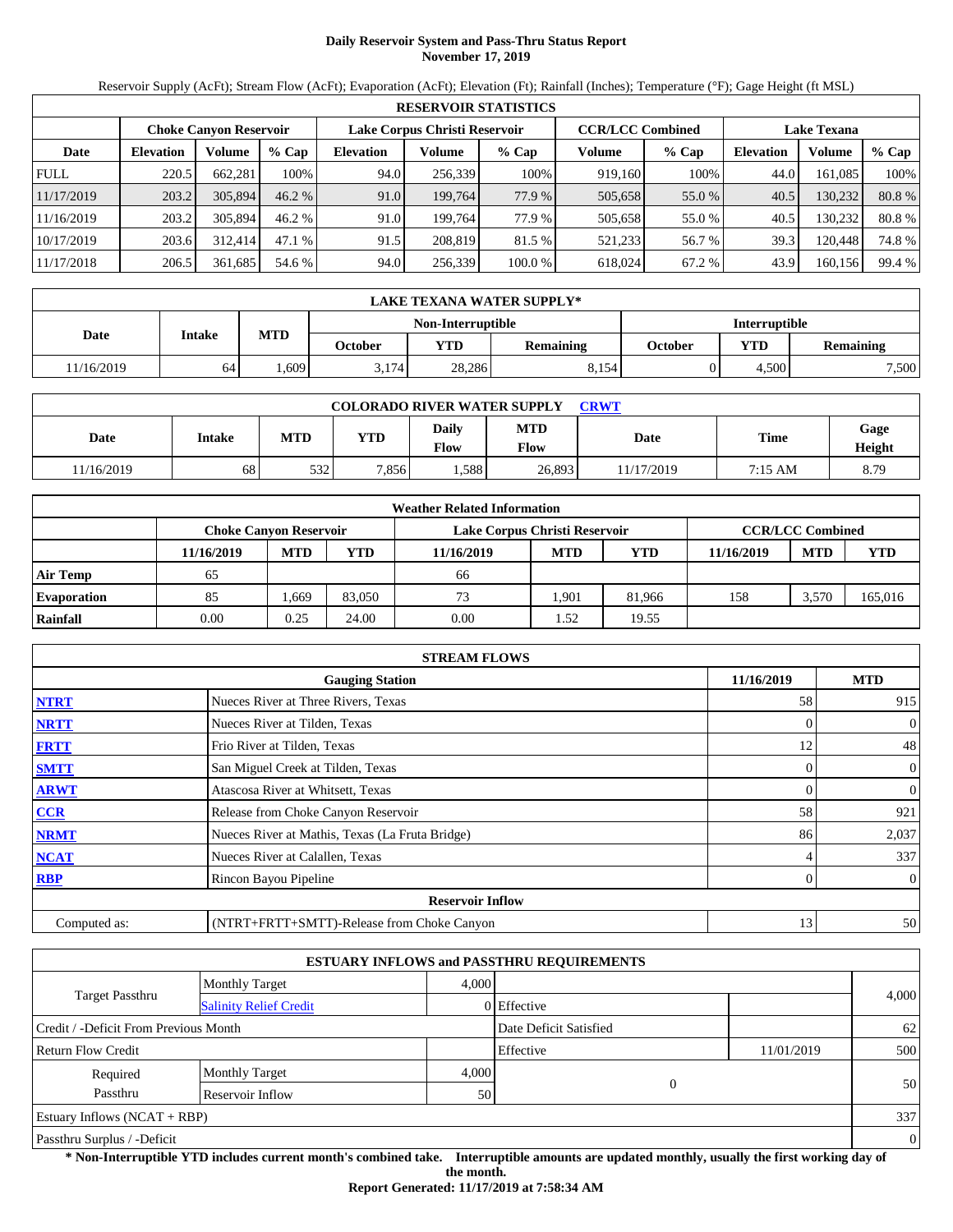# **Daily Reservoir System and Pass-Thru Status Report November 18, 2019**

Reservoir Supply (AcFt); Stream Flow (AcFt); Evaporation (AcFt); Elevation (Ft); Rainfall (Inches); Temperature (°F); Gage Height (ft MSL)

|             | <b>RESERVOIR STATISTICS</b> |                               |         |                               |         |         |                         |         |                    |         |        |  |  |
|-------------|-----------------------------|-------------------------------|---------|-------------------------------|---------|---------|-------------------------|---------|--------------------|---------|--------|--|--|
|             |                             | <b>Choke Canyon Reservoir</b> |         | Lake Corpus Christi Reservoir |         |         | <b>CCR/LCC Combined</b> |         | <b>Lake Texana</b> |         |        |  |  |
| Date        | <b>Elevation</b>            | Volume                        | $%$ Cap | <b>Elevation</b>              | Volume  | $%$ Cap | Volume                  | $%$ Cap | <b>Elevation</b>   | Volume  | % Cap  |  |  |
| <b>FULL</b> | 220.5                       | 662.281                       | 100%    | 94.0                          | 256,339 | 100%    | 919,160                 | 100%    | 44.0               | 161.085 | 100%   |  |  |
| 11/18/2019  | 203.3                       | 307.518                       | 46.4%   | 91.0                          | 199.764 | 77.9 %  | 507,282                 | 55.2 %  | 40.5               | 130,232 | 80.8%  |  |  |
| 11/17/2019  | 203.2                       | 305,894                       | 46.2%   | 91.0                          | 199.764 | 77.9 %  | 505,658                 | 55.0%   | 40.5               | 130.232 | 80.8%  |  |  |
| 10/18/2019  | 203.7                       | 314,054                       | 47.4 %  | 91.5                          | 208,819 | 81.5 %  | 522,873                 | 56.9 %  | 39.3               | 120.448 | 74.8%  |  |  |
| 11/18/2018  | 206.6                       | 363,453                       | 54.8 %  | 94.0                          | 256,339 | 100.0 % | 619,792                 | 67.4 %  | 43.9               | 160,156 | 99.4 % |  |  |

|            | LAKE TEXANA WATER SUPPLY* |            |         |                   |           |                      |            |                  |  |  |  |
|------------|---------------------------|------------|---------|-------------------|-----------|----------------------|------------|------------------|--|--|--|
|            |                           |            |         | Non-Interruptible |           | <b>Interruptible</b> |            |                  |  |  |  |
| Date       | Intake                    | <b>MTD</b> | October | <b>YTD</b>        | Remaining | October              | <b>VTD</b> | <b>Remaining</b> |  |  |  |
| 11/17/2019 | 64                        | 1.672      | 3.174   | 28.286            | 8.154     |                      | 4.500      | 7,500            |  |  |  |

| <b>COLORADO RIVER WATER SUPPLY</b><br><b>CRWT</b> |        |            |       |               |                    |           |         |                |  |  |
|---------------------------------------------------|--------|------------|-------|---------------|--------------------|-----------|---------|----------------|--|--|
| Date                                              | Intake | <b>MTD</b> | YTD   | Daily<br>Flow | <b>MTD</b><br>Flow | Date      | Time    | Gage<br>Height |  |  |
| 11/17/2019                                        | 68     | 600        | 7.923 | .602          | 28.495             | 1/18/2019 | 7:15 AM | 8.77           |  |  |

|                    | <b>Weather Related Information</b> |                               |        |                               |                         |            |            |            |            |  |  |  |
|--------------------|------------------------------------|-------------------------------|--------|-------------------------------|-------------------------|------------|------------|------------|------------|--|--|--|
|                    |                                    | <b>Choke Canvon Reservoir</b> |        | Lake Corpus Christi Reservoir | <b>CCR/LCC Combined</b> |            |            |            |            |  |  |  |
|                    | 11/17/2019                         | <b>MTD</b>                    | YTD    | 11/17/2019                    | <b>MTD</b>              | <b>YTD</b> | 11/17/2019 | <b>MTD</b> | <b>YTD</b> |  |  |  |
| <b>Air Temp</b>    | 69                                 |                               |        | 73                            |                         |            |            |            |            |  |  |  |
| <b>Evaporation</b> | 85                                 | . 754                         | 83.135 | 21                            | 1.922                   | 81.987     | 106        | 3,676      | 165,122    |  |  |  |
| Rainfall           | 0.00                               | 0.25                          | 24.00  | 0.00                          | 1.52                    | 19.55      |            |            |            |  |  |  |

|              | <b>STREAM FLOWS</b>                             |            |                |
|--------------|-------------------------------------------------|------------|----------------|
|              | <b>Gauging Station</b>                          | 11/17/2019 | <b>MTD</b>     |
| <b>NTRT</b>  | Nueces River at Three Rivers, Texas             | 58         | 973            |
| <b>NRTT</b>  | Nueces River at Tilden, Texas                   | $\Omega$   | $\overline{0}$ |
| <b>FRTT</b>  | Frio River at Tilden, Texas                     | 11         | 59             |
| <b>SMTT</b>  | San Miguel Creek at Tilden, Texas               | $\Omega$   | $\overline{0}$ |
| <b>ARWT</b>  | Atascosa River at Whitsett, Texas               | $\Omega$   | $\mathbf{0}$   |
| CCR          | Release from Choke Canyon Reservoir             | 58         | 979            |
| <b>NRMT</b>  | Nueces River at Mathis, Texas (La Fruta Bridge) | 85         | 2,121          |
| <b>NCAT</b>  | Nueces River at Calallen, Texas                 |            | 344            |
| <b>RBP</b>   | Rincon Bayou Pipeline                           | 0          | $\overline{0}$ |
|              | <b>Reservoir Inflow</b>                         |            |                |
| Computed as: | (NTRT+FRTT+SMTT)-Release from Choke Canyon      | 11         | 62             |

|                                       |                               |       | <b>ESTUARY INFLOWS and PASSTHRU REQUIREMENTS</b> |            |                |
|---------------------------------------|-------------------------------|-------|--------------------------------------------------|------------|----------------|
|                                       | <b>Monthly Target</b>         | 4.000 |                                                  |            |                |
| Target Passthru                       | <b>Salinity Relief Credit</b> |       | 0 Effective                                      |            | 4,000          |
| Credit / -Deficit From Previous Month |                               |       | Date Deficit Satisfied                           |            | 62             |
| <b>Return Flow Credit</b>             |                               |       | Effective                                        | 11/01/2019 | 500            |
| Required                              | <b>Monthly Target</b>         | 4,000 |                                                  |            |                |
| Passthru                              | Reservoir Inflow              | 62    | $\Omega$                                         |            | 62             |
| Estuary Inflows $(NCAT + RBP)$        |                               |       |                                                  |            | 344            |
| Passthru Surplus / -Deficit           |                               |       |                                                  |            | $\overline{0}$ |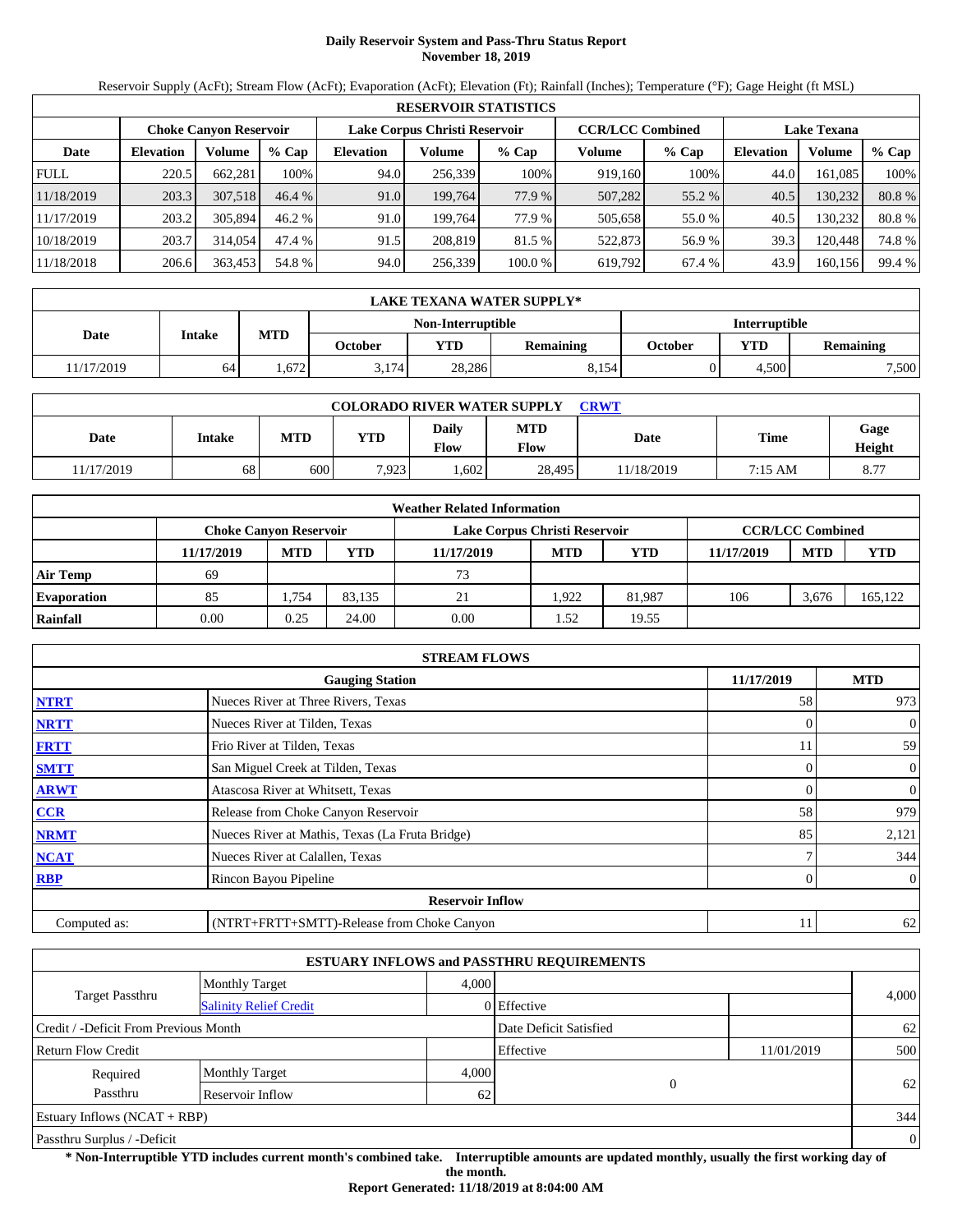# **Daily Reservoir System and Pass-Thru Status Report November 19, 2019**

Reservoir Supply (AcFt); Stream Flow (AcFt); Evaporation (AcFt); Elevation (Ft); Rainfall (Inches); Temperature (°F); Gage Height (ft MSL)

|             | <b>RESERVOIR STATISTICS</b> |                               |         |                               |         |         |                         |         |                    |         |        |  |  |
|-------------|-----------------------------|-------------------------------|---------|-------------------------------|---------|---------|-------------------------|---------|--------------------|---------|--------|--|--|
|             |                             | <b>Choke Canyon Reservoir</b> |         | Lake Corpus Christi Reservoir |         |         | <b>CCR/LCC Combined</b> |         | <b>Lake Texana</b> |         |        |  |  |
| Date        | <b>Elevation</b>            | Volume                        | $%$ Cap | <b>Elevation</b>              | Volume  | $%$ Cap | Volume                  | $%$ Cap | <b>Elevation</b>   | Volume  | % Cap  |  |  |
| <b>FULL</b> | 220.5                       | 662.281                       | 100%    | 94.0                          | 256,339 | 100%    | 919,160                 | 100%    | 44.0               | 161.085 | 100%   |  |  |
| 11/19/2019  | 203.2                       | 307.518                       | 46.4%   | 91.0                          | 199.764 | 77.9 %  | 507,282                 | 55.2 %  | 40.3               | 128,570 | 79.8%  |  |  |
| 11/18/2019  | 203.3                       | 307.518                       | 46.4 %  | 91.0                          | 199.764 | 77.9 %  | 507.282                 | 55.2 %  | 40.5               | 130.232 | 80.8%  |  |  |
| 10/19/2019  | 203.7                       | 314,054                       | 47.4 %  | 91.5                          | 208,819 | 81.5 %  | 522,873                 | 56.9 %  | 39.3               | 120.448 | 74.8%  |  |  |
| 11/19/2018  | 206.5                       | 361,685                       | 54.6 %  | 94.0                          | 256,339 | 100.0 % | 618.024                 | 67.2 %  | 43.9               | 160,156 | 99.4 % |  |  |

|            | LAKE TEXANA WATER SUPPLY* |            |         |                   |           |         |                      |                  |  |  |  |
|------------|---------------------------|------------|---------|-------------------|-----------|---------|----------------------|------------------|--|--|--|
|            |                           |            |         | Non-Interruptible |           |         | <b>Interruptible</b> |                  |  |  |  |
| Date       | Intake                    | <b>MTD</b> | October | <b>YTD</b>        | Remaining | October | YTD                  | <b>Remaining</b> |  |  |  |
| 11/18/2019 | 63                        | 1.736      | 3.174   | 28.286            | 8.154     |         | 4.500                | 7,500            |  |  |  |

| <b>COLORADO RIVER WATER SUPPLY</b><br><b>CRWT</b> |               |            |       |               |                    |           |         |                |  |  |  |
|---------------------------------------------------|---------------|------------|-------|---------------|--------------------|-----------|---------|----------------|--|--|--|
| Date                                              | <b>Intake</b> | <b>MTD</b> | YTD   | Daily<br>Flow | <b>MTD</b><br>Flow | Date      | Time    | Gage<br>Height |  |  |  |
| 11/18/2019                                        | 68            | 667        | 7,991 | . .594        | 30.089             | 1/19/2019 | 7:15 AM | 8.80           |  |  |  |

|                    |                               |            |        | <b>Weather Related Information</b> |            |            |            |                         |            |
|--------------------|-------------------------------|------------|--------|------------------------------------|------------|------------|------------|-------------------------|------------|
|                    | <b>Choke Canvon Reservoir</b> |            |        | Lake Corpus Christi Reservoir      |            |            |            | <b>CCR/LCC Combined</b> |            |
|                    | 11/18/2019                    | <b>MTD</b> | YTD    | 11/18/2019                         | <b>MTD</b> | <b>YTD</b> | 11/18/2019 | <b>MTD</b>              | <b>YTD</b> |
| <b>Air Temp</b>    | 72                            |            |        | 75                                 |            |            |            |                         |            |
| <b>Evaporation</b> | 104                           | .858       | 83.239 | 21                                 | 1.943      | 82,008     | 125        | 3.801                   | 165,247    |
| Rainfall           | 0.00                          | 0.25       | 24.00  | 0.01                               | . . 53     | 19.56      |            |                         |            |

|              | <b>STREAM FLOWS</b>                             |            |                |
|--------------|-------------------------------------------------|------------|----------------|
|              | <b>Gauging Station</b>                          | 11/18/2019 | <b>MTD</b>     |
| <b>NTRT</b>  | Nueces River at Three Rivers, Texas             | 58         | 1,031          |
| <b>NRTT</b>  | Nueces River at Tilden, Texas                   |            | $\overline{0}$ |
| <b>FRTT</b>  | Frio River at Tilden, Texas                     | 9          | 68             |
| <b>SMTT</b>  | San Miguel Creek at Tilden, Texas               | 0          | $\overline{0}$ |
| <b>ARWT</b>  | Atascosa River at Whitsett, Texas               | 0          | $\overline{0}$ |
| CCR          | Release from Choke Canyon Reservoir             | 58         | 1,036          |
| <b>NRMT</b>  | Nueces River at Mathis, Texas (La Fruta Bridge) | 118        | 2,239          |
| <b>NCAT</b>  | Nueces River at Calallen, Texas                 |            | 344            |
| <b>RBP</b>   | Rincon Bayou Pipeline                           | 0          | $\overline{0}$ |
|              | <b>Reservoir Inflow</b>                         |            |                |
| Computed as: | (NTRT+FRTT+SMTT)-Release from Choke Canyon      | 10         | 72             |

|                                       |                               |       | <b>ESTUARY INFLOWS and PASSTHRU REQUIREMENTS</b> |            |                |
|---------------------------------------|-------------------------------|-------|--------------------------------------------------|------------|----------------|
|                                       | <b>Monthly Target</b>         | 4.000 |                                                  |            |                |
| <b>Target Passthru</b>                | <b>Salinity Relief Credit</b> |       | 0 Effective                                      |            | 4,000          |
| Credit / -Deficit From Previous Month |                               |       | Date Deficit Satisfied                           |            | 62             |
| <b>Return Flow Credit</b>             |                               |       | Effective                                        | 11/01/2019 | 500            |
| Required                              | <b>Monthly Target</b>         | 4,000 |                                                  |            |                |
| Passthru                              | Reservoir Inflow              | 72    | $\overline{0}$                                   |            | 72             |
| Estuary Inflows $(NCAT + RBP)$        |                               |       |                                                  |            | 344            |
| Passthru Surplus / -Deficit           |                               |       |                                                  |            | $\overline{0}$ |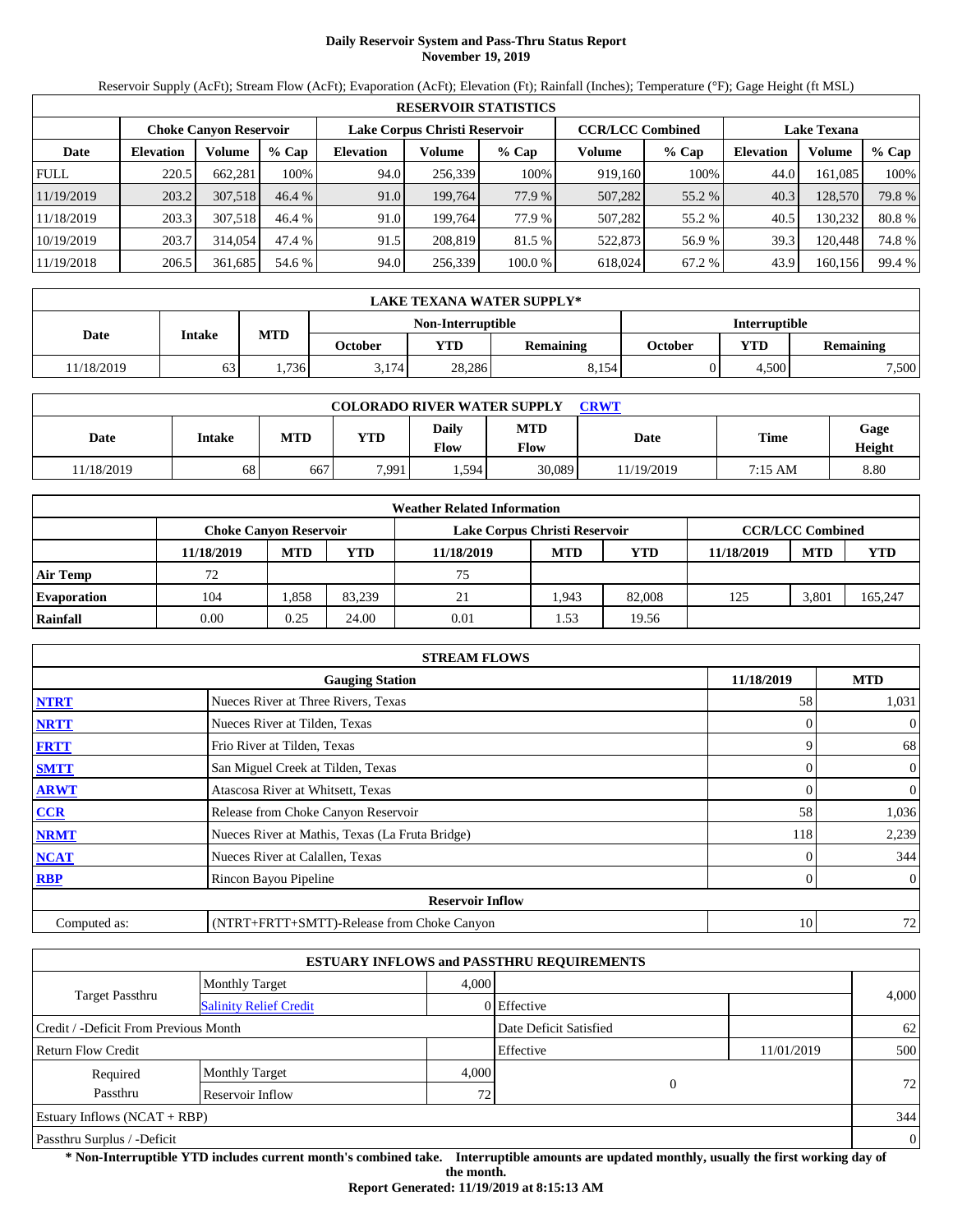# **Daily Reservoir System and Pass-Thru Status Report November 20, 2019**

Reservoir Supply (AcFt); Stream Flow (AcFt); Evaporation (AcFt); Elevation (Ft); Rainfall (Inches); Temperature (°F); Gage Height (ft MSL)

|             | <b>RESERVOIR STATISTICS</b> |                               |         |                               |         |         |                         |         |                    |         |        |  |  |
|-------------|-----------------------------|-------------------------------|---------|-------------------------------|---------|---------|-------------------------|---------|--------------------|---------|--------|--|--|
|             |                             | <b>Choke Canyon Reservoir</b> |         | Lake Corpus Christi Reservoir |         |         | <b>CCR/LCC Combined</b> |         | <b>Lake Texana</b> |         |        |  |  |
| Date        | <b>Elevation</b>            | Volume                        | $%$ Cap | <b>Elevation</b>              | Volume  | $%$ Cap | Volume                  | $%$ Cap | <b>Elevation</b>   | Volume  | % Cap  |  |  |
| <b>FULL</b> | 220.5                       | 662.281                       | 100%    | 94.0                          | 256,339 | 100%    | 919,160                 | 100%    | 44.0               | 161.085 | 100%   |  |  |
| 11/20/2019  | 203.1                       | 304,274                       | 45.9%   | 91.0                          | 199.764 | 77.9 %  | 504,038                 | 54.8%   | 40.3               | 128,570 | 79.8 % |  |  |
| 11/19/2019  | 203.2                       | 307.518                       | 46.4 %  | 91.0                          | 199.764 | 77.9 %  | 507.282                 | 55.2 %  | 40.3               | 128,570 | 79.8 % |  |  |
| 10/20/2019  | 203.6                       | 312,414                       | 47.1 %  | 91.5                          | 208,819 | 81.5 %  | 521,233                 | 56.7 %  | 39.2               | 119.655 | 74.3 % |  |  |
| 11/20/2018  | 206.5                       | 361,685                       | 54.6 %  | 94.0                          | 256,339 | 100.0 % | 618.024                 | 67.2 %  | 43.9               | 160,156 | 99.4 % |  |  |

|            | LAKE TEXANA WATER SUPPLY* |            |         |                   |           |         |                      |                  |  |  |  |
|------------|---------------------------|------------|---------|-------------------|-----------|---------|----------------------|------------------|--|--|--|
|            |                           |            |         | Non-Interruptible |           |         | <b>Interruptible</b> |                  |  |  |  |
| Date       | Intake                    | <b>MTD</b> | October | <b>YTD</b>        | Remaining | October | YTD                  | <b>Remaining</b> |  |  |  |
| 11/19/2019 | 103                       | . 838      | 3.174   | 28.286            | 8.154     |         | 4.500                | 7,500            |  |  |  |

| <b>COLORADO RIVER WATER SUPPLY</b><br>CRWT |               |            |            |               |                    |            |         |                |  |  |  |
|--------------------------------------------|---------------|------------|------------|---------------|--------------------|------------|---------|----------------|--|--|--|
| Date                                       | <b>Intake</b> | <b>MTD</b> | <b>YTD</b> | Daily<br>Flow | <b>MTD</b><br>Flow | Date       | Time    | Gage<br>Height |  |  |  |
| 11/19/2019                                 | 27            | 694        | 8.018      | .618          | 31,706             | 11/20/2019 | 7:15 AM | 8.82           |  |  |  |

|                    |            |                               |        | <b>Weather Related Information</b> |            |            |            |                         |            |
|--------------------|------------|-------------------------------|--------|------------------------------------|------------|------------|------------|-------------------------|------------|
|                    |            | <b>Choke Canvon Reservoir</b> |        | Lake Corpus Christi Reservoir      |            |            |            | <b>CCR/LCC Combined</b> |            |
|                    | 11/19/2019 | <b>MTD</b>                    | YTD    | 11/19/2019                         | <b>MTD</b> | <b>YTD</b> | 11/19/2019 | <b>MTD</b>              | <b>YTD</b> |
| <b>Air Temp</b>    | 76         |                               |        | 78                                 |            |            |            |                         |            |
| <b>Evaporation</b> | 94         | 1.952                         | 83.333 | 84                                 | 2.027      | 82,092     | 178        | 3,979                   | 165,425    |
| Rainfall           | 0.00       | 0.25                          | 24.00  | 0.00                               | 1.53       | 19.56      |            |                         |            |

|              | <b>STREAM FLOWS</b>                             |            |                |
|--------------|-------------------------------------------------|------------|----------------|
|              | <b>Gauging Station</b>                          | 11/19/2019 | <b>MTD</b>     |
| <b>NTRT</b>  | Nueces River at Three Rivers, Texas             | 58         | 1,089          |
| <b>NRTT</b>  | Nueces River at Tilden, Texas                   |            | $\overline{0}$ |
| <b>FRTT</b>  | Frio River at Tilden, Texas                     |            | 77             |
| <b>SMTT</b>  | San Miguel Creek at Tilden, Texas               | 0          | $\overline{0}$ |
| <b>ARWT</b>  | Atascosa River at Whitsett, Texas               | 0          | $\overline{0}$ |
| CCR          | Release from Choke Canyon Reservoir             | 58         | 1,094          |
| <b>NRMT</b>  | Nueces River at Mathis, Texas (La Fruta Bridge) | 147        | 2,386          |
| <b>NCAT</b>  | Nueces River at Calallen, Texas                 |            | 344            |
| <b>RBP</b>   | Rincon Bayou Pipeline                           | 0          | $\overline{0}$ |
|              | <b>Reservoir Inflow</b>                         |            |                |
| Computed as: | (NTRT+FRTT+SMTT)-Release from Choke Canyon      | 9          | 81             |

|                                       |                               |       | <b>ESTUARY INFLOWS and PASSTHRU REQUIREMENTS</b> |            |                |
|---------------------------------------|-------------------------------|-------|--------------------------------------------------|------------|----------------|
|                                       | <b>Monthly Target</b>         | 4.000 |                                                  |            |                |
| <b>Target Passthru</b>                | <b>Salinity Relief Credit</b> |       | 0 Effective                                      |            | 4,000          |
| Credit / -Deficit From Previous Month |                               |       | Date Deficit Satisfied                           |            | 62             |
| <b>Return Flow Credit</b>             |                               |       | Effective                                        | 11/01/2019 | 500            |
| Required                              | <b>Monthly Target</b>         | 4.000 |                                                  |            |                |
| Passthru                              | Reservoir Inflow              | 81    | $\theta$                                         |            | 81             |
| <b>Estuary Inflows (NCAT + RBP)</b>   |                               |       |                                                  |            | 344            |
| Passthru Surplus / -Deficit           |                               |       |                                                  |            | $\overline{0}$ |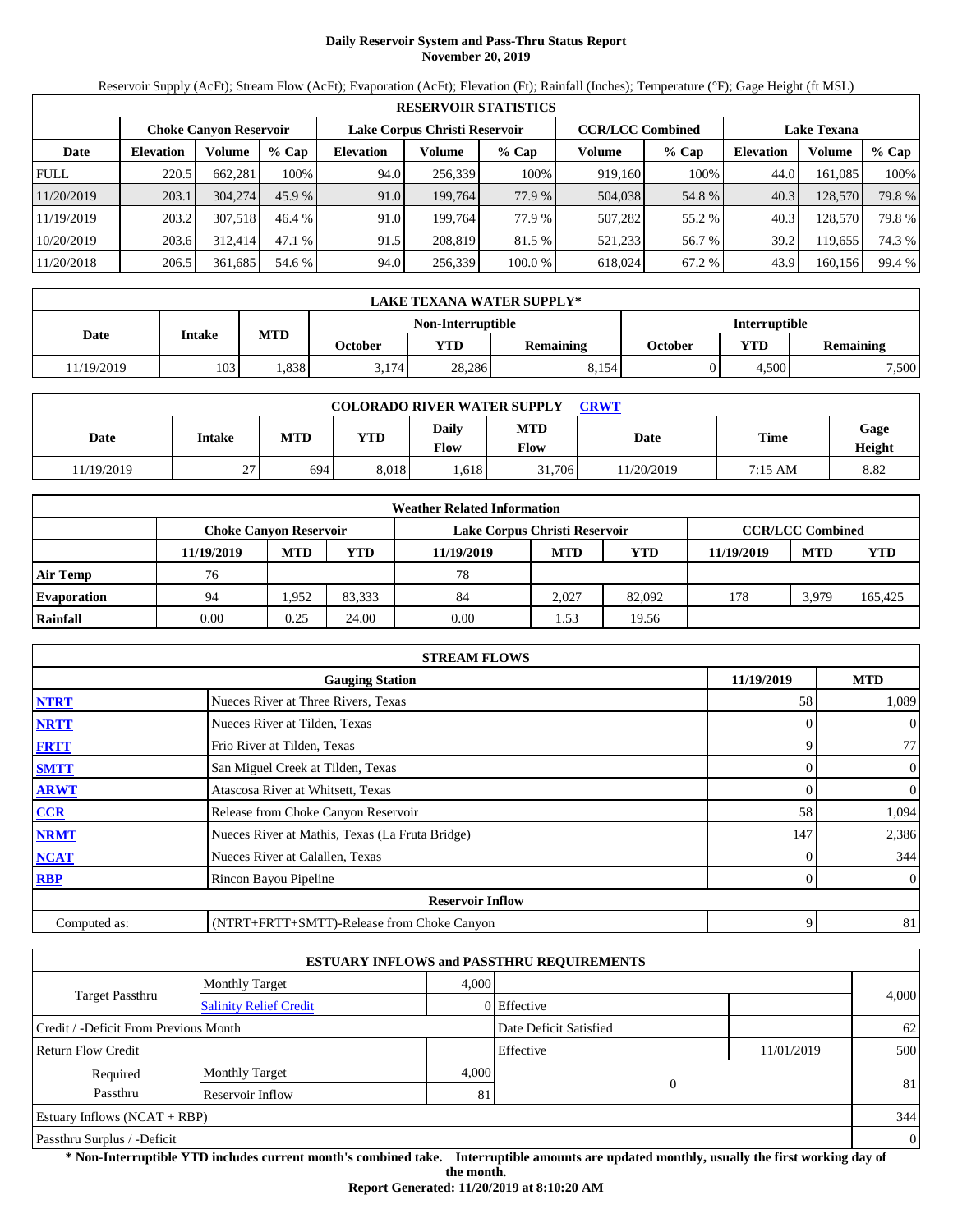# **Daily Reservoir System and Pass-Thru Status Report November 21, 2019**

Reservoir Supply (AcFt); Stream Flow (AcFt); Evaporation (AcFt); Elevation (Ft); Rainfall (Inches); Temperature (°F); Gage Height (ft MSL)

|             | <b>RESERVOIR STATISTICS</b> |                               |          |                               |         |         |                         |         |                    |         |        |  |  |
|-------------|-----------------------------|-------------------------------|----------|-------------------------------|---------|---------|-------------------------|---------|--------------------|---------|--------|--|--|
|             |                             | <b>Choke Canyon Reservoir</b> |          | Lake Corpus Christi Reservoir |         |         | <b>CCR/LCC Combined</b> |         | <b>Lake Texana</b> |         |        |  |  |
| Date        | <b>Elevation</b>            | Volume                        | $%$ Cap  | <b>Elevation</b>              | Volume  | $%$ Cap | Volume                  | $%$ Cap | <b>Elevation</b>   | Volume  | % Cap  |  |  |
| <b>FULL</b> | 220.5                       | 662.281                       | 100%     | 94.0                          | 256.339 | 100%    | 919.160                 | 100%    | 44.0               | 161.085 | 100%   |  |  |
| 11/21/2019  | 203.2                       | 305,894                       | $46.2\%$ | 91.0                          | 199.764 | 77.9 %  | 505,658                 | 55.0 %  | 40.3               | 128,570 | 79.8%  |  |  |
| 11/20/2019  | 203.1                       | 304,274                       | 45.9 %   | 91.0                          | 199.764 | 77.9 %  | 504,038                 | 54.8%   | 40.3               | 128,570 | 79.8 % |  |  |
| 10/21/2019  | 203.6                       | 312,414                       | 47.1 %   | 91.4                          | 206,995 | 80.8 %  | 519.409                 | 56.5 %  | 39.3               | 120.448 | 74.8%  |  |  |
| 11/21/2018  | 206.5                       | 361,685                       | 54.6 %   | 94.0                          | 256,339 | 100.0 % | 618.024                 | 67.2 %  | 43.9               | 160,156 | 99.4 % |  |  |

|            | <b>LAKE TEXANA WATER SUPPLY*</b> |                      |         |        |           |         |            |                  |  |  |
|------------|----------------------------------|----------------------|---------|--------|-----------|---------|------------|------------------|--|--|
|            |                                  | <b>Interruptible</b> |         |        |           |         |            |                  |  |  |
| Date       | Intake                           | <b>MTD</b>           | October | YTD    | Remaining | October | <b>VTD</b> | <b>Remaining</b> |  |  |
| 11/20/2019 | 129                              | .968                 | 3.174   | 28,286 | 8,154     |         | 4.500      | 7,500            |  |  |

| <b>COLORADO RIVER WATER SUPPLY</b><br>CRWT |        |            |            |               |                    |            |         |                |  |  |  |
|--------------------------------------------|--------|------------|------------|---------------|--------------------|------------|---------|----------------|--|--|--|
| Date                                       | Intake | <b>MTD</b> | <b>YTD</b> | Daily<br>Flow | <b>MTD</b><br>Flow | Date       | Time    | Gage<br>Height |  |  |  |
| 11/20/2019                                 |        | 694        | 8.018      | .600          | 33,306             | 11/21/2019 | 7:15 AM | 8.74           |  |  |  |

|                    | <b>Weather Related Information</b> |                                                                                           |        |            |            |            |            |            |            |  |  |  |
|--------------------|------------------------------------|-------------------------------------------------------------------------------------------|--------|------------|------------|------------|------------|------------|------------|--|--|--|
|                    |                                    | <b>CCR/LCC Combined</b><br>Lake Corpus Christi Reservoir<br><b>Choke Canvon Reservoir</b> |        |            |            |            |            |            |            |  |  |  |
|                    | 11/20/2019                         | <b>MTD</b>                                                                                | YTD    | 11/20/2019 | <b>MTD</b> | <b>YTD</b> | 11/20/2019 | <b>MTD</b> | <b>YTD</b> |  |  |  |
| <b>Air Temp</b>    | 82                                 |                                                                                           |        | 82         |            |            |            |            |            |  |  |  |
| <b>Evaporation</b> | 161                                | 2.113                                                                                     | 83.494 | 209        | 2.236      | 82.301     | 370        | 4,349      | 165,795    |  |  |  |
| Rainfall           | 0.00                               | 0.25                                                                                      | 24.00  | 0.00       | . . 53     | 19.56      |            |            |            |  |  |  |

|              | <b>STREAM FLOWS</b>                             |            |                |
|--------------|-------------------------------------------------|------------|----------------|
|              | <b>Gauging Station</b>                          | 11/20/2019 | <b>MTD</b>     |
| <b>NTRT</b>  | Nueces River at Three Rivers, Texas             | 57         | 1,146          |
| <b>NRTT</b>  | Nueces River at Tilden, Texas                   |            | $\overline{0}$ |
| <b>FRTT</b>  | Frio River at Tilden, Texas                     | 11         | 88             |
| <b>SMTT</b>  | San Miguel Creek at Tilden, Texas               | 0          | $\overline{0}$ |
| <b>ARWT</b>  | Atascosa River at Whitsett, Texas               | 0          | $\overline{0}$ |
| CCR          | Release from Choke Canyon Reservoir             | 58         | 1,151          |
| <b>NRMT</b>  | Nueces River at Mathis, Texas (La Fruta Bridge) | 141        | 2,527          |
| <b>NCAT</b>  | Nueces River at Calallen, Texas                 |            | 344            |
| <b>RBP</b>   | Rincon Bayou Pipeline                           | 0          | $\overline{0}$ |
|              | <b>Reservoir Inflow</b>                         |            |                |
| Computed as: | (NTRT+FRTT+SMTT)-Release from Choke Canyon      | 11         | 92             |

|                                       |                               |       | <b>ESTUARY INFLOWS and PASSTHRU REQUIREMENTS</b> |            |                |
|---------------------------------------|-------------------------------|-------|--------------------------------------------------|------------|----------------|
|                                       | <b>Monthly Target</b>         | 4.000 |                                                  |            |                |
| <b>Target Passthru</b>                | <b>Salinity Relief Credit</b> |       | 0 Effective                                      |            | 4,000          |
| Credit / -Deficit From Previous Month |                               |       | Date Deficit Satisfied                           |            | 62             |
| <b>Return Flow Credit</b>             |                               |       | Effective                                        | 11/01/2019 | 500            |
| Required                              | <b>Monthly Target</b>         | 4,000 |                                                  |            |                |
| Passthru                              | Reservoir Inflow              | 92    | $\overline{0}$                                   |            | 92             |
| Estuary Inflows $(NCAT + RBP)$        |                               |       |                                                  |            | 344            |
| Passthru Surplus / -Deficit           |                               |       |                                                  |            | $\overline{0}$ |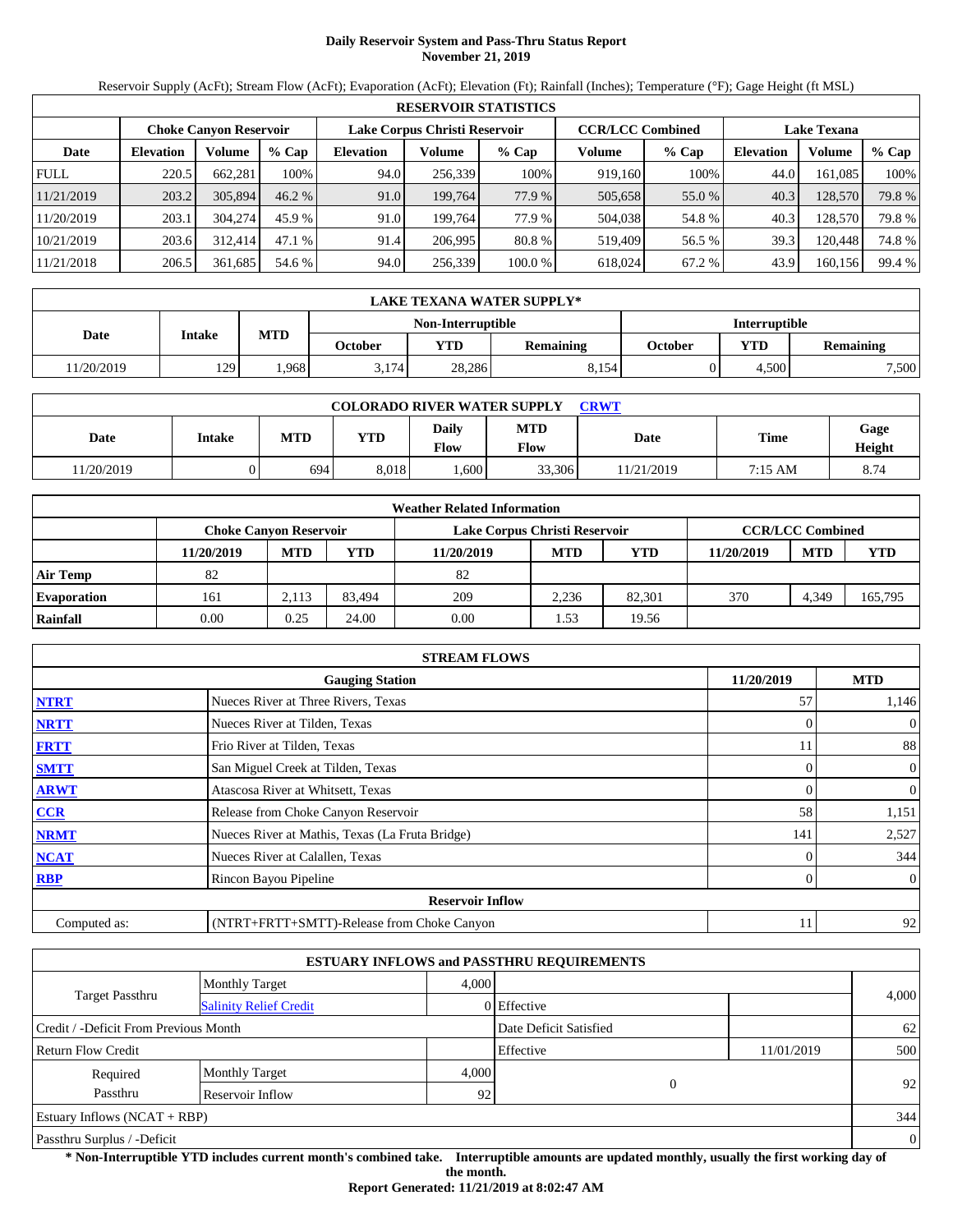# **Daily Reservoir System and Pass-Thru Status Report November 22, 2019**

Reservoir Supply (AcFt); Stream Flow (AcFt); Evaporation (AcFt); Elevation (Ft); Rainfall (Inches); Temperature (°F); Gage Height (ft MSL)

|             | <b>RESERVOIR STATISTICS</b> |                               |          |                               |         |         |                         |         |                    |         |        |  |  |
|-------------|-----------------------------|-------------------------------|----------|-------------------------------|---------|---------|-------------------------|---------|--------------------|---------|--------|--|--|
|             |                             | <b>Choke Canyon Reservoir</b> |          | Lake Corpus Christi Reservoir |         |         | <b>CCR/LCC Combined</b> |         | <b>Lake Texana</b> |         |        |  |  |
| Date        | <b>Elevation</b>            | Volume                        | $%$ Cap  | <b>Elevation</b>              | Volume  | $%$ Cap | Volume                  | $%$ Cap | <b>Elevation</b>   | Volume  | % Cap  |  |  |
| <b>FULL</b> | 220.5                       | 662.281                       | 100%     | 94.0                          | 256.339 | 100%    | 919.160                 | 100%    | 44.0               | 161.085 | 100%   |  |  |
| 11/22/2019  | 203.2                       | 305,894                       | $46.2\%$ | 91.0                          | 199.764 | 77.9 %  | 505,658                 | 55.0 %  | 40.3               | 128,570 | 79.8%  |  |  |
| 11/21/2019  | 203.2                       | 305,894                       | 46.2%    | 91.0                          | 199.764 | 77.9 %  | 505,658                 | 55.0 %  | 40.3               | 128,570 | 79.8 % |  |  |
| 10/22/2019  | 203.6                       | 312,414                       | 47.1 %   | 91.5                          | 208,819 | 81.5 %  | 521,233                 | 56.7 %  | 39.3               | 120.448 | 74.8%  |  |  |
| 11/22/2018  | 206.6                       | 363,453                       | 54.8 %   | 94.0                          | 256,339 | 100.0 % | 619,792                 | 67.4 %  | 43.9               | 160,156 | 99.4 % |  |  |

|            | LAKE TEXANA WATER SUPPLY* |            |         |            |                  |         |            |                  |  |  |  |
|------------|---------------------------|------------|---------|------------|------------------|---------|------------|------------------|--|--|--|
|            | <b>Interruptible</b>      |            |         |            |                  |         |            |                  |  |  |  |
| Date       | Intake                    | <b>MTD</b> | October | <b>YTD</b> | <b>Remaining</b> | October | <b>YTD</b> | <b>Remaining</b> |  |  |  |
| 11/21/2019 | 129                       | 2.097      | 3.174   | 28,286     | 8.154            |         | 4.500      | 7,500            |  |  |  |

| <b>COLORADO RIVER WATER SUPPLY</b><br>CRWT |               |            |            |               |                    |             |         |                |  |  |  |
|--------------------------------------------|---------------|------------|------------|---------------|--------------------|-------------|---------|----------------|--|--|--|
| Date                                       | <b>Intake</b> | <b>MTD</b> | <b>YTD</b> | Daily<br>Flow | <b>MTD</b><br>Flow | <b>Date</b> | Time    | Gage<br>Height |  |  |  |
| 11/21/2019                                 |               | 694        | 8.018      | .568          | 34,874             | 11/22/2019  | 7:15 AM | 8.81           |  |  |  |

|                    | <b>Weather Related Information</b>                                                        |            |        |            |            |            |            |            |            |  |  |  |
|--------------------|-------------------------------------------------------------------------------------------|------------|--------|------------|------------|------------|------------|------------|------------|--|--|--|
|                    | <b>CCR/LCC Combined</b><br>Lake Corpus Christi Reservoir<br><b>Choke Canvon Reservoir</b> |            |        |            |            |            |            |            |            |  |  |  |
|                    | 11/21/2019                                                                                | <b>MTD</b> | YTD    | 11/21/2019 | <b>MTD</b> | <b>YTD</b> | 11/21/2019 | <b>MTD</b> | <b>YTD</b> |  |  |  |
| <b>Air Temp</b>    | 82                                                                                        |            |        | 83         |            |            |            |            |            |  |  |  |
| <b>Evaporation</b> | 142                                                                                       | 2.255      | 83.636 | 292        | 2.528      | 82.593     | 434        | 4.783      | 166,229    |  |  |  |
| Rainfall           | 0.00                                                                                      | 0.25       | 24.00  | 0.00       | . . 53     | 19.56      |            |            |            |  |  |  |

|              | <b>STREAM FLOWS</b>                             |            |                |
|--------------|-------------------------------------------------|------------|----------------|
|              | <b>Gauging Station</b>                          | 11/21/2019 | <b>MTD</b>     |
| <b>NTRT</b>  | Nueces River at Three Rivers, Texas             | 57         | 1,203          |
| <b>NRTT</b>  | Nueces River at Tilden, Texas                   |            | $\overline{0}$ |
| <b>FRTT</b>  | Frio River at Tilden, Texas                     | 10         | 99             |
| <b>SMTT</b>  | San Miguel Creek at Tilden, Texas               | 0          | $\overline{0}$ |
| <b>ARWT</b>  | Atascosa River at Whitsett, Texas               | 0          | $\overline{0}$ |
| CCR          | Release from Choke Canyon Reservoir             | 58         | 1,209          |
| <b>NRMT</b>  | Nueces River at Mathis, Texas (La Fruta Bridge) | 146        | 2,672          |
| <b>NCAT</b>  | Nueces River at Calallen, Texas                 |            | 344            |
| <b>RBP</b>   | Rincon Bayou Pipeline                           | 0          | $\overline{0}$ |
|              | <b>Reservoir Inflow</b>                         |            |                |
| Computed as: | (NTRT+FRTT+SMTT)-Release from Choke Canyon      | 10         | 102            |

|                                                         |                       |       | <b>ESTUARY INFLOWS and PASSTHRU REQUIREMENTS</b> |            |                |
|---------------------------------------------------------|-----------------------|-------|--------------------------------------------------|------------|----------------|
|                                                         | <b>Monthly Target</b> | 4.000 |                                                  |            |                |
| <b>Target Passthru</b><br><b>Salinity Relief Credit</b> |                       |       | 0 Effective                                      |            | 4,000          |
| Credit / -Deficit From Previous Month                   |                       |       | Date Deficit Satisfied                           |            | 62             |
| <b>Return Flow Credit</b>                               |                       |       | Effective                                        | 11/01/2019 | 500            |
| Required                                                | <b>Monthly Target</b> | 4,000 |                                                  |            |                |
| Passthru                                                | Reservoir Inflow      | 102   | $\Omega$                                         |            | 102            |
| Estuary Inflows $(NCAT + RBP)$                          |                       |       |                                                  |            | 344            |
| Passthru Surplus / -Deficit                             |                       |       |                                                  |            | $\overline{0}$ |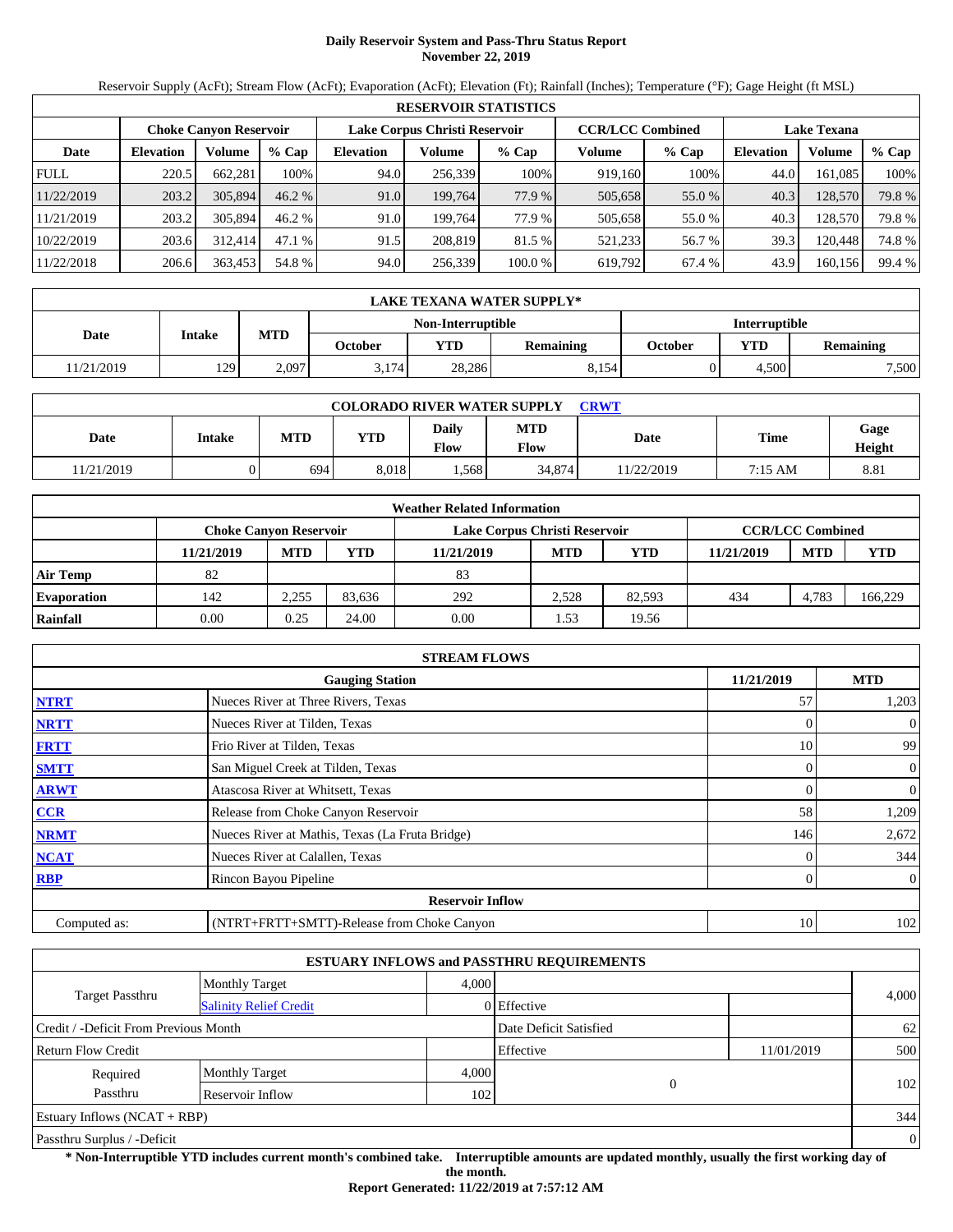# **Daily Reservoir System and Pass-Thru Status Report November 23, 2019**

Reservoir Supply (AcFt); Stream Flow (AcFt); Evaporation (AcFt); Elevation (Ft); Rainfall (Inches); Temperature (°F); Gage Height (ft MSL)

|             | <b>RESERVOIR STATISTICS</b> |                               |          |                               |         |         |                         |         |                    |         |        |  |  |
|-------------|-----------------------------|-------------------------------|----------|-------------------------------|---------|---------|-------------------------|---------|--------------------|---------|--------|--|--|
|             |                             | <b>Choke Canyon Reservoir</b> |          | Lake Corpus Christi Reservoir |         |         | <b>CCR/LCC Combined</b> |         | <b>Lake Texana</b> |         |        |  |  |
| Date        | <b>Elevation</b>            | Volume                        | $%$ Cap  | <b>Elevation</b>              | Volume  | $%$ Cap | Volume                  | $%$ Cap | <b>Elevation</b>   | Volume  | % Cap  |  |  |
| <b>FULL</b> | 220.5                       | 662.281                       | 100%     | 94.0                          | 256,339 | 100%    | 919,160                 | 100%    | 44.0               | 161.085 | 100%   |  |  |
| 11/23/2019  | 203.2                       | 305,894                       | $46.2\%$ | 91.0                          | 199.764 | 77.9 %  | 505,658                 | 55.0 %  | 40.3               | 128,570 | 79.8 % |  |  |
| 11/22/2019  | 203.2                       | 305,894                       | 46.2%    | 91.0                          | 199.764 | 77.9 %  | 505,658                 | 55.0%   | 40.3               | 128,570 | 79.8 % |  |  |
| 10/23/2019  | 203.6                       | 312,414                       | 47.1 %   | 91.4                          | 206,995 | 80.8 %  | 519.409                 | 56.5 %  | 39.3               | 120.448 | 74.8%  |  |  |
| 11/23/2018  | 206.5                       | 361,685                       | 54.6 %   | 94.0                          | 256,339 | 100.0 % | 618.024                 | 67.2 %  | 43.9               | 160,156 | 99.4 % |  |  |

|            | LAKE TEXANA WATER SUPPLY* |            |         |                   |                  |                      |       |                  |  |  |  |
|------------|---------------------------|------------|---------|-------------------|------------------|----------------------|-------|------------------|--|--|--|
|            |                           |            |         | Non-Interruptible |                  | <b>Interruptible</b> |       |                  |  |  |  |
| Date       | Intake                    | <b>MTD</b> | October | <b>YTD</b>        | <b>Remaining</b> | October              | YTD   | <b>Remaining</b> |  |  |  |
| 11/22/2019 | 129                       | 2,225      | 3.174   | 28,286            | 8.154            |                      | 4.500 | 7,500            |  |  |  |

| <b>COLORADO RIVER WATER SUPPLY</b><br>CRWT |               |            |            |               |                    |            |         |                |  |  |  |
|--------------------------------------------|---------------|------------|------------|---------------|--------------------|------------|---------|----------------|--|--|--|
| Date                                       | <b>Intake</b> | <b>MTD</b> | <b>YTD</b> | Daily<br>Flow | <b>MTD</b><br>Flow | Date       | Time    | Gage<br>Height |  |  |  |
| 1/22/2019                                  |               | 694        | 8.018      | .624          | 36,498             | 11/23/2019 | 7:15 AM | 8.80           |  |  |  |

|                    | <b>Weather Related Information</b> |                               |        |                               |            |            |            |                         |            |  |  |  |
|--------------------|------------------------------------|-------------------------------|--------|-------------------------------|------------|------------|------------|-------------------------|------------|--|--|--|
|                    |                                    | <b>Choke Canvon Reservoir</b> |        | Lake Corpus Christi Reservoir |            |            |            | <b>CCR/LCC Combined</b> |            |  |  |  |
|                    | 11/22/2019                         | <b>MTD</b>                    | YTD    | 11/22/2019                    | <b>MTD</b> | <b>YTD</b> | 11/22/2019 | <b>MTD</b>              | <b>YTD</b> |  |  |  |
| <b>Air Temp</b>    | 72                                 |                               |        | 79                            |            |            |            |                         |            |  |  |  |
| <b>Evaporation</b> | . 13                               | 2.368                         | 83.749 | 31                            | 2.559      | 82.624     | 144        | 4.927                   | 166,373    |  |  |  |
| Rainfall           | 0.00                               | 0.25                          | 24.00  | 0.00                          | . . 53     | 19.56      |            |                         |            |  |  |  |

|              | <b>STREAM FLOWS</b>                             |            |                |
|--------------|-------------------------------------------------|------------|----------------|
|              | <b>Gauging Station</b>                          | 11/22/2019 | <b>MTD</b>     |
| <b>NTRT</b>  | Nueces River at Three Rivers, Texas             | 57         | 1,260          |
| <b>NRTT</b>  | Nueces River at Tilden, Texas                   |            | $\overline{0}$ |
| <b>FRTT</b>  | Frio River at Tilden, Texas                     | 11         | 110            |
| <b>SMTT</b>  | San Miguel Creek at Tilden, Texas               | 0          | $\overline{0}$ |
| <b>ARWT</b>  | Atascosa River at Whitsett, Texas               | 0          | $\overline{0}$ |
| CCR          | Release from Choke Canyon Reservoir             | 58         | 1,266          |
| <b>NRMT</b>  | Nueces River at Mathis, Texas (La Fruta Bridge) | 157        | 2,829          |
| <b>NCAT</b>  | Nueces River at Calallen, Texas                 |            | 344            |
| <b>RBP</b>   | Rincon Bayou Pipeline                           | 0          | $\overline{0}$ |
|              | <b>Reservoir Inflow</b>                         |            |                |
| Computed as: | (NTRT+FRTT+SMTT)-Release from Choke Canyon      | 10         | 112            |

|                                                         |                       |       | <b>ESTUARY INFLOWS and PASSTHRU REQUIREMENTS</b> |            |                |
|---------------------------------------------------------|-----------------------|-------|--------------------------------------------------|------------|----------------|
|                                                         | <b>Monthly Target</b> | 4.000 |                                                  |            |                |
| <b>Target Passthru</b><br><b>Salinity Relief Credit</b> |                       |       | 0 Effective                                      |            | 4,000          |
| Credit / -Deficit From Previous Month                   |                       |       | Date Deficit Satisfied                           |            | 62             |
| <b>Return Flow Credit</b>                               |                       |       | Effective                                        | 11/01/2019 | 500            |
| Required                                                | <b>Monthly Target</b> | 4,000 |                                                  |            |                |
| Passthru                                                | Reservoir Inflow      | 112   | $\Omega$                                         |            | 112            |
| Estuary Inflows $(NCAT + RBP)$                          |                       |       |                                                  |            | 344            |
| Passthru Surplus / -Deficit                             |                       |       |                                                  |            | $\overline{0}$ |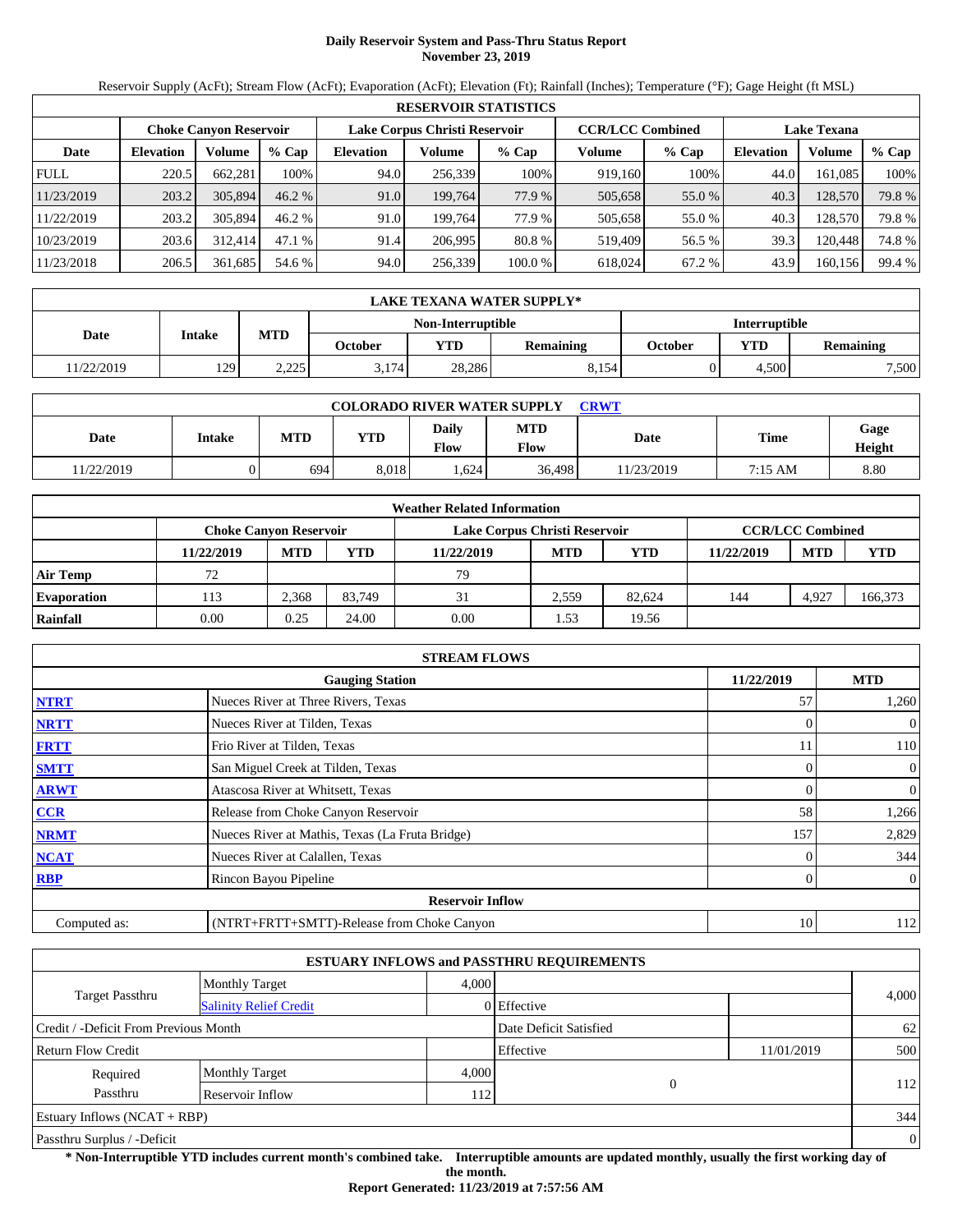# **Daily Reservoir System and Pass-Thru Status Report November 24, 2019**

Reservoir Supply (AcFt); Stream Flow (AcFt); Evaporation (AcFt); Elevation (Ft); Rainfall (Inches); Temperature (°F); Gage Height (ft MSL)

|             | <b>RESERVOIR STATISTICS</b> |                               |         |                               |         |         |                         |         |                    |         |        |  |  |
|-------------|-----------------------------|-------------------------------|---------|-------------------------------|---------|---------|-------------------------|---------|--------------------|---------|--------|--|--|
|             |                             | <b>Choke Canvon Reservoir</b> |         | Lake Corpus Christi Reservoir |         |         | <b>CCR/LCC Combined</b> |         | <b>Lake Texana</b> |         |        |  |  |
| Date        | <b>Elevation</b>            | Volume                        | $%$ Cap | <b>Elevation</b>              | Volume  | % Cap   | Volume                  | $%$ Cap | <b>Elevation</b>   | Volume  | % Cap  |  |  |
| <b>FULL</b> | 220.5                       | 662.281                       | 100%    | 94.0                          | 256.339 | 100%    | 919.160                 | 100%    | 44.0               | 161.085 | 100%   |  |  |
| 11/24/2019  | 203.2                       | 305,894                       | 46.2%   | 90.9                          | 197,976 | 77.2 %  | 503,870                 | 54.8 %  | 40.2               | 128.570 | 79.8%  |  |  |
| 11/23/2019  | 203.2                       | 305,894                       | 46.2%   | 91.0                          | 199.764 | 77.9 %  | 505,658                 | 55.0 %  | 40.3               | 128,570 | 79.8 % |  |  |
| 10/24/2019  | 203.6                       | 312,414                       | 47.1%   | 91.4                          | 206.995 | 80.8%   | 519.409                 | 56.5 %  | 39.2               | 119.655 | 74.3 % |  |  |
| 11/24/2018  | 206.6                       | 363,453                       | 54.8 %  | 94.0                          | 256,339 | 100.0 % | 619,792                 | 67.4 %  | 43.9               | 160,156 | 99.4 % |  |  |

|            | LAKE TEXANA WATER SUPPLY* |            |         |                   |           |                      |       |                  |  |  |
|------------|---------------------------|------------|---------|-------------------|-----------|----------------------|-------|------------------|--|--|
|            |                           |            |         | Non-Interruptible |           | <b>Interruptible</b> |       |                  |  |  |
| Date       | Intake                    | <b>MTD</b> | October | <b>YTD</b>        | Remaining | October              | YTD   | <b>Remaining</b> |  |  |
| 11/23/2019 | 129                       | 2.355      | 3.174   | 28.286            | 8.154     |                      | 4.500 | 7,500            |  |  |

| <b>COLORADO RIVER WATER SUPPLY</b><br><b>CRWT</b> |               |            |       |               |                    |           |         |                |  |  |  |
|---------------------------------------------------|---------------|------------|-------|---------------|--------------------|-----------|---------|----------------|--|--|--|
| Date                                              | <b>Intake</b> | <b>MTD</b> | YTD   | Daily<br>Flow | <b>MTD</b><br>Flow | Date      | Time    | Gage<br>Height |  |  |  |
| 11/23/2019                                        |               | 694        | 8.018 | .586          | 38,084             | 1/24/2019 | 7:15 AM | 8.74           |  |  |  |

|                    | <b>Weather Related Information</b> |                               |        |                               |            |            |            |                         |            |  |  |  |
|--------------------|------------------------------------|-------------------------------|--------|-------------------------------|------------|------------|------------|-------------------------|------------|--|--|--|
|                    |                                    | <b>Choke Canvon Reservoir</b> |        | Lake Corpus Christi Reservoir |            |            |            | <b>CCR/LCC Combined</b> |            |  |  |  |
|                    | 11/23/2019                         | <b>MTD</b>                    | YTD    | 11/23/2019                    | <b>MTD</b> | <b>YTD</b> | 11/23/2019 | <b>MTD</b>              | <b>YTD</b> |  |  |  |
| <b>Air Temp</b>    | 67                                 |                               |        | 68                            |            |            |            |                         |            |  |  |  |
| <b>Evaporation</b> | 104                                | 2.472                         | 83.853 | 135                           | 2.694      | 82.759     | 239        | 5.166                   | 166,612    |  |  |  |
| Rainfall           | 0.00                               | 0.25                          | 24.00  | 0.00                          | . . 53     | 19.56      |            |                         |            |  |  |  |

|              | <b>STREAM FLOWS</b>                             |            |                |
|--------------|-------------------------------------------------|------------|----------------|
|              | <b>Gauging Station</b>                          | 11/23/2019 | <b>MTD</b>     |
| <b>NTRT</b>  | Nueces River at Three Rivers, Texas             | 57         | 1,317          |
| <b>NRTT</b>  | Nueces River at Tilden, Texas                   | $\Omega$   | $\overline{0}$ |
| <b>FRTT</b>  | Frio River at Tilden, Texas                     | 13         | 122            |
| <b>SMTT</b>  | San Miguel Creek at Tilden, Texas               | $\Omega$   | $\overline{0}$ |
| <b>ARWT</b>  | Atascosa River at Whitsett, Texas               | $\Omega$   | $\mathbf{0}$   |
| <b>CCR</b>   | Release from Choke Canyon Reservoir             | 58         | 1,324          |
| <b>NRMT</b>  | Nueces River at Mathis, Texas (La Fruta Bridge) | 137        | 2,966          |
| <b>NCAT</b>  | Nueces River at Calallen, Texas                 |            | 344            |
| <b>RBP</b>   | Rincon Bayou Pipeline                           | $\Omega$   | $\overline{0}$ |
|              | <b>Reservoir Inflow</b>                         |            |                |
| Computed as: | (NTRT+FRTT+SMTT)-Release from Choke Canyon      | 12         | 124            |

|                                       |                               |       | <b>ESTUARY INFLOWS and PASSTHRU REQUIREMENTS</b> |            |                |
|---------------------------------------|-------------------------------|-------|--------------------------------------------------|------------|----------------|
|                                       | <b>Monthly Target</b>         | 4.000 |                                                  |            |                |
| <b>Target Passthru</b>                | <b>Salinity Relief Credit</b> |       | 0 Effective                                      |            | 4,000          |
| Credit / -Deficit From Previous Month |                               |       | Date Deficit Satisfied                           |            | 62             |
| <b>Return Flow Credit</b>             |                               |       | Effective                                        | 11/01/2019 | 500            |
| Required                              | <b>Monthly Target</b>         | 4,000 |                                                  |            |                |
| Passthru                              | Reservoir Inflow              | 124   | $\overline{0}$                                   |            | 124            |
| Estuary Inflows $(NCAT + RBP)$        |                               |       |                                                  |            | 344            |
| Passthru Surplus / -Deficit           |                               |       |                                                  |            | $\overline{0}$ |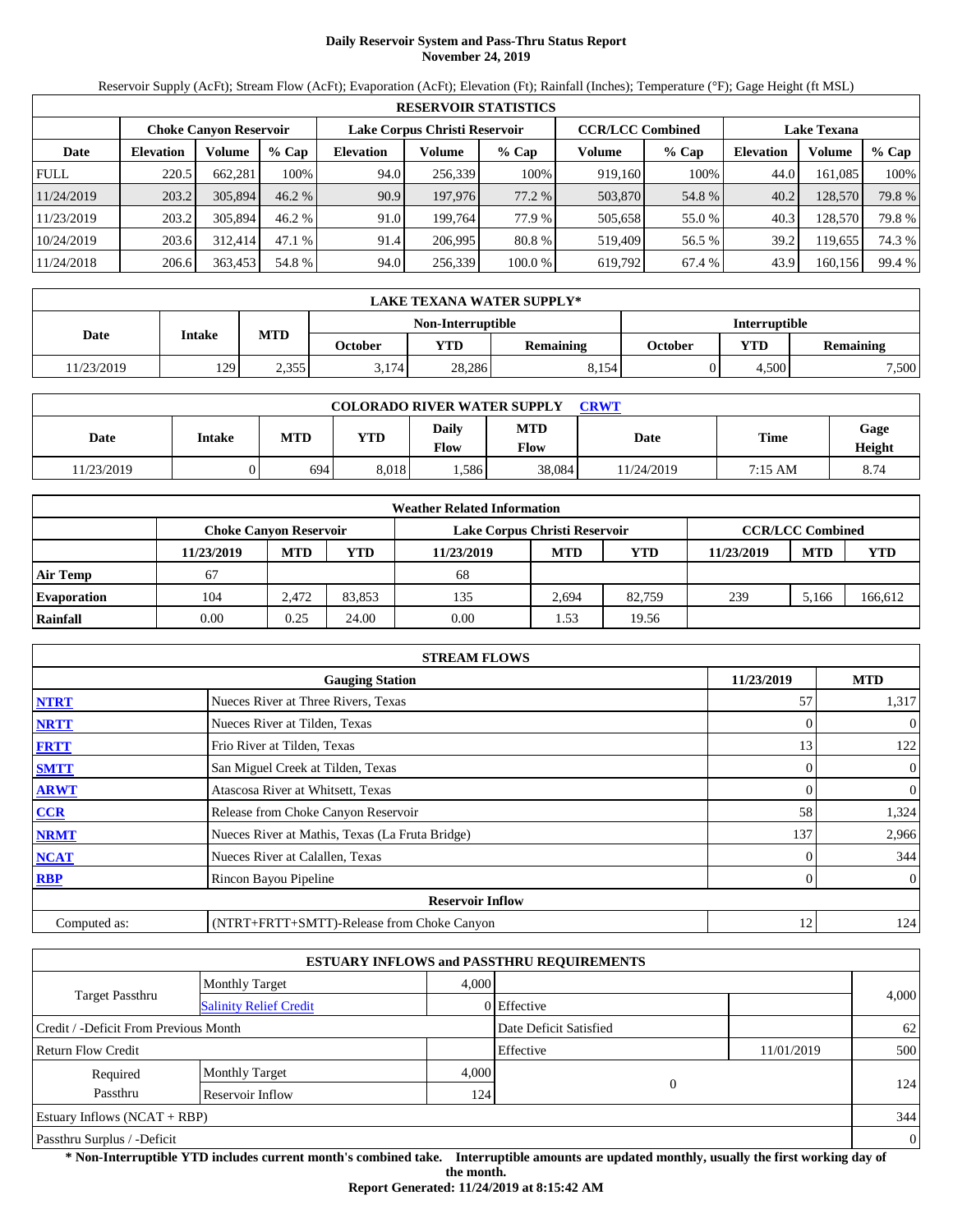# **Daily Reservoir System and Pass-Thru Status Report November 25, 2019**

Reservoir Supply (AcFt); Stream Flow (AcFt); Evaporation (AcFt); Elevation (Ft); Rainfall (Inches); Temperature (°F); Gage Height (ft MSL)

|             | <b>RESERVOIR STATISTICS</b> |                               |          |                               |         |         |                         |         |                    |         |        |  |
|-------------|-----------------------------|-------------------------------|----------|-------------------------------|---------|---------|-------------------------|---------|--------------------|---------|--------|--|
|             |                             | <b>Choke Canyon Reservoir</b> |          | Lake Corpus Christi Reservoir |         |         | <b>CCR/LCC Combined</b> |         | <b>Lake Texana</b> |         |        |  |
| Date        | <b>Elevation</b>            | Volume                        | $%$ Cap  | <b>Elevation</b>              | Volume  | $%$ Cap | Volume                  | $%$ Cap | <b>Elevation</b>   | Volume  | % Cap  |  |
| <b>FULL</b> | 220.5                       | 662.281                       | 100%     | 94.0                          | 256,339 | 100%    | 919,160                 | 100%    | 44.0               | 161.085 | 100%   |  |
| 11/25/2019  | 203.2                       | 305,894                       | $46.2\%$ | 90.9                          | 197,976 | 77.2 %  | 503,870                 | 54.8%   | 40.2               | 127,743 | 79.3 % |  |
| 11/24/2019  | 203.2                       | 305,894                       | 46.2%    | 90.9                          | 197.976 | 77.2 %  | 503,870                 | 54.8%   | 40.3               | 128,570 | 79.8 % |  |
| 10/25/2019  | 203.6                       | 312,414                       | 47.1 %   | 91.5                          | 208,819 | 81.5 %  | 521,233                 | 56.7 %  | 39.4               | 121,245 | 75.3 % |  |
| 11/25/2018  | 206.7                       | 365,226                       | 55.1 %   | 94.0                          | 256,339 | 100.0 % | 621,565                 | 67.6 %  | 43.9               | 160,156 | 99.4 % |  |

|            | LAKE TEXANA WATER SUPPLY* |            |         |                                           |                  |         |            |                  |  |  |
|------------|---------------------------|------------|---------|-------------------------------------------|------------------|---------|------------|------------------|--|--|
|            |                           |            |         | Non-Interruptible<br><b>Interruptible</b> |                  |         |            |                  |  |  |
| Date       | Intake                    | <b>MTD</b> | October | <b>YTD</b>                                | <b>Remaining</b> | October | <b>YTD</b> | <b>Remaining</b> |  |  |
| 11/24/2019 | 130 <sup>1</sup>          | 2.485      | 3.174   | 28,286                                    | 8.154            |         | 4.500      | 7,500            |  |  |

| <b>COLORADO RIVER WATER SUPPLY</b><br>CRWT |               |            |            |               |                    |             |         |                |  |  |  |
|--------------------------------------------|---------------|------------|------------|---------------|--------------------|-------------|---------|----------------|--|--|--|
| Date                                       | <b>Intake</b> | <b>MTD</b> | <b>YTD</b> | Daily<br>Flow | <b>MTD</b><br>Flow | <b>Date</b> | Time    | Gage<br>Height |  |  |  |
| 1/24/2019                                  |               | 694        | 8.018      | 1,574         | 39.658             | 11/25/2019  | 7:15 AM | 8.77           |  |  |  |

|                    |            |                               |        | <b>Weather Related Information</b> |            |            |            |                         |            |
|--------------------|------------|-------------------------------|--------|------------------------------------|------------|------------|------------|-------------------------|------------|
|                    |            | <b>Choke Canvon Reservoir</b> |        | Lake Corpus Christi Reservoir      |            |            |            | <b>CCR/LCC Combined</b> |            |
|                    | 11/24/2019 | <b>MTD</b>                    | YTD    | 11/24/2019                         | <b>MTD</b> | <b>YTD</b> | 11/24/2019 | <b>MTD</b>              | <b>YTD</b> |
| <b>Air Temp</b>    | 73         |                               |        | 77                                 |            |            |            |                         |            |
| <b>Evaporation</b> | 76         | 2.548                         | 83.929 | 156                                | 2.850      | 82.915     | 232        | 5.398                   | 166,844    |
| Rainfall           | 0.00       | 0.25                          | 24.00  | 0.00                               | . . 53     | 19.56      |            |                         |            |

|              | <b>STREAM FLOWS</b>                             |            |                |
|--------------|-------------------------------------------------|------------|----------------|
|              | <b>Gauging Station</b>                          | 11/24/2019 | <b>MTD</b>     |
| <b>NTRT</b>  | Nueces River at Three Rivers, Texas             | 55         | 1,372          |
| <b>NRTT</b>  | Nueces River at Tilden, Texas                   | $\Omega$   | $\overline{0}$ |
| <b>FRTT</b>  | Frio River at Tilden, Texas                     | 13         | 135            |
| <b>SMTT</b>  | San Miguel Creek at Tilden, Texas               | $\Omega$   | $\overline{0}$ |
| <b>ARWT</b>  | Atascosa River at Whitsett, Texas               | $\Omega$   | $\mathbf{0}$   |
| <b>CCR</b>   | Release from Choke Canyon Reservoir             | 58         | 1,382          |
| <b>NRMT</b>  | Nueces River at Mathis, Texas (La Fruta Bridge) | 125        | 3,091          |
| <b>NCAT</b>  | Nueces River at Calallen, Texas                 |            | 344            |
| <b>RBP</b>   | Rincon Bayou Pipeline                           | $\Omega$   | $\overline{0}$ |
|              | <b>Reservoir Inflow</b>                         |            |                |
| Computed as: | (NTRT+FRTT+SMTT)-Release from Choke Canyon      | 10         | 134            |

|                                                         |                       |       | <b>ESTUARY INFLOWS and PASSTHRU REQUIREMENTS</b> |            |                |
|---------------------------------------------------------|-----------------------|-------|--------------------------------------------------|------------|----------------|
|                                                         | <b>Monthly Target</b> | 4.000 |                                                  |            |                |
| <b>Target Passthru</b><br><b>Salinity Relief Credit</b> |                       |       | 0 Effective                                      |            | 4,000          |
| Credit / -Deficit From Previous Month                   |                       |       | Date Deficit Satisfied                           |            | 62             |
| <b>Return Flow Credit</b>                               |                       |       | Effective                                        | 11/01/2019 | 500            |
| Required                                                | <b>Monthly Target</b> | 4,000 |                                                  |            |                |
| Passthru                                                | Reservoir Inflow      | 134   | 0                                                |            | 134            |
| Estuary Inflows $(NCAT + RBP)$                          |                       |       |                                                  |            | 344            |
| Passthru Surplus / -Deficit                             |                       |       |                                                  |            | $\overline{0}$ |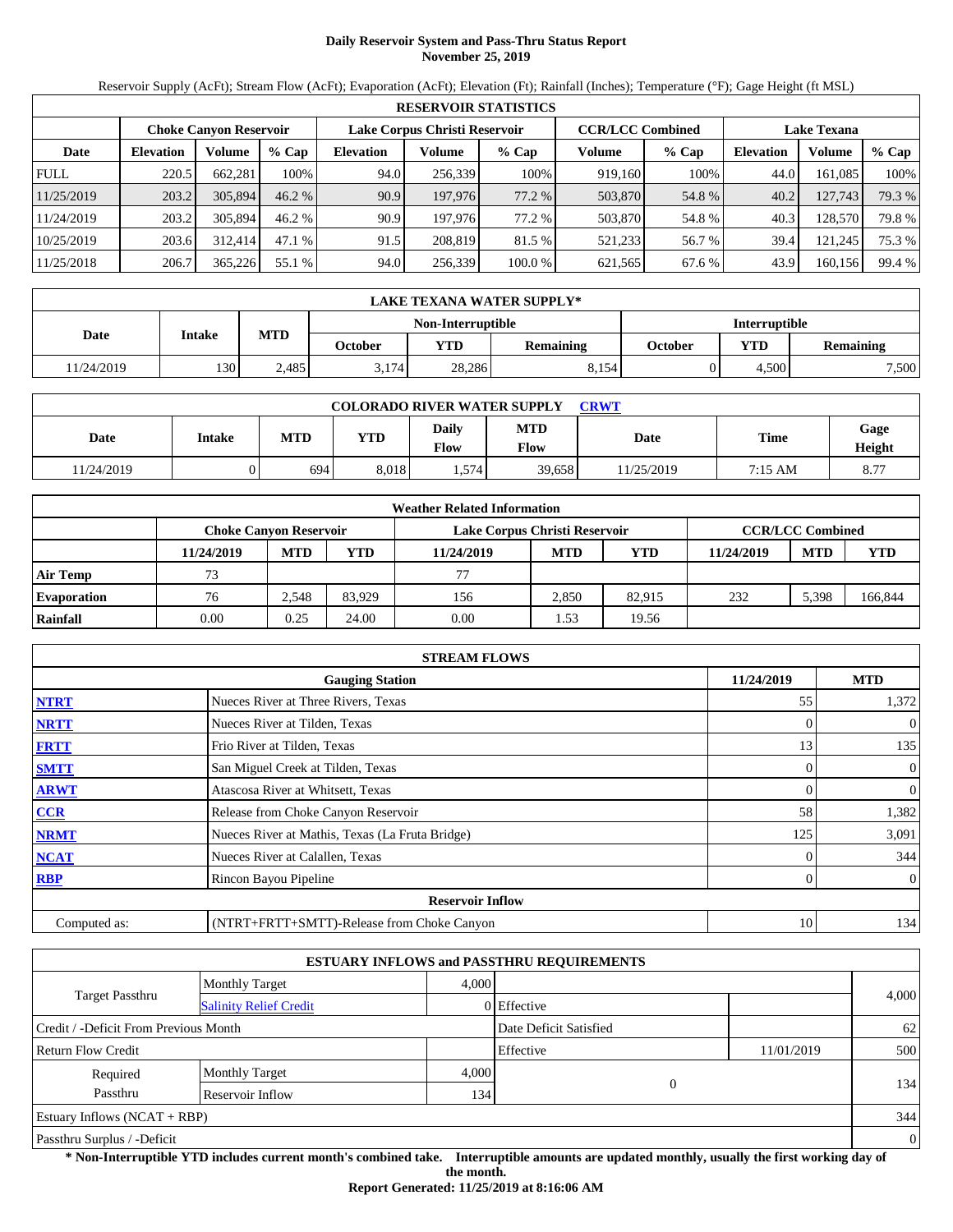# **Daily Reservoir System and Pass-Thru Status Report November 26, 2019**

Reservoir Supply (AcFt); Stream Flow (AcFt); Evaporation (AcFt); Elevation (Ft); Rainfall (Inches); Temperature (°F); Gage Height (ft MSL)

|             | <b>RESERVOIR STATISTICS</b> |                               |         |                               |         |         |                         |         |                    |         |        |  |
|-------------|-----------------------------|-------------------------------|---------|-------------------------------|---------|---------|-------------------------|---------|--------------------|---------|--------|--|
|             |                             | <b>Choke Canyon Reservoir</b> |         | Lake Corpus Christi Reservoir |         |         | <b>CCR/LCC Combined</b> |         | <b>Lake Texana</b> |         |        |  |
| Date        | <b>Elevation</b>            | Volume                        | $%$ Cap | <b>Elevation</b>              | Volume  | $%$ Cap | Volume                  | $%$ Cap | <b>Elevation</b>   | Volume  | % Cap  |  |
| <b>FULL</b> | 220.5                       | 662.281                       | 100%    | 94.0                          | 256,339 | 100%    | 919,160                 | 100%    | 44.0               | 161.085 | 100%   |  |
| 11/26/2019  | 203.1                       | 304,274                       | 45.9%   | 90.9                          | 197,976 | 77.2 %  | 502,250                 | 54.6 %  | 40.1               | 126,918 | 78.8%  |  |
| 11/25/2019  | 203.2                       | 305,894                       | 46.2%   | 90.9                          | 197.976 | 77.2 %  | 503,870                 | 54.8%   | 40.2               | 127.743 | 79.3 % |  |
| 10/26/2019  | 203.5                       | 310,778                       | 46.9 %  | 91.3                          | 205,177 | 80.0 %  | 515,955                 | 56.1 %  | 39.3               | 120.448 | 74.8%  |  |
| 11/26/2018  | 206.6                       | 363,453                       | 54.8 %  | 94.0                          | 256,339 | 100.0 % | 619,792                 | 67.4 %  | 43.9               | 160,156 | 99.4 % |  |

|            | LAKE TEXANA WATER SUPPLY* |            |         |                   |           |                      |       |                  |  |  |
|------------|---------------------------|------------|---------|-------------------|-----------|----------------------|-------|------------------|--|--|
|            |                           |            |         | Non-Interruptible |           | <b>Interruptible</b> |       |                  |  |  |
| Date       | Intake                    | <b>MTD</b> | October | <b>YTD</b>        | Remaining | October              | YTD   | <b>Remaining</b> |  |  |
| 11/25/2019 | 130                       | 2.615      | 3.174   | 28.286            | 8.154     |                      | 4.500 | 7,500            |  |  |

| <b>COLORADO RIVER WATER SUPPLY</b><br>CRWT |               |            |            |               |                    |           |         |                |  |  |  |
|--------------------------------------------|---------------|------------|------------|---------------|--------------------|-----------|---------|----------------|--|--|--|
| Date                                       | <b>Intake</b> | <b>MTD</b> | <b>YTD</b> | Daily<br>Flow | <b>MTD</b><br>Flow | Date      | Time    | Gage<br>Height |  |  |  |
| 1/25/2019                                  |               | 694        | 8.018      | 1.556         | 41.215             | 1/26/2019 | 7:15 AM | 8.69           |  |  |  |

|                    |            |                               |        | <b>Weather Related Information</b> |            |            |            |                         |            |
|--------------------|------------|-------------------------------|--------|------------------------------------|------------|------------|------------|-------------------------|------------|
|                    |            | <b>Choke Canvon Reservoir</b> |        | Lake Corpus Christi Reservoir      |            |            |            | <b>CCR/LCC Combined</b> |            |
|                    | 11/25/2019 | <b>MTD</b>                    | YTD    | 11/25/2019                         | <b>MTD</b> | <b>YTD</b> | 11/25/2019 | <b>MTD</b>              | <b>YTD</b> |
| <b>Air Temp</b>    | 85         |                               |        | 85                                 |            |            |            |                         |            |
| <b>Evaporation</b> | 104        | 2.652                         | 84.033 | 156                                | 3.006      | 83.071     | 260        | 5.658                   | 167,104    |
| Rainfall           | 0.00       | 0.25                          | 24.00  | 0.00                               | . . 53     | 19.56      |            |                         |            |

|              | <b>STREAM FLOWS</b>                             |            |                |
|--------------|-------------------------------------------------|------------|----------------|
|              | <b>Gauging Station</b>                          | 11/25/2019 | <b>MTD</b>     |
| <b>NTRT</b>  | Nueces River at Three Rivers, Texas             | 54         | 1,426          |
| <b>NRTT</b>  | Nueces River at Tilden, Texas                   |            | $\overline{0}$ |
| <b>FRTT</b>  | Frio River at Tilden, Texas                     | 13         | 148            |
| <b>SMTT</b>  | San Miguel Creek at Tilden, Texas               | 0          | $\overline{0}$ |
| <b>ARWT</b>  | Atascosa River at Whitsett, Texas               | 0          | $\overline{0}$ |
| CCR          | Release from Choke Canyon Reservoir             | 58         | 1,439          |
| <b>NRMT</b>  | Nueces River at Mathis, Texas (La Fruta Bridge) | 127        | 3,218          |
| <b>NCAT</b>  | Nueces River at Calallen, Texas                 |            | 344            |
| <b>RBP</b>   | Rincon Bayou Pipeline                           | 0          | $\overline{0}$ |
|              | <b>Reservoir Inflow</b>                         |            |                |
| Computed as: | (NTRT+FRTT+SMTT)-Release from Choke Canyon      | 10         | 144            |

|                                                         |                       |       | <b>ESTUARY INFLOWS and PASSTHRU REQUIREMENTS</b> |            |                |
|---------------------------------------------------------|-----------------------|-------|--------------------------------------------------|------------|----------------|
|                                                         | <b>Monthly Target</b> | 4.000 |                                                  |            |                |
| <b>Target Passthru</b><br><b>Salinity Relief Credit</b> |                       |       | 0 Effective                                      |            | 4,000          |
| Credit / -Deficit From Previous Month                   |                       |       | Date Deficit Satisfied                           |            | 62             |
| <b>Return Flow Credit</b>                               |                       |       | Effective                                        | 11/01/2019 | 500            |
| Required                                                | <b>Monthly Target</b> | 4,000 |                                                  |            |                |
| Passthru                                                | Reservoir Inflow      | 144   | 0                                                |            | 144            |
| Estuary Inflows $(NCAT + RBP)$                          |                       |       |                                                  |            | 344            |
| Passthru Surplus / -Deficit                             |                       |       |                                                  |            | $\overline{0}$ |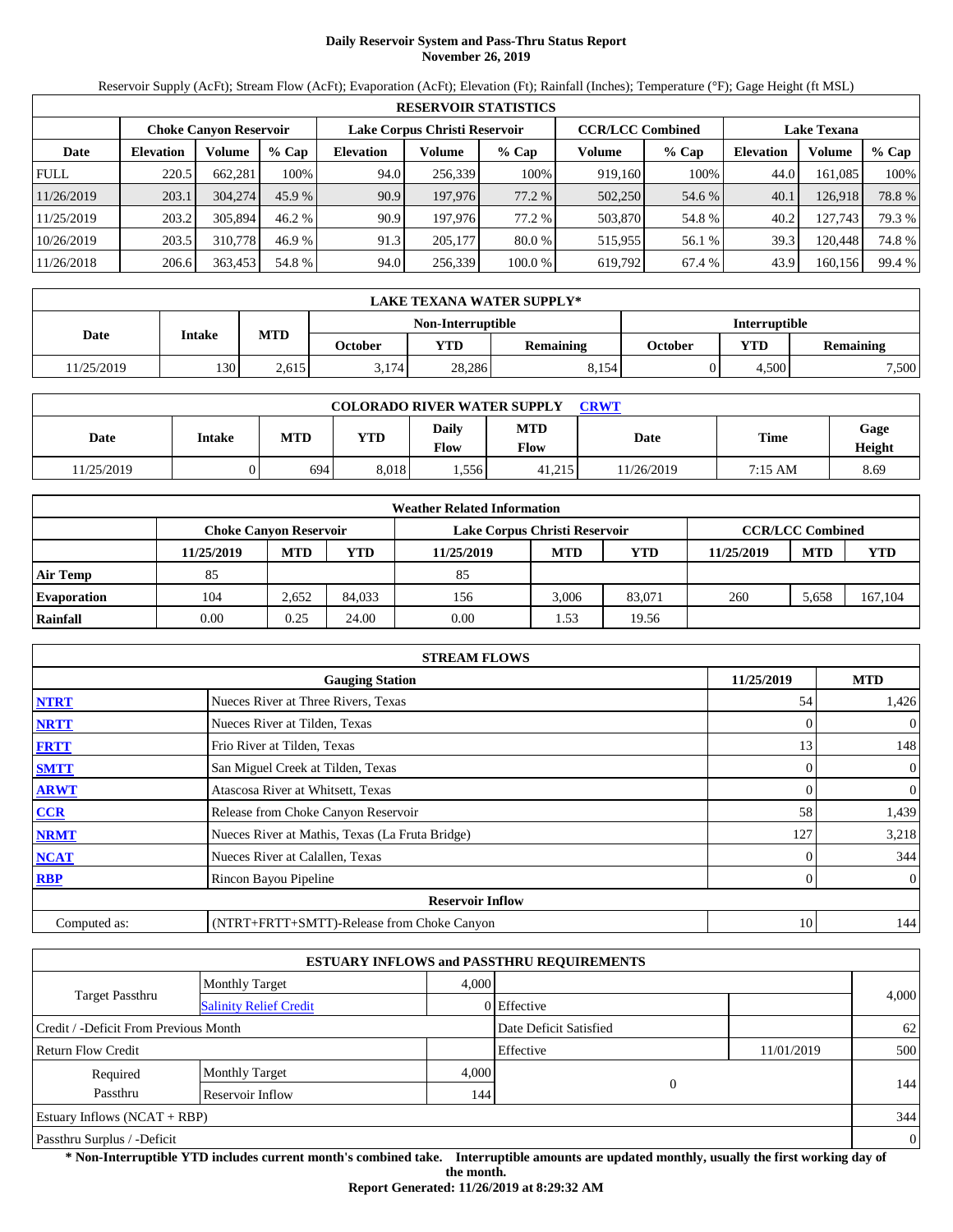# **Daily Reservoir System and Pass-Thru Status Report November 27, 2019**

Reservoir Supply (AcFt); Stream Flow (AcFt); Evaporation (AcFt); Elevation (Ft); Rainfall (Inches); Temperature (°F); Gage Height (ft MSL)

|             | <b>RESERVOIR STATISTICS</b> |                               |         |                               |         |         |                         |         |                    |         |        |  |  |
|-------------|-----------------------------|-------------------------------|---------|-------------------------------|---------|---------|-------------------------|---------|--------------------|---------|--------|--|--|
|             |                             | <b>Choke Canyon Reservoir</b> |         | Lake Corpus Christi Reservoir |         |         | <b>CCR/LCC Combined</b> |         | <b>Lake Texana</b> |         |        |  |  |
| Date        | <b>Elevation</b>            | Volume                        | $%$ Cap | <b>Elevation</b>              | Volume  | $%$ Cap | Volume                  | $%$ Cap | <b>Elevation</b>   | Volume  | % Cap  |  |  |
| <b>FULL</b> | 220.5                       | 662.281                       | 100%    | 94.0                          | 256.339 | 100%    | 919,160                 | 100%    | 44.0               | 161.085 | 100%   |  |  |
| 11/27/2019  | 203.1                       | 304,274                       | 45.9%   | 91.0                          | 199.764 | 77.9 %  | 504,038                 | 54.8%   | 40.2               | 127,743 | 79.3 % |  |  |
| 11/26/2019  | 203.1                       | 304,274                       | 45.9 %  | 90.9                          | 197.976 | 77.2 %  | 502,250                 | 54.6 %  | 40.1               | 126.918 | 78.8%  |  |  |
| 10/27/2019  | 203.6                       | 312,414                       | 47.1 %  | 91.3                          | 205,177 | 80.0 %  | 517.591                 | 56.3 %  | 39.2               | 119.655 | 74.3 % |  |  |
| 11/27/2018  | 206.7                       | 365,226                       | 55.1 %  | 94.0                          | 256,339 | 100.0 % | 621,565                 | 67.6 %  | 43.9               | 160,156 | 99.4 % |  |  |

|            | LAKE TEXANA WATER SUPPLY* |            |         |                   |           |         |                      |                  |  |  |
|------------|---------------------------|------------|---------|-------------------|-----------|---------|----------------------|------------------|--|--|
|            |                           |            |         | Non-Interruptible |           |         | <b>Interruptible</b> |                  |  |  |
| Date       | Intake                    | <b>MTD</b> | October | <b>YTD</b>        | Remaining | October | <b>VTD</b>           | <b>Remaining</b> |  |  |
| 11/26/2019 | 131                       | 2.746      | 3.174   | 28.286            | 8.154     |         | 4.500                | 7,500            |  |  |

| <b>COLORADO RIVER WATER SUPPLY</b><br>CRWT |               |            |            |               |                           |             |         |                |  |  |  |
|--------------------------------------------|---------------|------------|------------|---------------|---------------------------|-------------|---------|----------------|--|--|--|
| Date                                       | <b>Intake</b> | <b>MTD</b> | <b>YTD</b> | Daily<br>Flow | <b>MTD</b><br><b>Flow</b> | <b>Date</b> | Time    | Gage<br>Height |  |  |  |
| 1/26/2019                                  |               | 694        | 8.018      | 1.503         | 42.717                    | 11/27/2019  | 7:15 AM | 8.75           |  |  |  |

|                    |                               |            |        | <b>Weather Related Information</b> |            |            |            |                         |            |
|--------------------|-------------------------------|------------|--------|------------------------------------|------------|------------|------------|-------------------------|------------|
|                    | <b>Choke Canvon Reservoir</b> |            |        | Lake Corpus Christi Reservoir      |            |            |            | <b>CCR/LCC Combined</b> |            |
|                    | 11/26/2019                    | <b>MTD</b> | YTD    | 11/26/2019                         | <b>MTD</b> | <b>YTD</b> | 11/26/2019 | <b>MTD</b>              | <b>YTD</b> |
| <b>Air Temp</b>    | 83                            |            |        | 84                                 |            |            |            |                         |            |
| <b>Evaporation</b> | 179.                          | 2.831      | 84.212 | 177                                | 3.183      | 83.248     | 356        | 6.014                   | 167,460    |
| Rainfall           | 0.00                          | 0.25       | 24.00  | 0.00                               | . . 53     | 19.56      |            |                         |            |

|              | <b>STREAM FLOWS</b>                             |            |                |
|--------------|-------------------------------------------------|------------|----------------|
|              | <b>Gauging Station</b>                          | 11/26/2019 | <b>MTD</b>     |
| <b>NTRT</b>  | Nueces River at Three Rivers, Texas             | 54         | 1,480          |
| <b>NRTT</b>  | Nueces River at Tilden, Texas                   |            | $\overline{0}$ |
| <b>FRTT</b>  | Frio River at Tilden, Texas                     | 14         | 163            |
| <b>SMTT</b>  | San Miguel Creek at Tilden, Texas               | 0          | $\overline{0}$ |
| <b>ARWT</b>  | Atascosa River at Whitsett, Texas               | 0          |                |
| CCR          | Release from Choke Canyon Reservoir             | 58         | 1,497          |
| <b>NRMT</b>  | Nueces River at Mathis, Texas (La Fruta Bridge) | 149        | 3,367          |
| <b>NCAT</b>  | Nueces River at Calallen, Texas                 |            | 344            |
| <b>RBP</b>   | Rincon Bayou Pipeline                           | 0          | $\overline{0}$ |
|              | <b>Reservoir Inflow</b>                         |            |                |
| Computed as: | (NTRT+FRTT+SMTT)-Release from Choke Canyon      | 11         | 155            |

|                                       |                               |       | <b>ESTUARY INFLOWS and PASSTHRU REQUIREMENTS</b> |            |                |
|---------------------------------------|-------------------------------|-------|--------------------------------------------------|------------|----------------|
|                                       | Monthly Target                | 4.000 |                                                  |            |                |
| <b>Target Passthru</b>                | <b>Salinity Relief Credit</b> |       | 0 Effective                                      |            | 4,000          |
| Credit / -Deficit From Previous Month |                               |       | Date Deficit Satisfied                           |            | 62             |
| <b>Return Flow Credit</b>             |                               |       | Effective                                        | 11/01/2019 | 500            |
| Required                              | <b>Monthly Target</b>         | 4,000 |                                                  |            |                |
| Passthru                              | Reservoir Inflow              | 155   | $\Omega$                                         |            | 155            |
| Estuary Inflows $(NCAT + RBP)$        |                               |       |                                                  |            | 344            |
| Passthru Surplus / -Deficit           |                               |       |                                                  |            | $\overline{0}$ |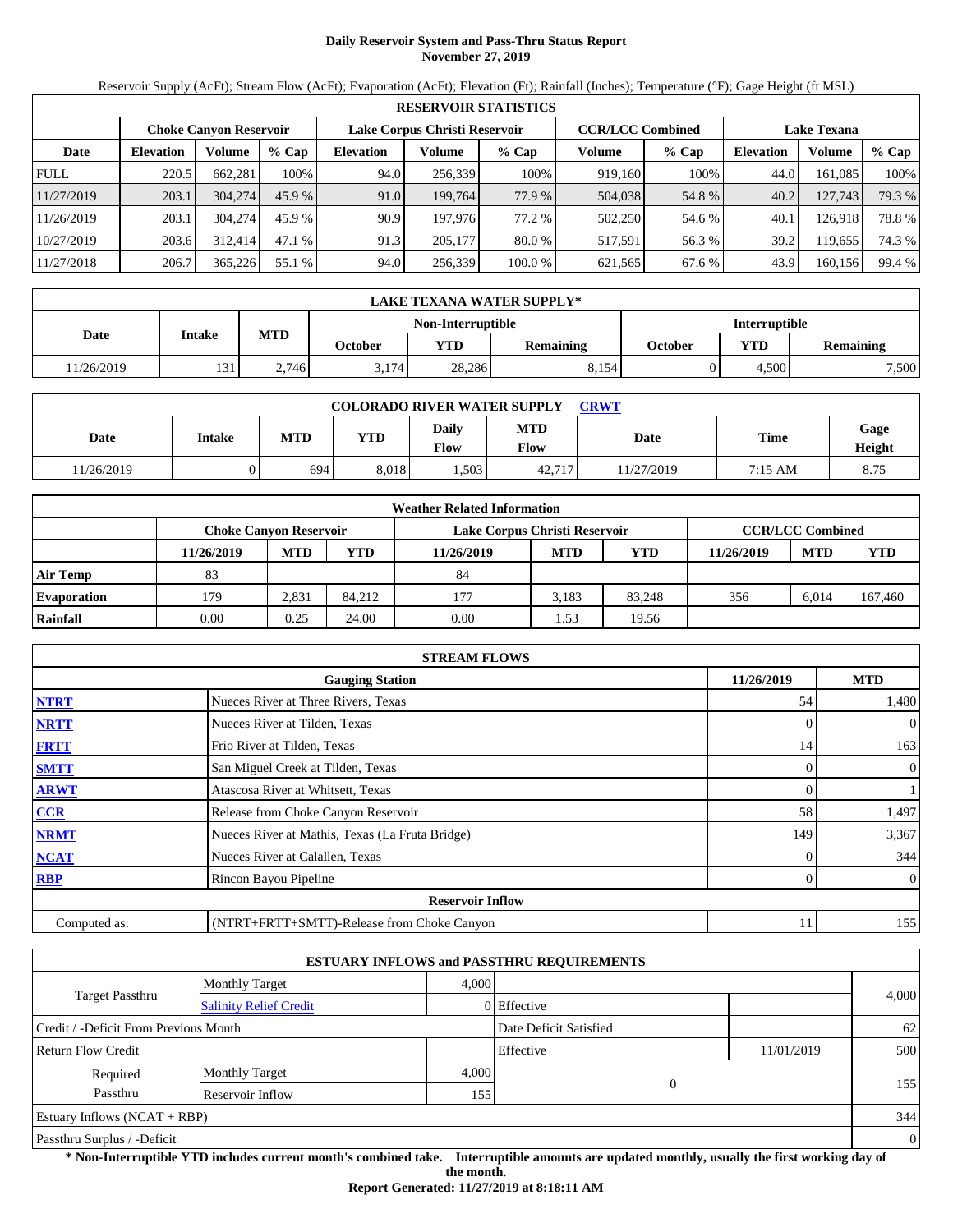# **Daily Reservoir System and Pass-Thru Status Report November 28, 2019**

Reservoir Supply (AcFt); Stream Flow (AcFt); Evaporation (AcFt); Elevation (Ft); Rainfall (Inches); Temperature (°F); Gage Height (ft MSL)

|             | <b>RESERVOIR STATISTICS</b> |                               |         |                               |         |         |                         |         |                    |         |        |  |  |
|-------------|-----------------------------|-------------------------------|---------|-------------------------------|---------|---------|-------------------------|---------|--------------------|---------|--------|--|--|
|             |                             | <b>Choke Canyon Reservoir</b> |         | Lake Corpus Christi Reservoir |         |         | <b>CCR/LCC Combined</b> |         | <b>Lake Texana</b> |         |        |  |  |
| Date        | <b>Elevation</b>            | Volume                        | $%$ Cap | <b>Elevation</b>              | Volume  | $%$ Cap | Volume                  | $%$ Cap | <b>Elevation</b>   | Volume  | % Cap  |  |  |
| <b>FULL</b> | 220.5                       | 662.281                       | 100%    | 94.0                          | 256.339 | 100%    | 919.160                 | 100%    | 44.0               | 161.085 | 100%   |  |  |
| 11/28/2019  | 203.1                       | 304,274                       | 45.9%   | 90.9                          | 197,976 | 77.2 %  | 502,250                 | 54.6 %  | 40.1               | 126.918 | 78.8%  |  |  |
| 11/27/2019  | 203.1                       | 304,274                       | 45.9 %  | 91.0                          | 199.764 | 77.9 %  | 504,038                 | 54.8%   | 40.2               | 127.743 | 79.3 % |  |  |
| 10/28/2019  | 203.5                       | 310,778                       | 46.9 %  | 91.3                          | 205,177 | 80.0 %  | 515.955                 | 56.1 %  | 39.2               | 119.655 | 74.3 % |  |  |
| 11/28/2018  | 206.6                       | 363,453                       | 54.8 %  | 94.0                          | 256,339 | 100.0 % | 619,792                 | 67.4 %  | 43.9               | 160,156 | 99.4 % |  |  |

|            | LAKE TEXANA WATER SUPPLY* |            |         |                   |           |         |                      |                  |  |  |
|------------|---------------------------|------------|---------|-------------------|-----------|---------|----------------------|------------------|--|--|
|            |                           |            |         | Non-Interruptible |           |         | <b>Interruptible</b> |                  |  |  |
| Date       | Intake                    | <b>MTD</b> | October | <b>YTD</b>        | Remaining | October | <b>VTD</b>           | <b>Remaining</b> |  |  |
| 11/27/2019 | 131                       | 2.877      | 3.174   | 28.286            | 8.154     |         | 4.500                | 7,500            |  |  |

| <b>COLORADO RIVER WATER SUPPLY</b><br>CRWT |               |            |            |               |                           |             |         |                |  |  |  |
|--------------------------------------------|---------------|------------|------------|---------------|---------------------------|-------------|---------|----------------|--|--|--|
| Date                                       | <b>Intake</b> | <b>MTD</b> | <b>YTD</b> | Daily<br>Flow | <b>MTD</b><br><b>Flow</b> | <b>Date</b> | Time    | Gage<br>Height |  |  |  |
| 1/27/2019                                  |               | 694        | 8.018      | 1,515         | 44.232                    | 11/28/2019  | 7:15 AM | 8.68           |  |  |  |

|                    |            |                               |        | <b>Weather Related Information</b> |            |            |            |                         |            |
|--------------------|------------|-------------------------------|--------|------------------------------------|------------|------------|------------|-------------------------|------------|
|                    |            | <b>Choke Canvon Reservoir</b> |        | Lake Corpus Christi Reservoir      |            |            |            | <b>CCR/LCC Combined</b> |            |
|                    | 11/27/2019 | <b>MTD</b>                    | YTD    | 11/27/2019                         | <b>MTD</b> | <b>YTD</b> | 11/27/2019 | <b>MTD</b>              | <b>YTD</b> |
| <b>Air Temp</b>    | 63         |                               |        | 65                                 |            |            |            |                         |            |
| <b>Evaporation</b> | 245        | 3.076                         | 84.457 | 229                                | 3.412      | 83.477     | 474        | 6.488                   | 167,934    |
| Rainfall           | 0.00       | 0.25                          | 24.00  | 0.00                               | . . 53     | 19.56      |            |                         |            |

|              | <b>STREAM FLOWS</b>                             |            |                |
|--------------|-------------------------------------------------|------------|----------------|
|              | <b>Gauging Station</b>                          | 11/27/2019 | <b>MTD</b>     |
| <b>NTRT</b>  | Nueces River at Three Rivers, Texas             | 55         | 1,535          |
| <b>NRTT</b>  | Nueces River at Tilden, Texas                   |            | $\theta$       |
| <b>FRTT</b>  | Frio River at Tilden, Texas                     | 13         | 176            |
| <b>SMTT</b>  | San Miguel Creek at Tilden, Texas               |            | $\mathbf{0}$   |
| <b>ARWT</b>  | Atascosa River at Whitsett, Texas               | 0          |                |
| <b>CCR</b>   | Release from Choke Canyon Reservoir             | 58         | 1,554          |
| <b>NRMT</b>  | Nueces River at Mathis, Texas (La Fruta Bridge) | 165        | 3,533          |
| <b>NCAT</b>  | Nueces River at Calallen, Texas                 |            | 344            |
| <b>RBP</b>   | Rincon Bayou Pipeline                           |            | $\overline{0}$ |
|              | <b>Reservoir Inflow</b>                         |            |                |
| Computed as: | (NTRT+FRTT+SMTT)-Release from Choke Canyon      | 10         | 165            |

|                                       |                               |       | <b>ESTUARY INFLOWS and PASSTHRU REQUIREMENTS</b> |            |                |
|---------------------------------------|-------------------------------|-------|--------------------------------------------------|------------|----------------|
|                                       | <b>Monthly Target</b>         | 4.000 |                                                  |            |                |
| <b>Target Passthru</b>                | <b>Salinity Relief Credit</b> |       | 0 Effective                                      |            | 4,000          |
| Credit / -Deficit From Previous Month |                               |       | Date Deficit Satisfied                           |            | 62             |
| <b>Return Flow Credit</b>             |                               |       | Effective                                        | 11/01/2019 | 500            |
| Required                              | <b>Monthly Target</b>         | 4,000 |                                                  |            |                |
| Passthru                              | Reservoir Inflow              | 165   | $\overline{0}$                                   |            | 165            |
| Estuary Inflows $(NCAT + RBP)$        |                               |       |                                                  |            | 344            |
| Passthru Surplus / -Deficit           |                               |       |                                                  |            | $\overline{0}$ |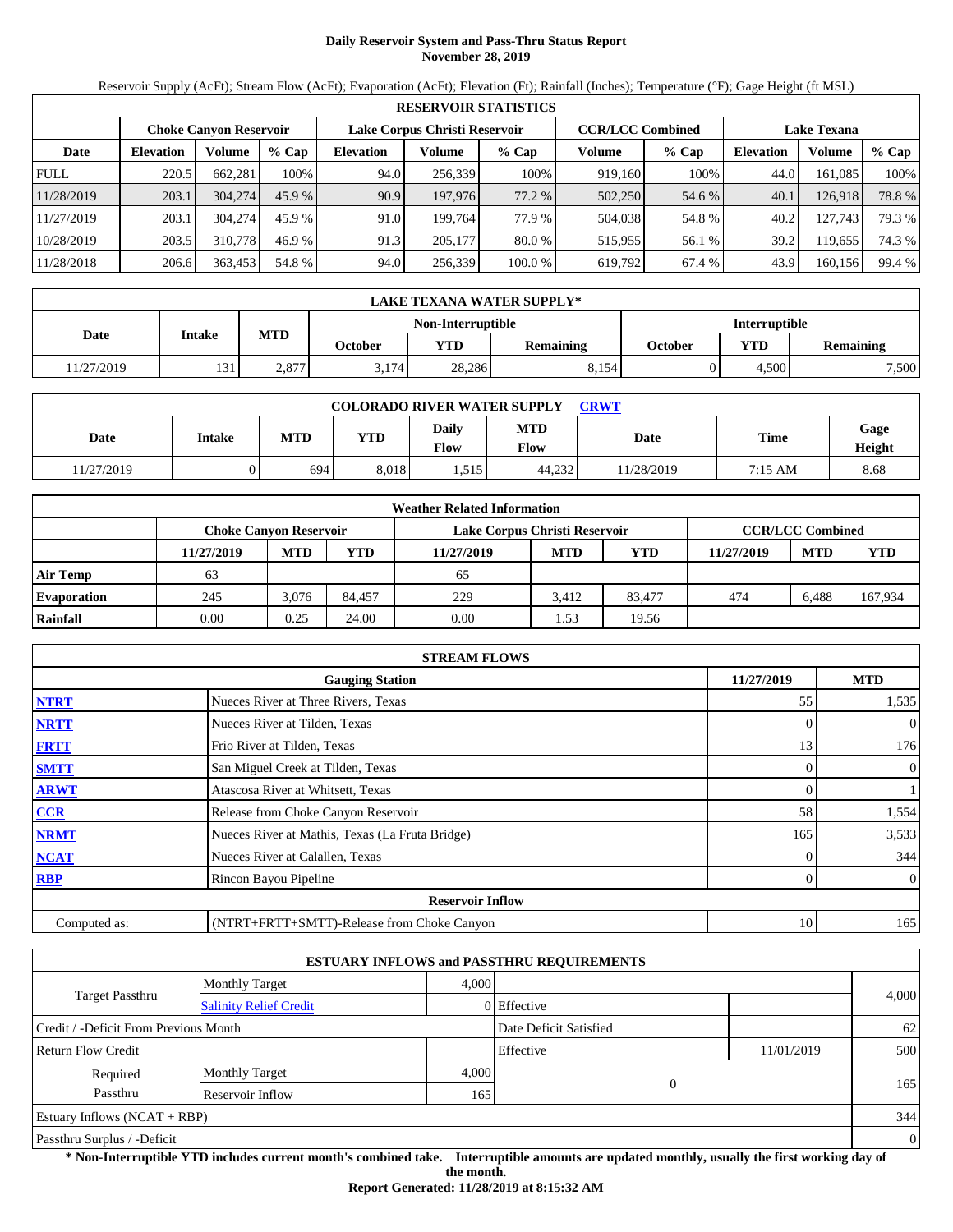# **Daily Reservoir System and Pass-Thru Status Report November 29, 2019**

Reservoir Supply (AcFt); Stream Flow (AcFt); Evaporation (AcFt); Elevation (Ft); Rainfall (Inches); Temperature (°F); Gage Height (ft MSL)

|             | <b>RESERVOIR STATISTICS</b> |                               |         |                               |         |          |                         |         |                    |         |        |  |
|-------------|-----------------------------|-------------------------------|---------|-------------------------------|---------|----------|-------------------------|---------|--------------------|---------|--------|--|
|             |                             | <b>Choke Canyon Reservoir</b> |         | Lake Corpus Christi Reservoir |         |          | <b>CCR/LCC Combined</b> |         | <b>Lake Texana</b> |         |        |  |
| Date        | <b>Elevation</b>            | Volume                        | $%$ Cap | <b>Elevation</b>              | Volume  | $%$ Cap  | Volume                  | $%$ Cap | <b>Elevation</b>   | Volume  | % Cap  |  |
| <b>FULL</b> | 220.5                       | 662.281                       | 100%    | 94.0                          | 256,339 | 100%     | 919.160                 | 100%    | 44.0               | 161.085 | 100%   |  |
| 11/29/2019  | 203.1                       | 304,274                       | 45.9%   | 90.9                          | 197,976 | 77.2 %   | 502,250                 | 54.6 %  | 40.1               | 126.918 | 78.8%  |  |
| 11/28/2019  | 203.1                       | 304,274                       | 45.9 %  | 90.9                          | 197.976 | 77.2 %   | 502,250                 | 54.6 %  | 40.1               | 126,918 | 78.8%  |  |
| 10/29/2019  | 203.5                       | 310,778                       | 46.9 %  | 91.3                          | 205,177 | $80.0\%$ | 515,955                 | 56.1 %  | 39.3               | 120.448 | 74.8%  |  |
| 11/29/2018  | 206.7                       | 365,226                       | 55.1 %  | 94.0                          | 256,339 | 100.0 %  | 621,565                 | 67.6 %  | 43.9               | 160,156 | 99.4 % |  |

|            | LAKE TEXANA WATER SUPPLY* |            |         |                   |                  |         |                      |                  |  |  |  |
|------------|---------------------------|------------|---------|-------------------|------------------|---------|----------------------|------------------|--|--|--|
|            |                           |            |         | Non-Interruptible |                  |         | <b>Interruptible</b> |                  |  |  |  |
| Date       | Intake                    | <b>MTD</b> | October | <b>YTD</b>        | <b>Remaining</b> | October | <b>YTD</b>           | <b>Remaining</b> |  |  |  |
| 11/28/2019 | 131                       | 3.008      | 3.174   | 28,286            | 8.154            |         | 4.500                | 7,500            |  |  |  |

| <b>COLORADO RIVER WATER SUPPLY</b><br>CRWT |               |            |            |               |                           |             |         |                |  |  |  |
|--------------------------------------------|---------------|------------|------------|---------------|---------------------------|-------------|---------|----------------|--|--|--|
| Date                                       | <b>Intake</b> | <b>MTD</b> | <b>YTD</b> | Daily<br>Flow | <b>MTD</b><br><b>Flow</b> | <b>Date</b> | Time    | Gage<br>Height |  |  |  |
| 1/28/2019                                  |               | 694        | 8.018      | .465          | 45.697                    | 11/29/2019  | 7:15 AM | 8.60           |  |  |  |

|                    |                               |            |        | <b>Weather Related Information</b> |            |            |            |                         |            |
|--------------------|-------------------------------|------------|--------|------------------------------------|------------|------------|------------|-------------------------|------------|
|                    | <b>Choke Canvon Reservoir</b> |            |        | Lake Corpus Christi Reservoir      |            |            |            | <b>CCR/LCC Combined</b> |            |
|                    | 11/28/2019                    | <b>MTD</b> | YTD    | 11/28/2019                         | <b>MTD</b> | <b>YTD</b> | 11/28/2019 | <b>MTD</b>              | <b>YTD</b> |
| <b>Air Temp</b>    | 63                            |            |        | 65                                 |            |            |            |                         |            |
| <b>Evaporation</b> | 47                            | 3.123      | 84.504 | 73                                 | 3.485      | 83.550     | 120        | 6.608                   | 168,054    |
| Rainfall           | 0.00                          | 0.25       | 24.00  | 0.06                               | 1.59       | 19.62      |            |                         |            |

|              | <b>STREAM FLOWS</b>                             |            |                |
|--------------|-------------------------------------------------|------------|----------------|
|              | <b>Gauging Station</b>                          | 11/28/2019 | <b>MTD</b>     |
| <b>NTRT</b>  | Nueces River at Three Rivers, Texas             | 55         | 1,590          |
| <b>NRTT</b>  | Nueces River at Tilden, Texas                   |            | $\overline{0}$ |
| <b>FRTT</b>  | Frio River at Tilden, Texas                     | 13         | 189            |
| <b>SMTT</b>  | San Miguel Creek at Tilden, Texas               | 0          | $\overline{0}$ |
| <b>ARWT</b>  | Atascosa River at Whitsett, Texas               | 0          |                |
| <b>CCR</b>   | Release from Choke Canyon Reservoir             | 58         | 1,612          |
| <b>NRMT</b>  | Nueces River at Mathis, Texas (La Fruta Bridge) | 140        | 3,672          |
| <b>NCAT</b>  | Nueces River at Calallen, Texas                 |            | 344            |
| <b>RBP</b>   | Rincon Bayou Pipeline                           | 0          | $\overline{0}$ |
|              | <b>Reservoir Inflow</b>                         |            |                |
| Computed as: | (NTRT+FRTT+SMTT)-Release from Choke Canyon      | 11         | 176            |

|                                       |                               |       | <b>ESTUARY INFLOWS and PASSTHRU REQUIREMENTS</b> |            |                |
|---------------------------------------|-------------------------------|-------|--------------------------------------------------|------------|----------------|
|                                       | <b>Monthly Target</b>         | 4.000 |                                                  |            |                |
| <b>Target Passthru</b>                | <b>Salinity Relief Credit</b> |       | 0 Effective                                      |            | 4,000          |
| Credit / -Deficit From Previous Month |                               |       | Date Deficit Satisfied                           |            | 62             |
| <b>Return Flow Credit</b>             |                               |       | Effective                                        | 11/01/2019 | 500            |
| Required                              | <b>Monthly Target</b>         | 4,000 |                                                  |            |                |
| Passthru                              | Reservoir Inflow              | 176   | $\overline{0}$                                   |            | 176            |
| Estuary Inflows $(NCAT + RBP)$        |                               |       |                                                  |            | 344            |
| Passthru Surplus / -Deficit           |                               |       |                                                  |            | $\overline{0}$ |